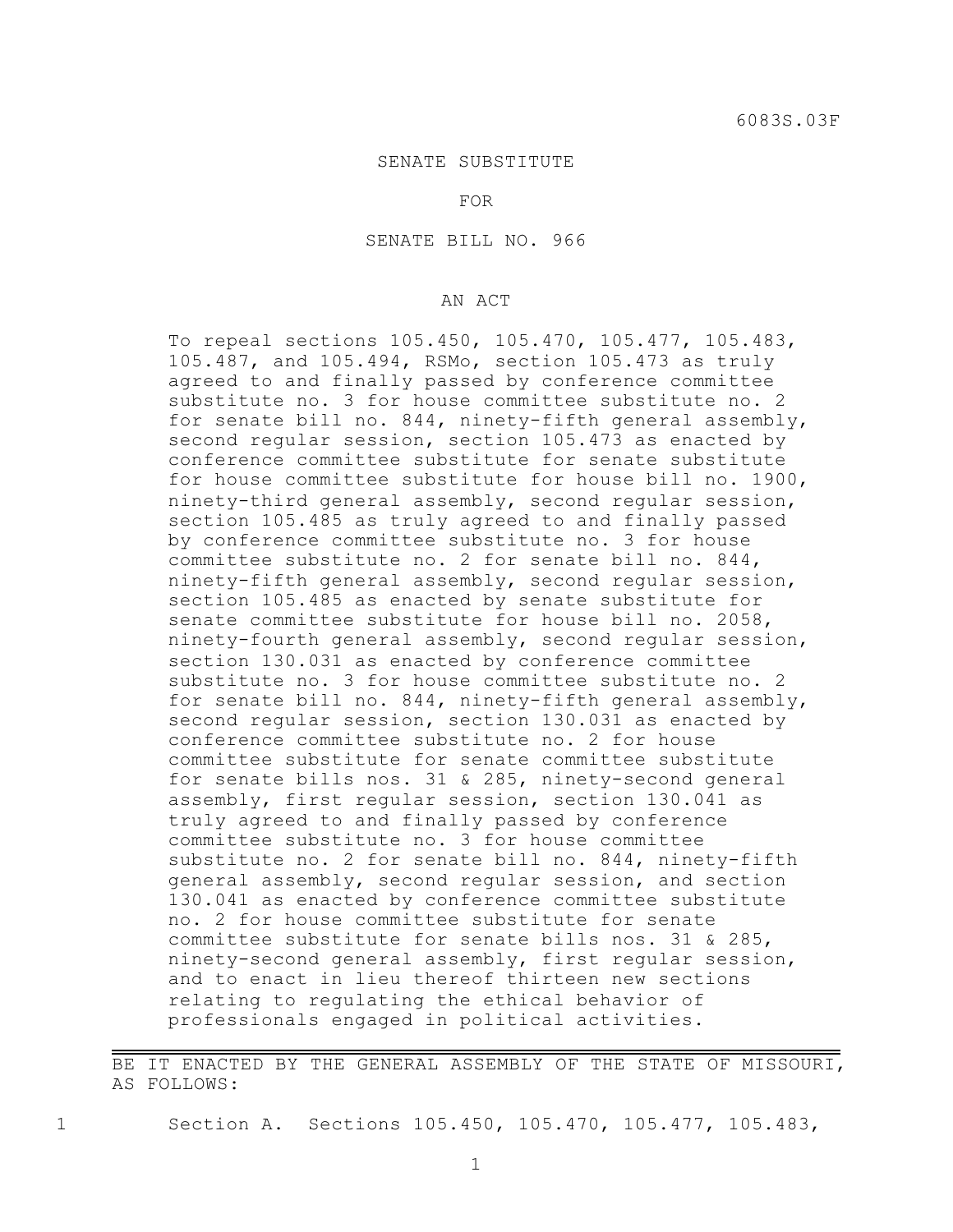105.487, and 105.494, RSMo, section 105.473 as truly agreed to and finally passed by conference committee substitute no. 3 for house committee substitute no. 2 for senate bill no. 844, ninety- fifth general assembly, second regular session, section 105.473 as enacted by conference committee substitute for senate substitute for house committee substitute for house bill no. 1900, ninety-third general assembly, second regular session, section 105.485 as truly agreed to and finally passed by conference committee substitute no. 3 for house committee substitute no. 2 for senate bill no. 844, ninety-fifth general assembly, second regular session, section 105.485 as enacted by senate substitute for senate committee substitute for house bill no. 2058, ninety-fourth general assembly, second regular session, section 130.031 as enacted by conference committee substitute no. 3 for house committee substitute no. 2 for senate bill no. 844, ninety-fifth general assembly, second regular session, section 130.031 as enacted by conference committee substitute no. 2 for house committee substitute for senate committee substitute for senate bills nos. 31 & 285, ninety-second general assembly, first regular session, section 130.041 as truly agreed to and finally passed by conference committee substitute no. 3 for house committee substitute no. 2 for senate bill no. 844, ninety-fifth general assembly, second regular session, and section 130.041 as enacted by conference committee substitute no. 2 for house committee substitute for senate committee substitute for senate bills nos. 31 & 285, ninety-second general assembly, first regular session, RSMo, are repealed and thirteen new sections enacted in lieu thereof, to be known as sections 105.450,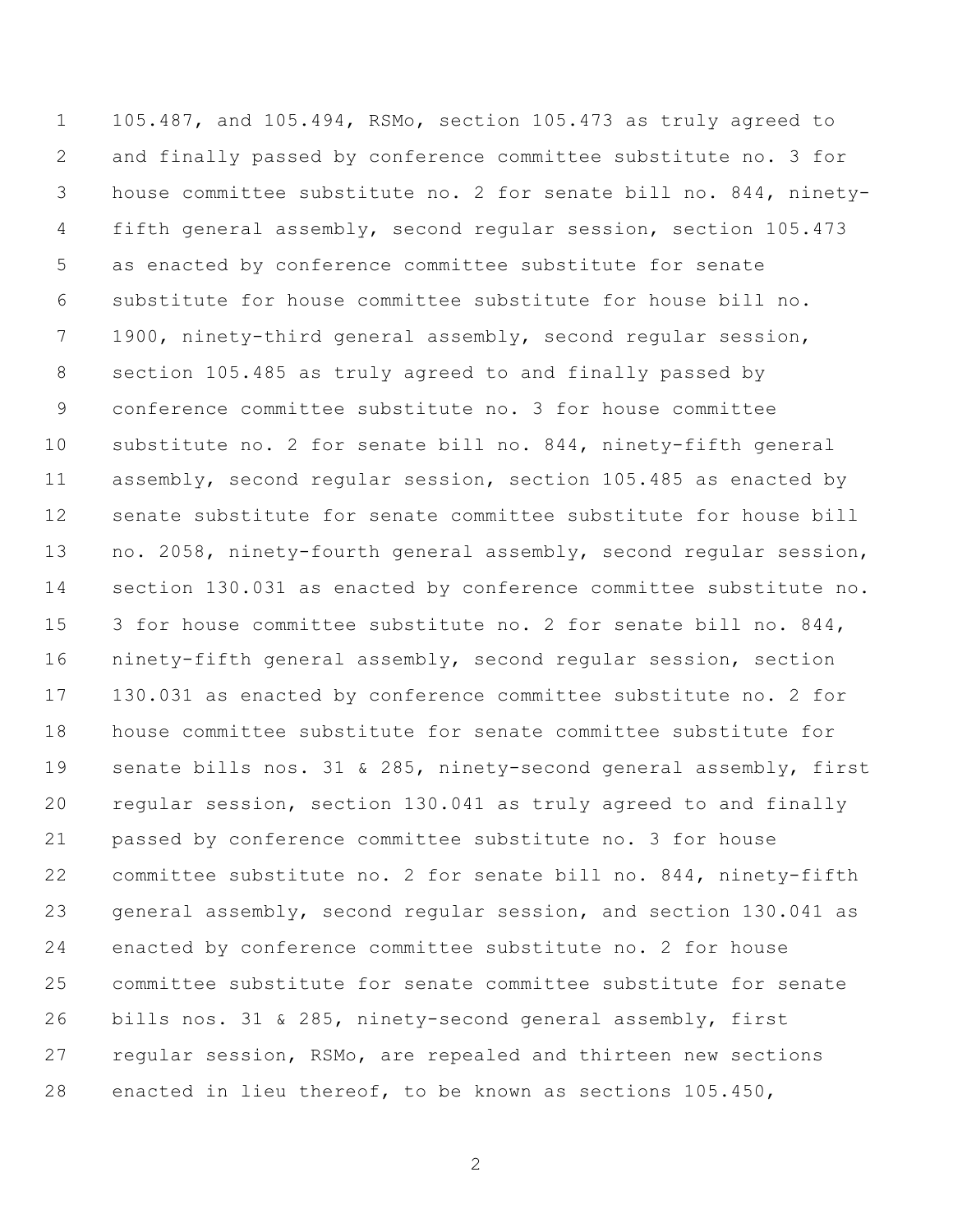105.453, 105.465, 105.468, 105.470, 105.473, 105.477, 105.483, 105.485, 105.487, 105.494, 130.031, and 130.041, to read as follows:

 105.450. As used in sections 105.450 to 105.496 and sections 105.955 to 105.963, unless the context clearly requires otherwise, the following terms mean:

 (1) "Adversary proceeding", any proceeding in which a record of the proceedings may be kept and maintained as a public 9 record at the request of either party by a court reporter, notary public or other person authorized to keep such record by law or 11 by any rule or regulation of the agency conducting the hearing; or from which an appeal may be taken directly or indirectly, or any proceeding from the decision of which any party must be 14 granted, on request, a hearing de novo; or any arbitration proceeding; or a proceeding of a personnel review board of a political subdivision; or an investigative proceeding initiated 17 by an official, department, division, or agency which pertains to matters which, depending on the conclusion of the investigation, could lead to a judicial or administrative proceeding being initiated against the party by the official, department, division or agency;

 (2) "Business entity", a corporation, association, firm, partnership, proprietorship, or business entity of any kind or character;

 (3) "Business with which a person is associated": (a) Any sole proprietorship owned by himself or herself, the person's spouse or any dependent child in the person's custody;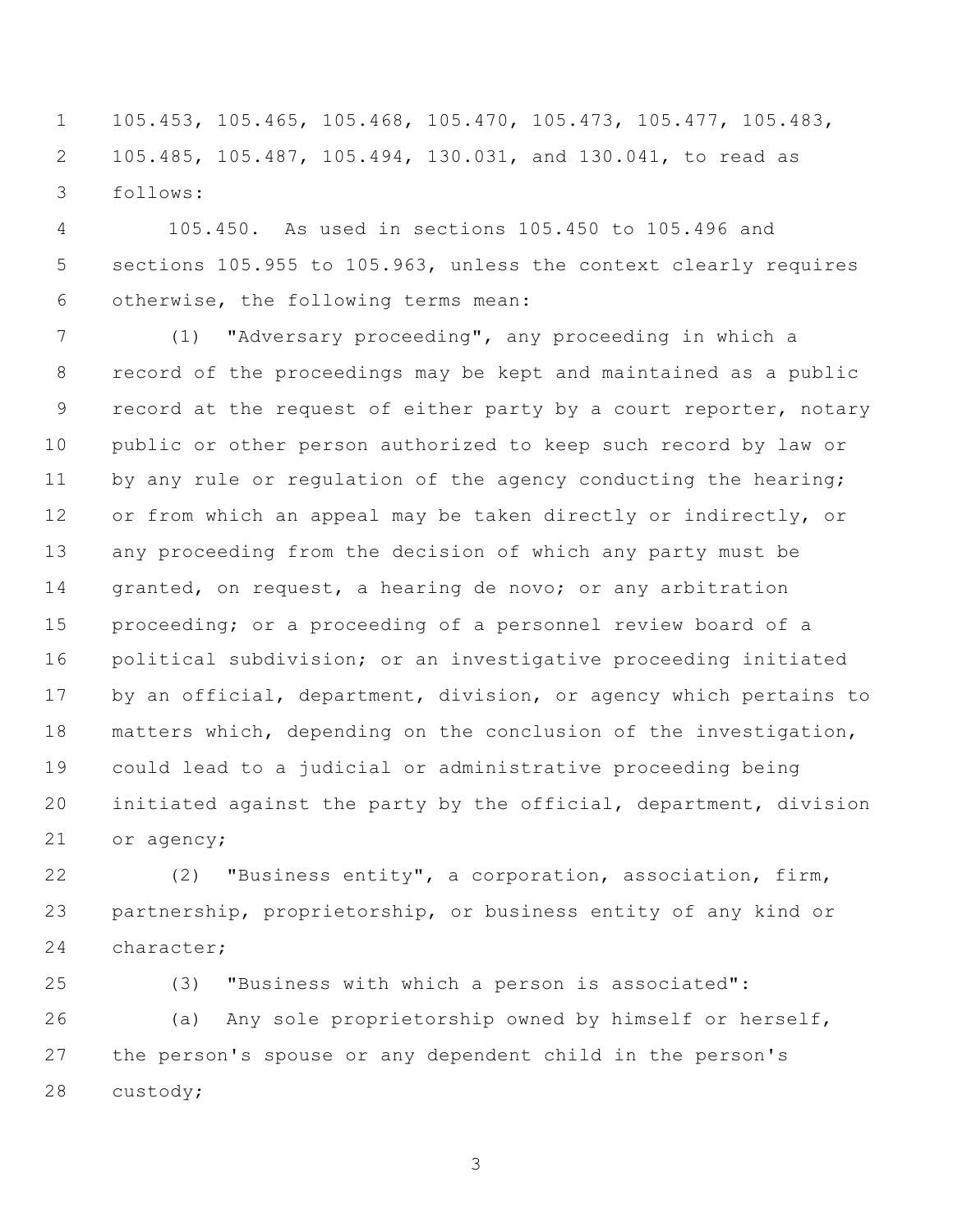(b) Any partnership or joint venture in which the person or the person's spouse is a partner, other than as a limited partner of a limited partnership, and any corporation or limited partnership in which the person is an officer or director or of which either the person or the person's spouse or dependent child in the person's custody whether singularly or collectively owns in excess of ten percent of the outstanding shares of any class of stock or partnership units; or

 (c) Any trust in which the person is a trustee or settlor or in which the person or the person's spouse or dependent child whether singularly or collectively is a beneficiary or holder of a reversionary interest of ten percent or more of the corpus of the trust;

 (4) "Commission", the Missouri ethics commission established in section 105.955;

 (5) "Confidential information", all information whether transmitted orally or in writing which is of such a nature that 18 it is not, at that time, a matter of public record or public knowledge;

 (6) "Decision-making public servant", an official, appointee or employee of the offices or entities delineated in paragraphs (a) through (h) of this subdivision who exercises 23 supervisory authority over the negotiation of contracts, or has the legal authority to adopt or vote on the adoption of rules and regulations with the force of law or exercises primary supervisory responsibility over purchasing decisions. The following officials or entities shall be responsible for designating a decision-making public servant: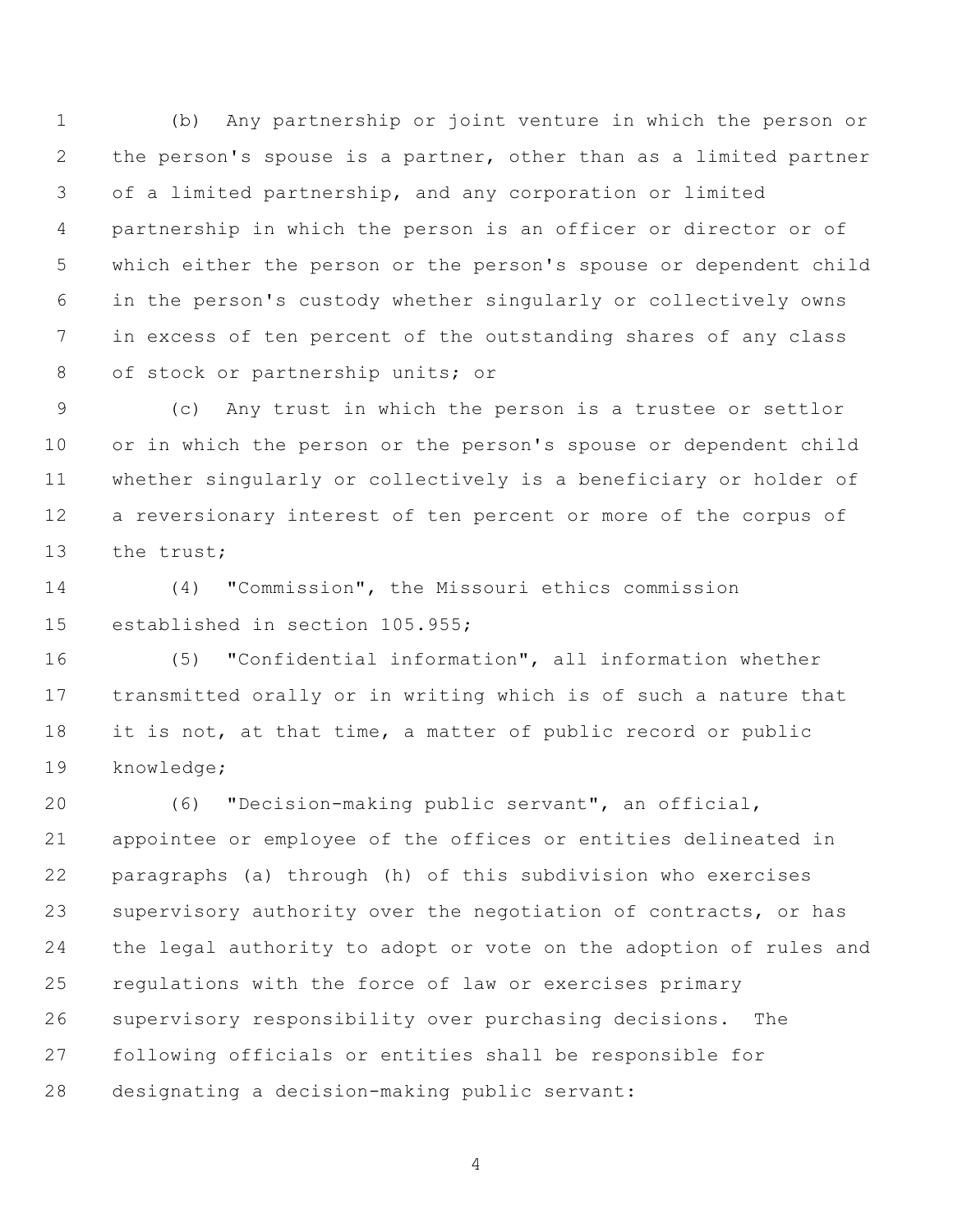(a) The governing body of the political subdivision with a general operating budget in excess of one million dollars; (b) A department director;

 (c) A judge vested with judicial power by article V of the Constitution of the state of Missouri;

(d) Any commission empowered by interstate compact;

(e) A statewide elected official;

8 (f) The speaker of the house of representatives;

(g) The president pro tem of the senate;

 (h) The president or chancellor of a state institution of higher education;

 (7) "Dependent child" or "dependent child in the person's custody", all children, stepchildren, foster children and wards under the age of eighteen residing in the person's household and who receive in excess of fifty percent of their support from the person;

 (8) "Paid political consultant", a person who is paid or accepts anything of value to promote the election of any candidate or the interest of an organization or committee, as defined in section 130.011, which shall include, but not be limited to, planning campaign strategies, coordinating campaign staff, organizing meetings and public events to publicize the candidate or cause, public opinion polling, providing research on issues or opposition background, coordinating, producing, or purchasing print or broadcast media, direct mail production, phone solicitation, fund raising, and any other political activities;

(9) "Political subdivision" shall include any political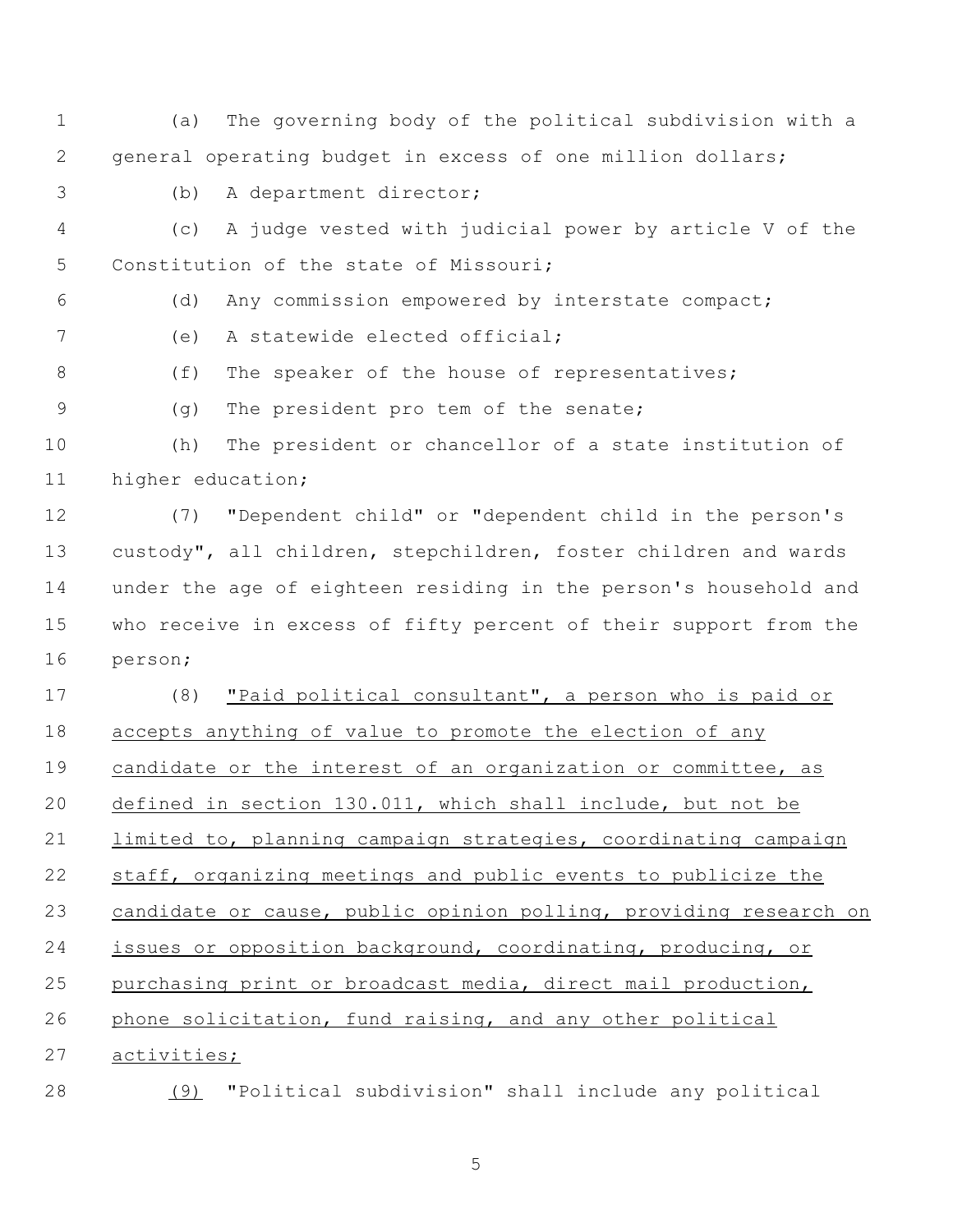subdivision of the state, and any special district or subdistrict;

 **[**(9)**]** (10) "Public document", a state tax return or a document or other record maintained for public inspection without limitation on the right of access to it and a document filed in a juvenile court proceeding;

 **[**(10)**]** (11) "Substantial interest", ownership by the individual, the individual's spouse, or the individual's dependent children, whether singularly or collectively, directly 10 or indirectly, of ten percent or more of any business entity, or of an interest having a value of ten thousand dollars or more, or the receipt by an individual, the individual's spouse or the individual's dependent children, whether singularly or collectively, of a salary, gratuity, or other compensation or 15 remuneration of five thousand dollars, or more, per year from any individual, partnership, organization, or association within any calendar year;

 **[**(11)**]** (12) "Substantial personal or private interest in any measure, bill, order or ordinance", any interest in a measure, bill, order or ordinance which results from a substantial interest in a business entity.

 105.453. 1. No member of the general assembly shall accept or receive compensation of any kind as a paid political consultant until one year after the expiration of any term of office for which such member is elected. 2. No member of the general assembly shall act or serve as a lobbyist, register as a lobbyist, or solicit clients to

represent as a lobbyist until two years after the expiration of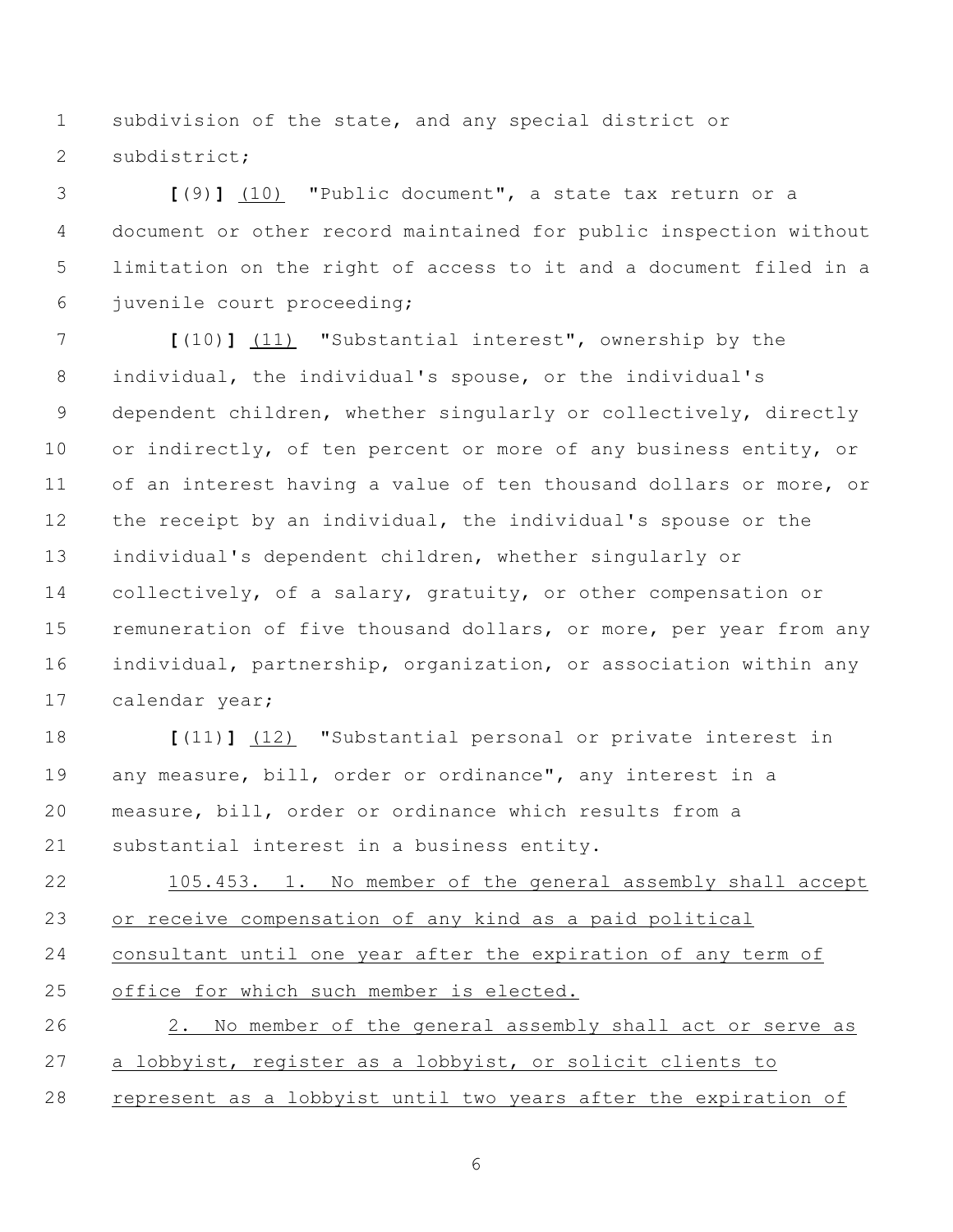any term of office for which such member is elected. Paid, full- time employees of such members shall also be barred from registering as a lobbyist until January first following the year of termination of such employees' employment. 3. No member of the general assembly shall act or serve as an elected local government official lobbyist, or solicit clients to represent as such a lobbyist while serving a term as a member of the general assembly. 9 4. For the purposes of this section, the terms "lobbyist" and "elected local government official lobbyist" shall have the same meaning as in section 105.470. 105.465. Any expenditure made by a lobbyist on behalf of a member of the general assembly shall be reimbursed by such member within thirty days from the date the expenditure is reported by the lobbyist. Members of the general assembly shall electronically file a report of each reimbursement within ten days of making such reimbursement. Reimbursement shall not be 18 required for expenditures made for commemorative items, plaques, or awards that are delivered to the member. For the purposes of this section, the terms "expenditure" and "lobbyist" shall have the same meaning as in section 105.470. 105.468. Each paid political consultant shall, not later than January fifth of each year or five days after beginning any activities as a paid political consultant, file standardized registration forms, verified by a written declaration that it is made under the penalties of perjury, along with a filing fee of ten dollars, with the commission. The forms shall include the consultant's name and business address, the name and address of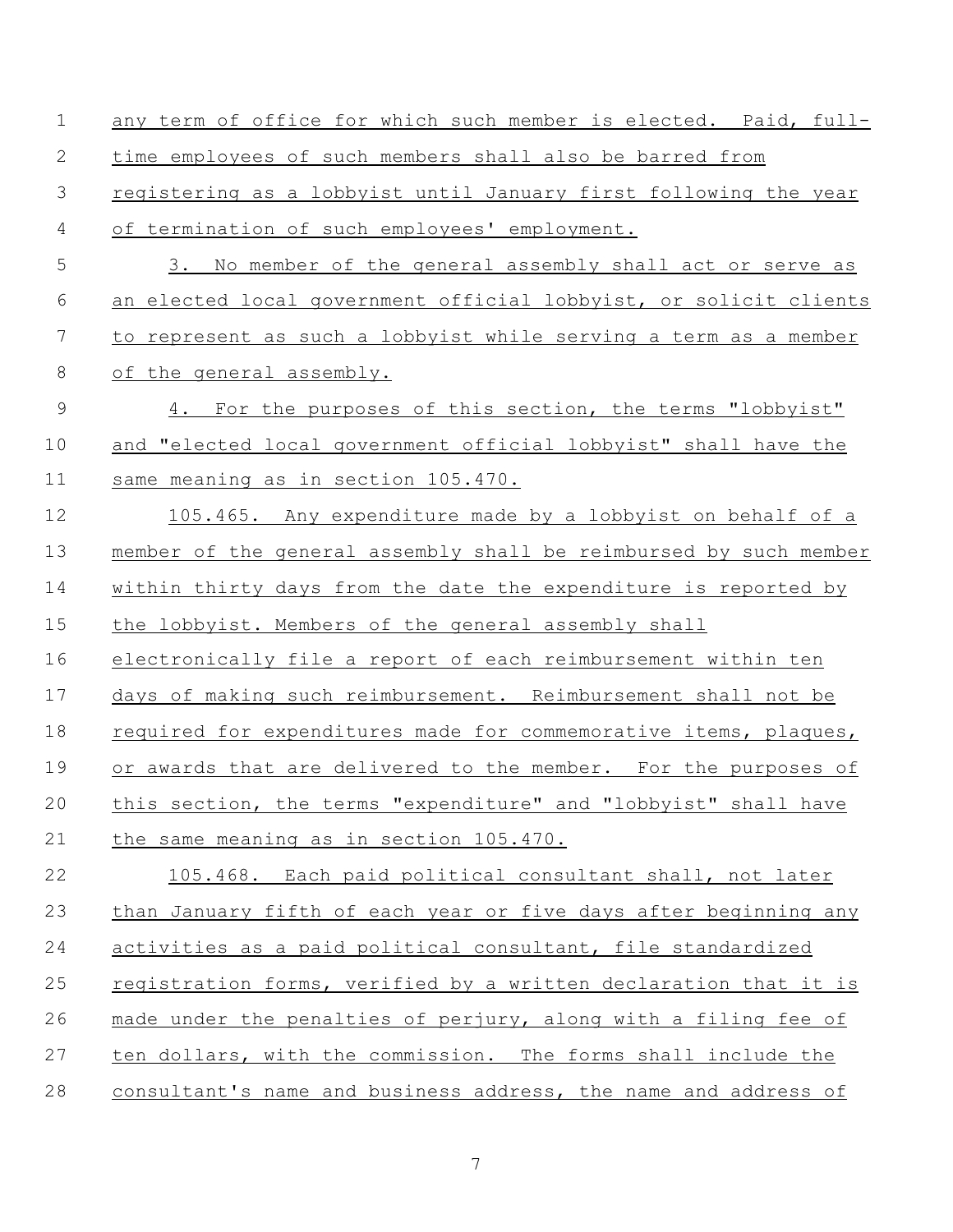all persons such person employs, the name and address of each person, candidate, organization, or committee by whom such consultant is employed or in whose interest such consultant appears or works, and whether such person or organization is a lobbyist or lobbyist principal. The commission shall maintain files on all consultant filings, which shall be open to the public. Each paid political consultant shall file an updating statement under oath within one week of any addition, deletion, or change in such persons employment or representation. The filing fee shall be deposited to the general revenue fund of the state. For the purposes of this section the terms "lobbyist" and "lobbyist principal" shall have the same meaning as in section 105.470 and the terms "candidate" and "committee" shall have the same meaning as in section 130.011.

 105.470. As used in **[**section 105.473**]** sections 105.472 to 105.477, unless the context requires otherwise, the following words and terms mean:

 (1) "Elected local government official lobbyist", any natural person employed specifically for the purpose of attempting to influence any action by a local government official elected in a county, city, town, **[**or**]** village, or school district with an annual operating budget of over ten million dollars;

 (2) "Executive lobbyist", any natural person who acts for the purpose of attempting to influence any action by the executive branch of government or by any elected or appointed official, employee, department, division, agency or board or commission thereof and in connection with such activity, meets the requirements of any one or more of the following: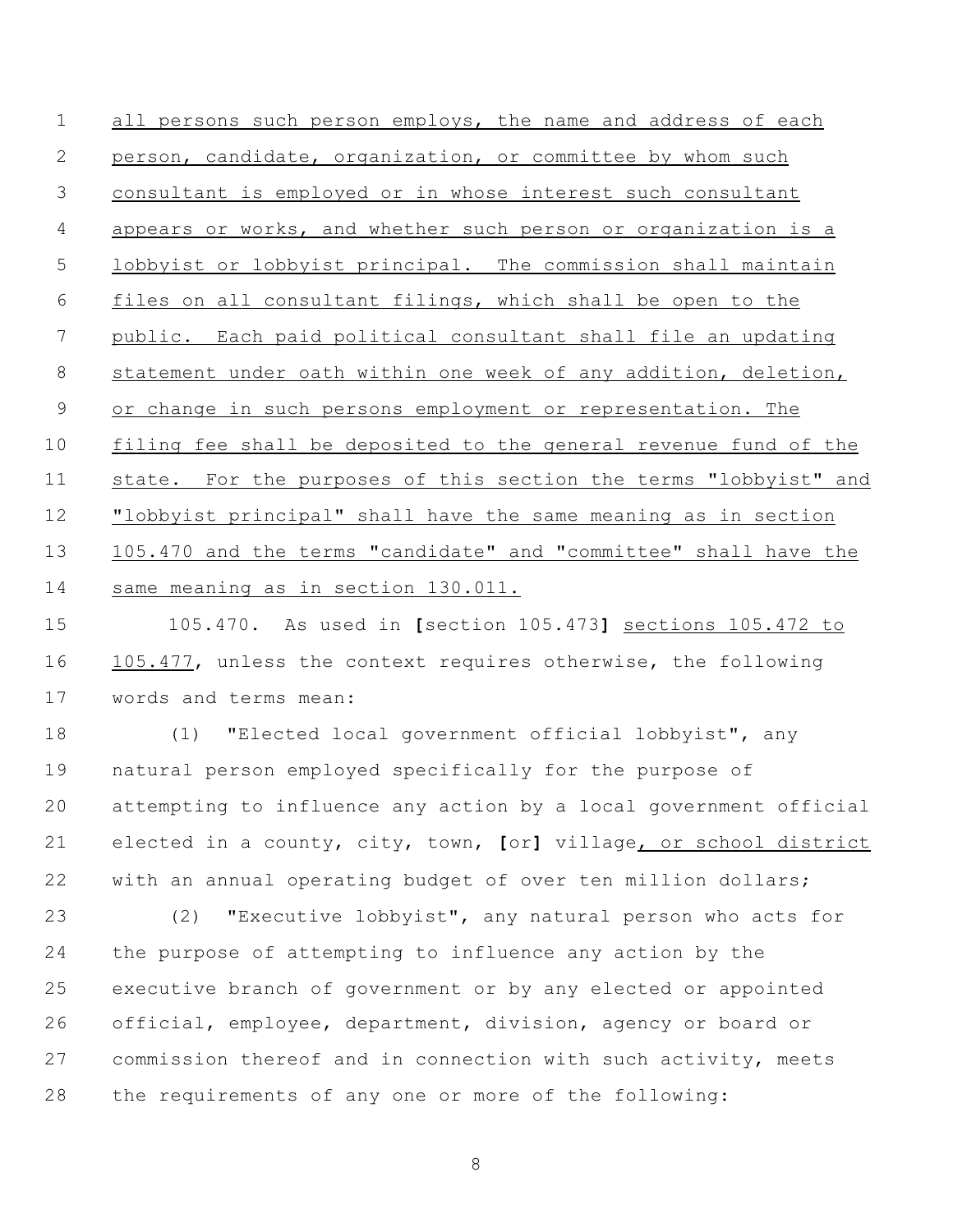(a) Is acting in the ordinary course of employment on behalf of or for the benefit of such person's employer; or

 (b) Is engaged for pay or for any valuable consideration for the purpose of performing such activity; or

 (c) Is designated to act as a lobbyist by any person, business entity, governmental entity, religious organization, nonprofit corporation, association or other entity; or

 (d) Makes total expenditures of fifty dollars or more during the twelve-month period beginning January first and ending December thirty-first for the benefit of one or more public officials or one or more employees of the executive branch of state government in connection with such activity.

 An "executive lobbyist" shall not include a member of the general 15 assembly, an elected state official, or any other person solely due to such person's participation in any of the following activities:

**a.** Appearing or inquiring in regard to a complaint, citation, summons, adversary proceeding, or contested case before a state board, commission, department, division or agency of the executive branch of government or any elected or appointed 22 officer or employee thereof;

 b. Preparing, filing or inquiring, or responding to any audit, regarding any tax return, any public document, permit or contract, any application for any permit or license or certificate, or any document required or requested to be filed 27 with the state or a political subdivision;

c. Selling of goods or services to be paid for by public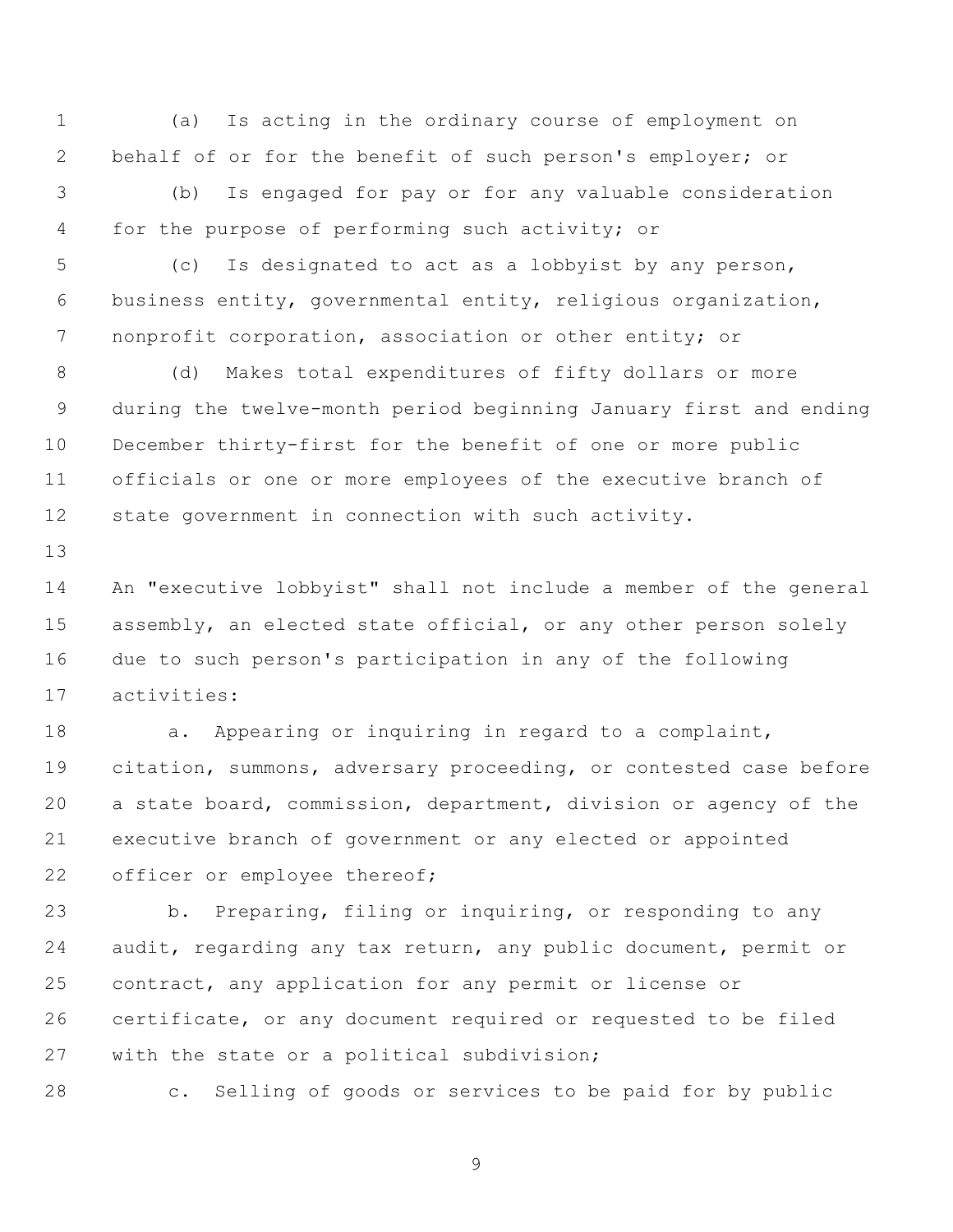funds, provided that such person is attempting to influence only the person authorized to authorize or enter into a contract to purchase the goods or services being offered for sale;

 d. Participating in public hearings or public proceedings on rules, grants, or other matters;

 e. Responding to any request for information made by any public official or employee of the executive branch of government;

 f. Preparing or publication of an editorial, a newsletter, newspaper, magazine, radio or television broadcast, or similar news medium, whether print or electronic;

12 g. Acting within the scope of employment by the general assembly, or acting within the scope of employment by the executive branch of government when acting with respect to the department, division, board, commission, agency or elected state 16 officer by which such person is employed, or with respect to any duty or authority imposed by law to perform any action in conjunction with any other public official or state employee; or

 h. Testifying as a witness before a state board, commission 20 or agency of the executive branch;

 (3) "Expenditure", any payment made or charge, expense, cost, debt or bill incurred; any gift, honorarium or item of value bestowed including any food or beverage; any price, charge or fee which is waived, forgiven, reduced or indefinitely delayed; any loan or debt which is cancelled, reduced or otherwise forgiven; the transfer of any item with a reasonably discernible cost or fair market value from one person to another or provision of any service or granting of any opportunity for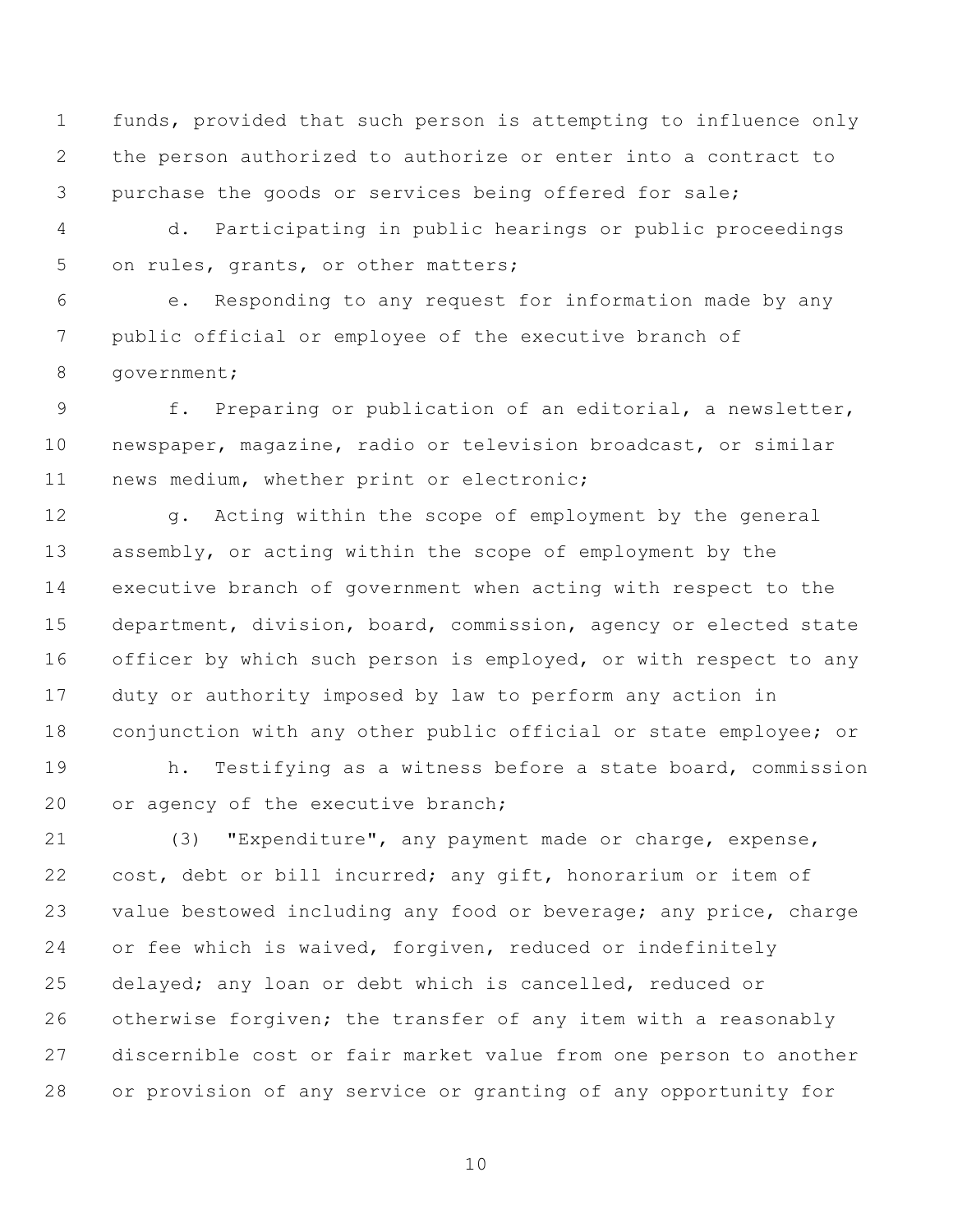which a charge is customarily made, without charge or for a reduced charge; except that the term "expenditure" shall not include the following:

 (a) Any item, service or thing of value transferred to any person within the third degree of consanguinity of the transferor which is unrelated to any activity of the transferor as a lobbyist;

 (b) Informational material such as books, reports, pamphlets, calendars or periodicals informing a public official regarding such person's official duties, or souvenirs or mementos valued at less than ten dollars;

 (c) Contributions to the public official's campaign committee or candidate committee which are reported pursuant to the provisions of chapter 130;

 (d) Any loan made or other credit accommodations granted or other payments made by any person or entity which extends credit or makes loan accommodations or such payments in the regular ordinary scope and course of business, provided that such are extended, made or granted in the ordinary course of such person's 20 or entity's business to persons who are not public officials;

 (e) Any item, service or thing of de minimis value offered to the general public, whether or not the recipient is a public official or a staff member, employee, spouse or dependent child 24 of a public official, and only if the grant of the item, service or thing of de minimis value is not motivated in any way by the recipient's status as a public official or staff member, employee, spouse or dependent child of a public official; (f) The transfer of any item, provision of any service or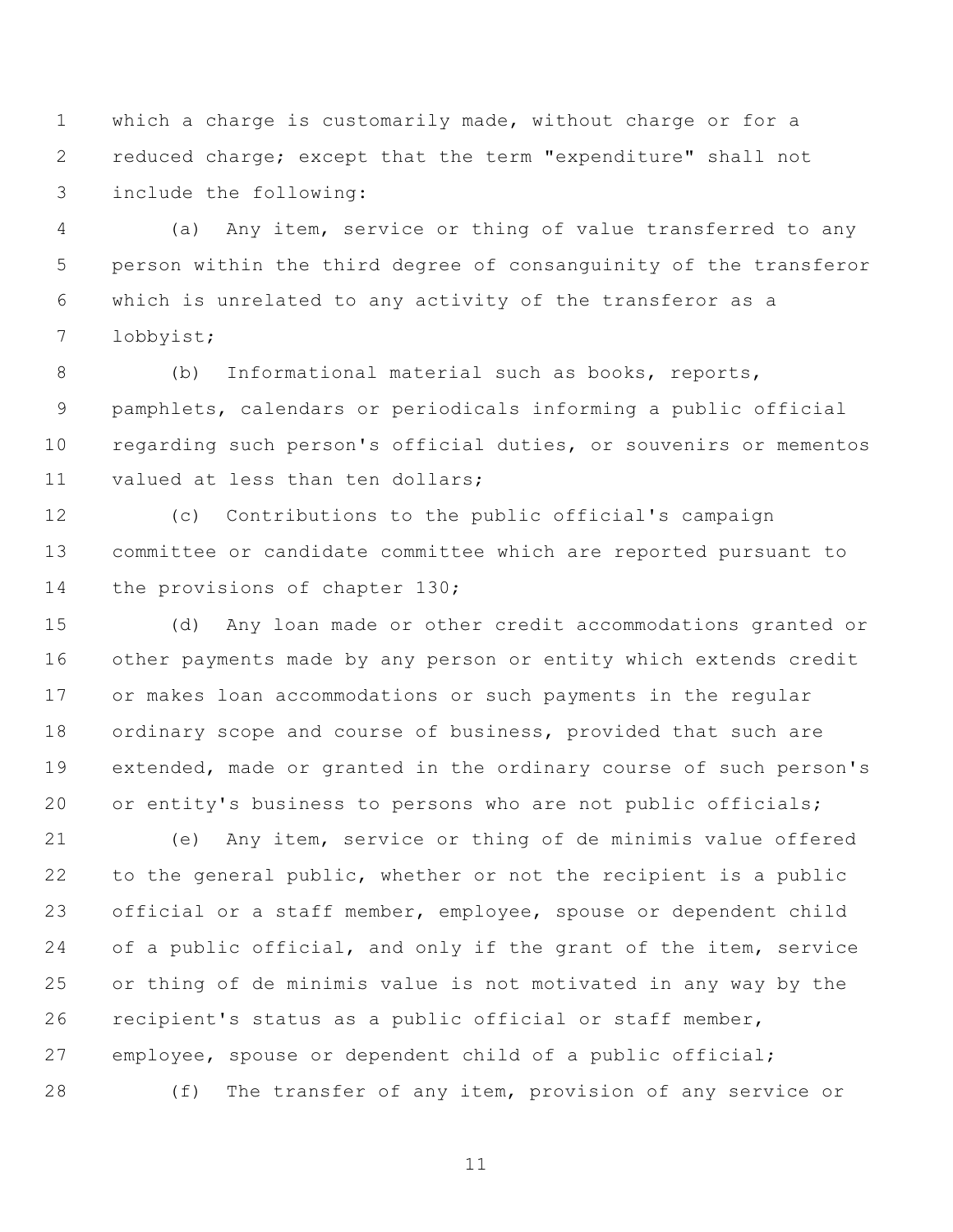granting of any opportunity with a reasonably discernible cost or fair market value when such item, service or opportunity is necessary for a public official or employee to perform his or her duty in his or her official capacity, including but not limited to entrance fees to any sporting event, museum, or other venue when the official or employee is participating in a ceremony, public presentation or official meeting therein;

 (g) Any payment, gift, compensation, fee, expenditure or anything of value which is bestowed upon or given to any public official or a staff member, employee, spouse or dependent child of a public official when it is compensation for employment or given as an employment benefit and when such employment is in addition to their employment as a public official;

 (4) "Judicial lobbyist", any natural person who acts for the purpose of attempting to influence any purchasing decision by the judicial branch of government or by any elected or appointed official or any employee thereof and in connection with such 18 activity, meets the requirements of any one or more of the following:

 (a) Is acting in the ordinary course of employment which primary purpose is to influence the judiciary in its purchasing decisions on a regular basis on behalf of or for the benefit of 23 such person's employer, except that this shall not apply to any person who engages in lobbying on an occasional basis only and not as a regular pattern of conduct; or

 (b) Is engaged for pay or for any valuable consideration 27 for the purpose of performing such activity; or

(c) Is designated to act as a lobbyist by any person,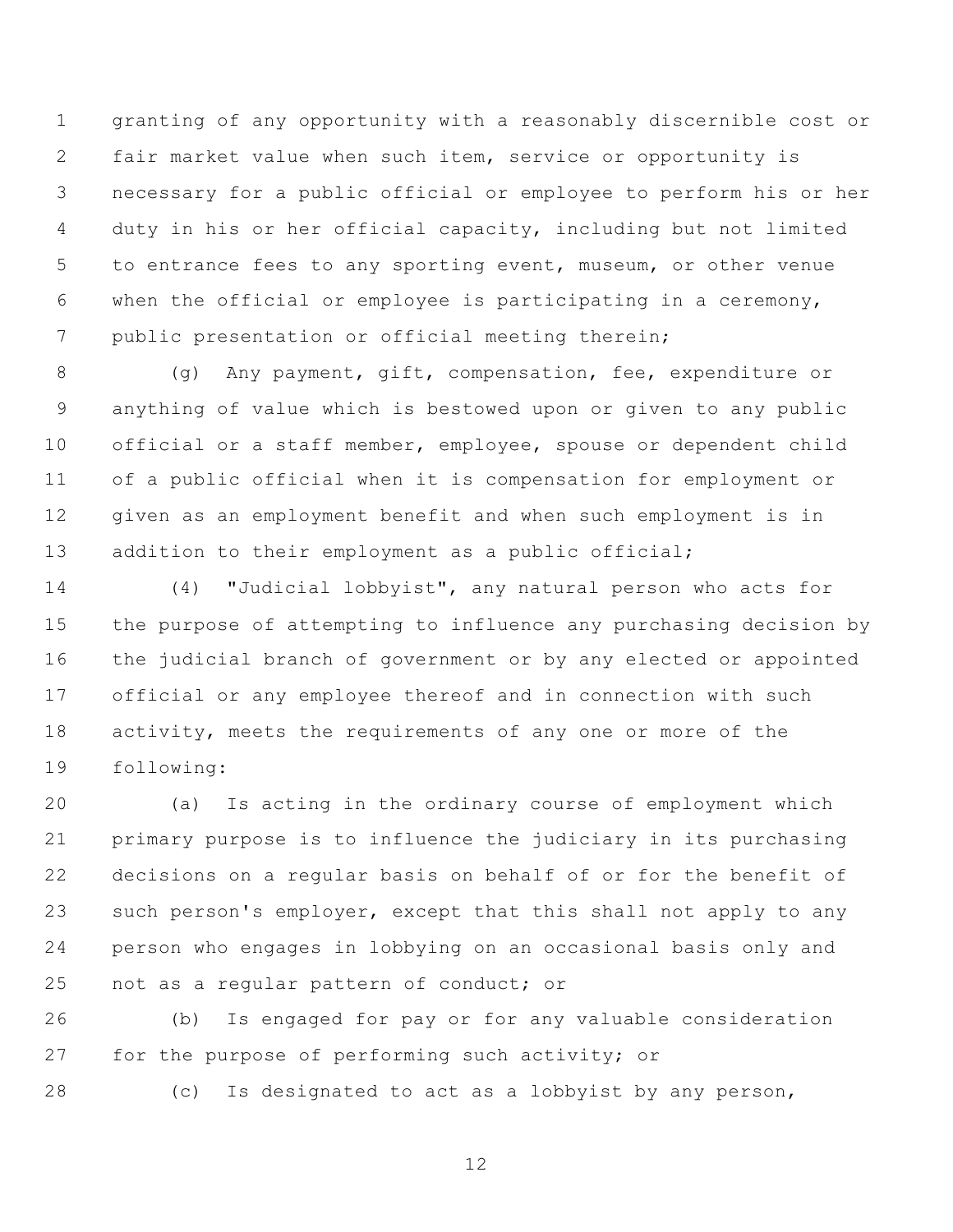business entity, governmental entity, religious organization, nonprofit corporation or association; or

 (d) Makes total expenditures of fifty dollars or more during the twelve-month period beginning January first and ending December thirty-first for the benefit of one or more public officials or one or more employees of the judicial branch of state government in connection with attempting to influence such purchasing decisions by the judiciary.

 A "judicial lobbyist" shall not include a member of the general assembly, an elected state official, or any other person solely due to such person's participation in any of the following activities:

**a.** Appearing or inquiring in regard to a complaint, citation, summons, adversary proceeding, or contested case before a state court;

 b. Participating in public hearings or public proceedings 18 on rules, grants, or other matters;

 c. Responding to any request for information made by any 20 judge or employee of the judicial branch of government;

 d. Preparing, distributing or publication of an editorial, a newsletter, newspaper, magazine, radio or television broadcast, or similar news medium, whether print or electronic; or

 e. Acting within the scope of employment by the general assembly, or acting within the scope of employment by the executive branch of government when acting with respect to the department, division, board, commission, agency or elected state officer by which such person is employed, or with respect to any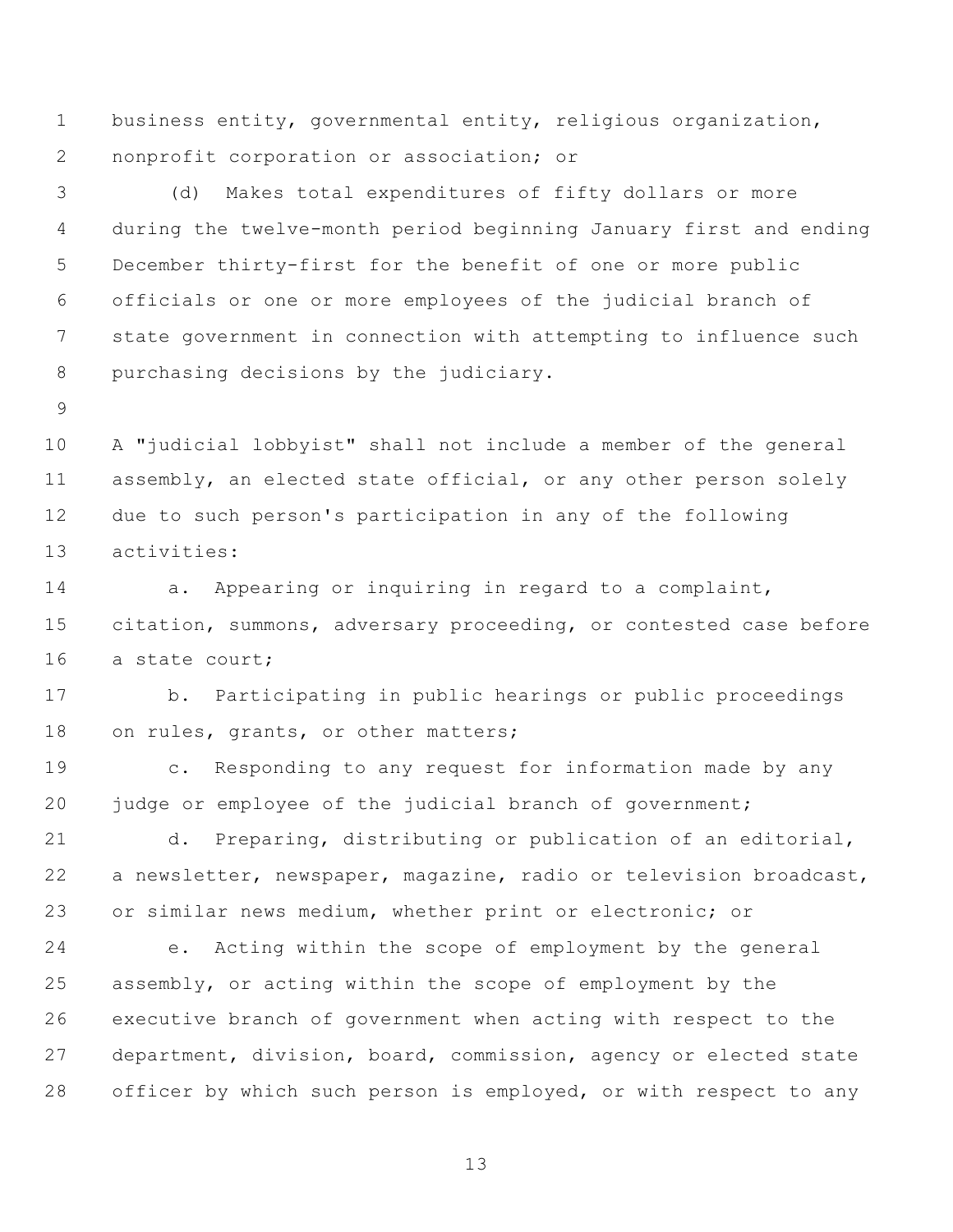duty or authority imposed by law to perform any action in conjunction with any other public official or state employee;

 (5) "Legislative lobbyist", any natural person who acts for 4 the purpose of attempting to influence the taking, passage, amendment, delay or defeat of any official action on any bill, resolution, amendment, nomination, appointment, report or any other action or any other matter pending or proposed in a legislative committee in either house of the general assembly, or in any matter which may be the subject of action by the general assembly and in connection with such activity, meets the requirements of any one or more of the following:

 (a) Is acting in the ordinary course of employment**[**, which primary purpose is**]** to influence legislation **[**on a regular basis,**]** on behalf of or for the benefit of such person's employer**[**, except that this shall not apply to any person who engages in lobbying on an occasional basis only and not as a regular pattern of conduct**]**; or

 (b) Is engaged for pay or for any valuable consideration for the purpose of performing such activity; or

 (c) Is designated to act as a lobbyist by any person, business entity, governmental entity, religious organization, nonprofit corporation, association or other entity; or

 (d) Makes total expenditures of fifty dollars or more during the twelve-month period beginning January first and ending December thirty-first for the benefit of one or more public officials or one or more employees of the legislative branch of state government in connection with such activity.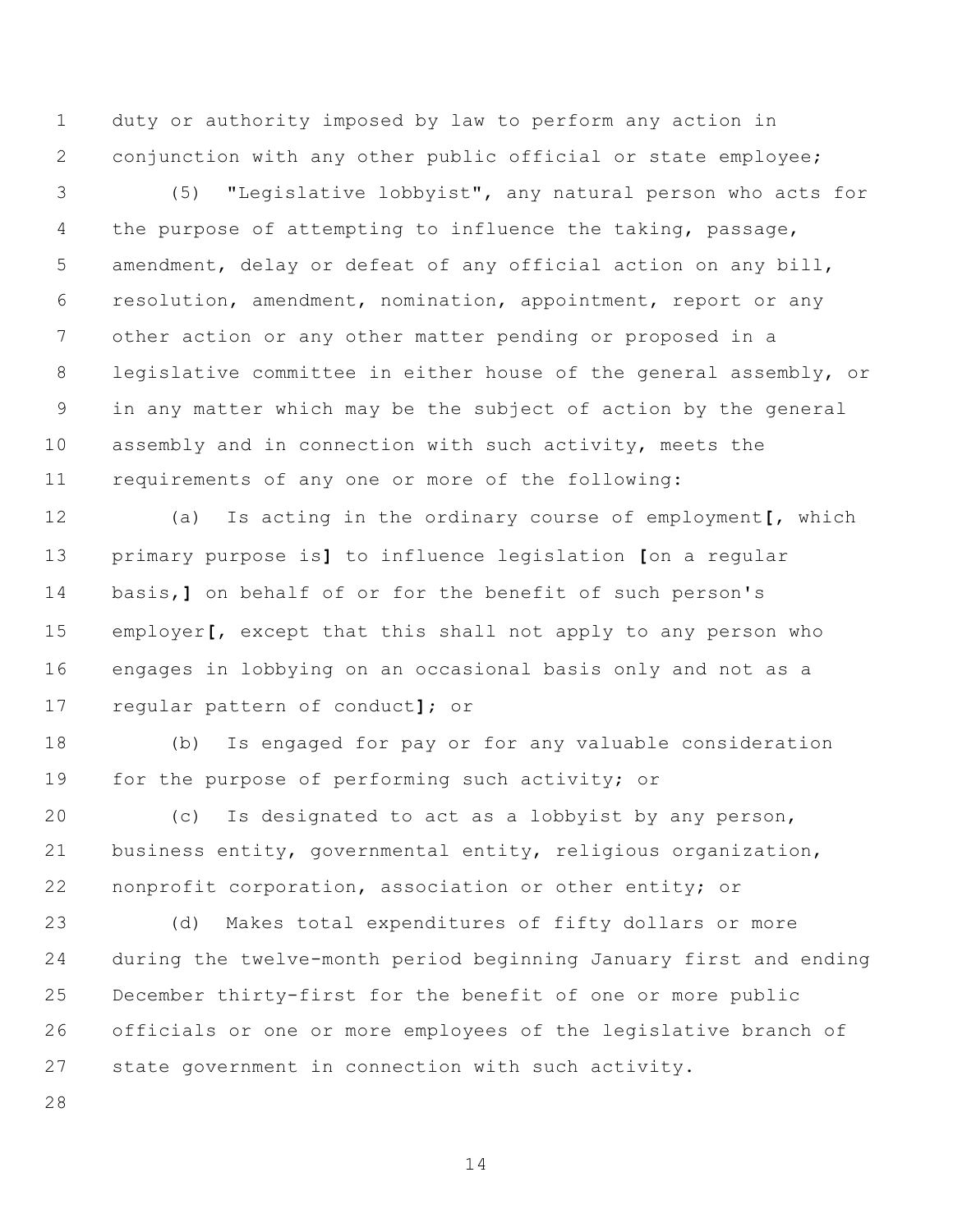A "legislative lobbyist" shall include an attorney at law engaged in activities on behalf of any person unless excluded by any of the following exceptions. A "legislative lobbyist" shall not include any member of the general assembly, an elected state official, or any other person solely due to such person's participation in any of the following activities:

 a. Responding to any request for information made by any public official or employee of the legislative branch of government;

 b. Preparing or publication of an editorial, a newsletter, newspaper, magazine, radio or television broadcast, or similar 12 news medium, whether print or electronic;

 c. Acting within the scope of employment of the legislative branch of government when acting with respect to the general 15 assembly or any member thereof;

 d. Testifying as a witness before the general assembly or 17 any committee thereof;

 (6) "Lobbyist", any natural person defined as an executive lobbyist, judicial lobbyist, elected local government official lobbyist, or a legislative lobbyist;

 (7) "Lobbyist principal", any person, business entity, governmental entity, religious organization, nonprofit corporation or association who employs, contracts for pay or otherwise compensates a lobbyist;

 (8) "Public official", any member or member-elect of the general assembly, judge or judicial officer, or any other person holding an elective office of state government or any agency head, department director or division director of state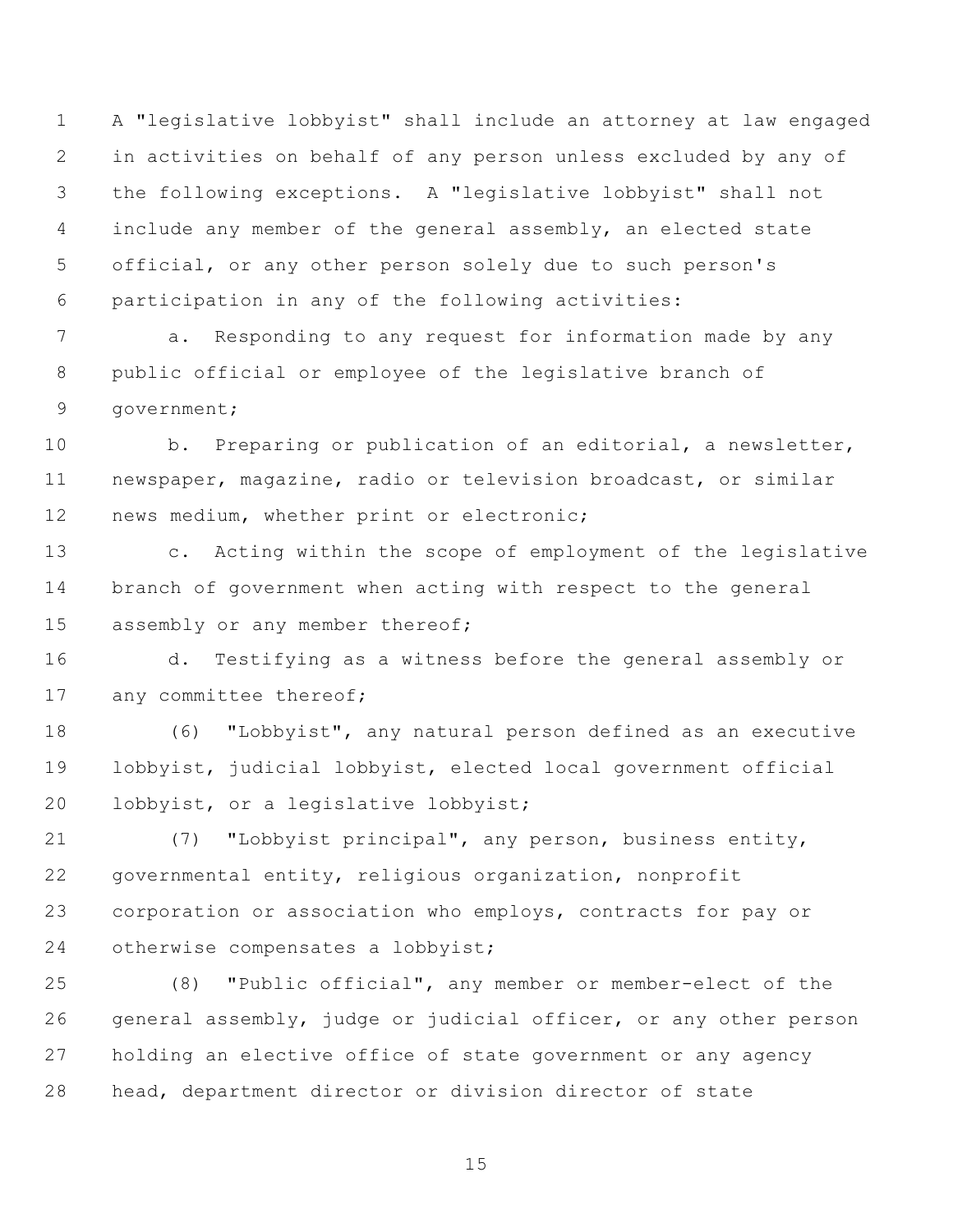government or any member of any state board or commission and any designated decision-making public servant designated by persons described in this subdivision.

 **[**105.473. 1. Each lobbyist shall, not later than January fifth of each year or five days after beginning any activities as a lobbyist, file standardized registration forms, verified by a written declaration 8 that it is made under the penalties of perjury, along with a filing fee of ten dollars, with the commission. The forms shall include the lobbyist's name and business address, the name and address of all persons 12 such lobbyist employs for lobbying purposes, the name and address of each lobbyist principal by whom such lobbyist is employed or in whose interest such lobbyist appears or works. The commission shall maintain files on all lobbyists' filings, which shall be open to the public. Each lobbyist shall file an updating statement under oath within one week of any addition, deletion, or change in the lobbyist's employment or representation. The filing fee shall be deposited to 21 the general revenue fund of the state. The lobbyist principal or a lobbyist employing another person for lobbying purposes may notify the commission that a judicial, executive or legislative lobbyist is no longer authorized to lobby for the principal or the lobbyist and should be removed from the commission's files.

 2. Each person shall, before giving testimony before any committee of the general assembly, give to the secretary of such committee such person's name and address and the identity of any lobbyist or organization, if any, on whose behalf such person appears. A person who is not a lobbyist as defined in section 105.470 shall not be required to give such person's address if the committee determines that the giving of such address would endanger the person's physical health.

 3. (1) During any period of time in which a lobbyist continues to act as an executive lobbyist, judicial lobbyist, legislative lobbyist, or elected local government official lobbyist, the lobbyist shall file with the commission on standardized forms prescribed by the commission monthly reports which shall be due at the close of business on the tenth day of the following month;

 (2) Each report filed pursuant to this subsection shall include a statement, verified by a written declaration that it is made under the penalties of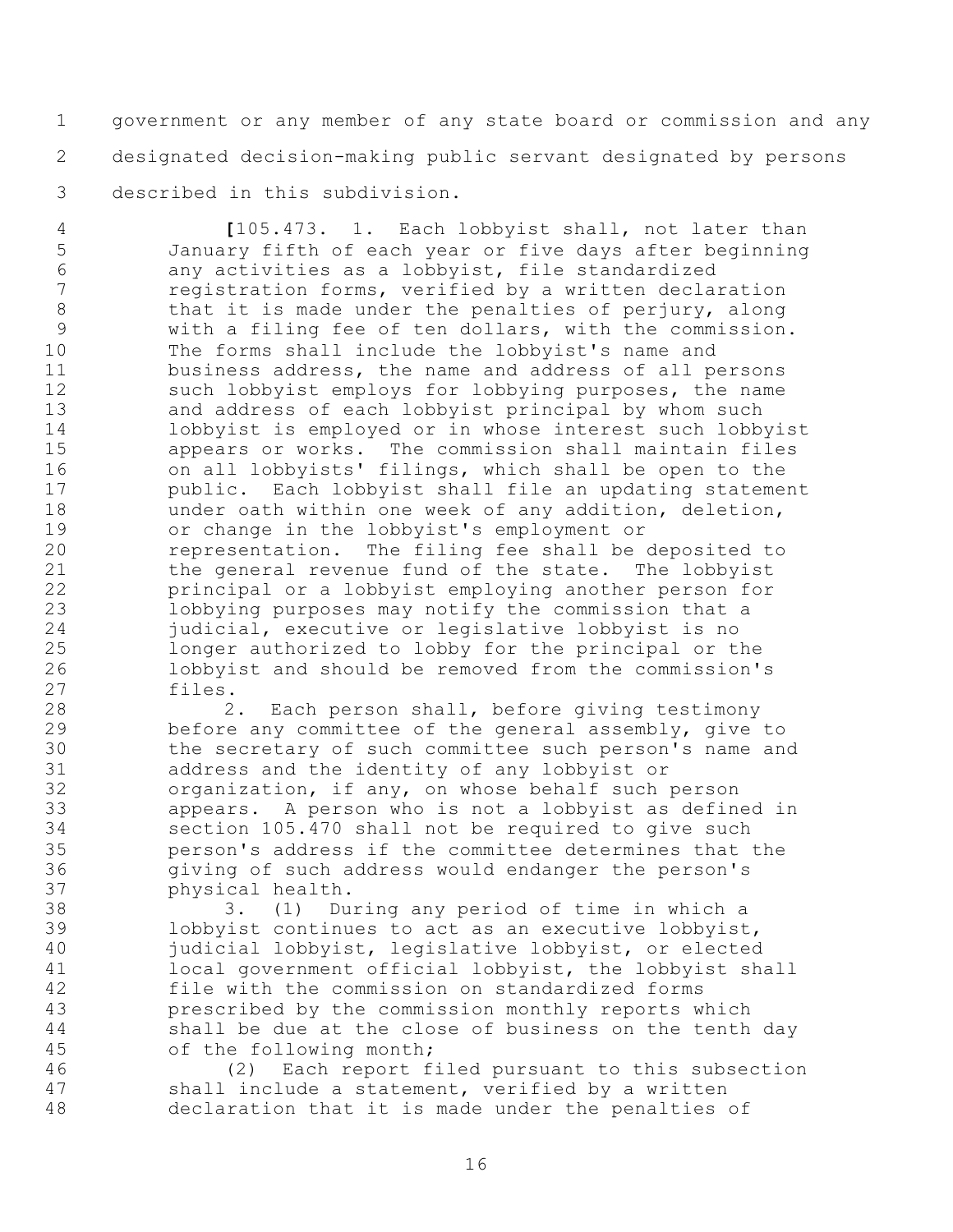perjury, setting forth the following:

 (a) The total of all expenditures by the lobbyist or his or her lobbyist principals made on behalf of all 4 public officials, their staffs and employees, and their<br>5 spouses and dependent children, which expenditures spouses and dependent children, which expenditures shall be separated into at least the following categories by the executive branch, judicial branch and legislative branch of government: printing and publication expenses; media and other advertising 10 expenses; travel; the time, venue, and nature of any 11 entertainment; honoraria; meals, food and beverages; and gifts;

 (b) The total of all expenditures by the lobbyist or his or her lobbyist principals made on behalf of all elected local government officials, their staffs and employees, and their spouses and children. Such expenditures shall be separated into at least the following categories: printing and publication 19 expenses; media and other advertising expenses; travel; the time, venue, and nature of any entertainment; honoraria; meals; food and beverages; and gifts;

 (c) An itemized listing of the name of the recipient and the nature and amount of each expenditure by the lobbyist or his or her lobbyist principal, including a service or anything of value, for all expenditures made during any reporting period, paid or provided to or for a public official or elected local government official, such official's staff, employees, spouse or dependent children;

 (d) The total of all expenditures made by a lobbyist or lobbyist principal for occasions and the identity of the group invited, the date, location, and description of the occasion and the amount of the expenditure for each occasion when any of the following are invited in writing:

 a. All members of the senate, which may or may not include senate staff and employees under the direct supervision of a state senator;

 b. All members of the house of representatives, which may or may not include house staff and employees under the direct supervision of a state representative;

 c. All members of a joint committee of the general assembly or a standing committee of either the house of representatives or senate, which may or may not include joint and standing committee staff;

 d. All members of a caucus of the majority party of the house of representatives, minority party of the house of representatives, majority party of the senate, or minority party of the senate;

 e. All statewide officials, which may or may not include the staff and employees under the direct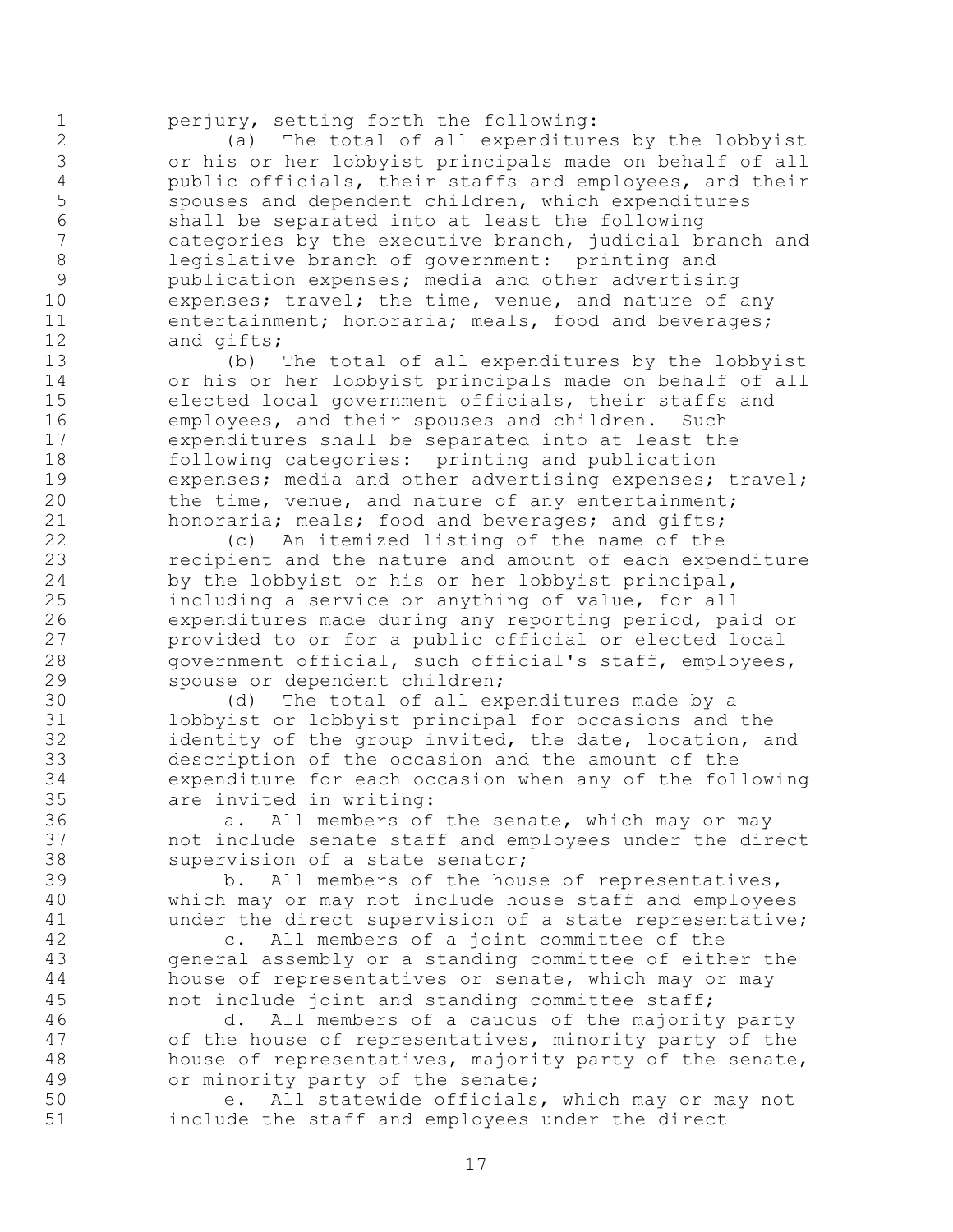supervision of the statewide official;

 (e) Any expenditure made on behalf of a public official, an elected local government official or such official's staff, employees, spouse or dependent children, if such expenditure is solicited by such official, the official's staff, employees, or spouse or dependent children, from the lobbyist or his or her lobbyist principals and the name of such person or persons, except any expenditures made to any not-for-profit corporation, charitable, fraternal or civic organization or other association formed to provide for good in the order of benevolence and except for any expenditure reported under paragraph (d) of this subdivision;

 (f) A statement detailing any direct business relationship or association or partnership the lobbyist has with any public official or elected local government official. The reports required by this subdivision shall cover the time periods since the filing of the last report or since the lobbyist's employment or representation began, whichever is most recent.

 4. No expenditure reported pursuant to this section shall include any amount expended by a lobbyist or lobbyist principal on himself or herself. All expenditures disclosed pursuant to this section shall be valued on the report at the actual amount of the payment made, or the charge, expense, cost, or obligation, debt or bill incurred by the lobbyist or the person the lobbyist represents. Whenever a lobbyist principal employs more than one lobbyist, expenditures of the lobbyist principal shall not be reported by each lobbyist, but shall be reported by one of such lobbyists. No expenditure shall be made on behalf of a state senator or state representative, or such public official's staff, employees, spouse, or dependent children for travel or lodging outside the 38 state of Missouri unless such travel or lodging was<br>39 sapproved prior to the date of the expenditure by th approved prior to the date of the expenditure by the administration and accounts committee of the house or the administration committee of the senate.

 5. Any lobbyist principal shall provide in a timely fashion whatever information is reasonably requested by the lobbyist principal's lobbyist for use in filing the reports required by this section.

 6. All information required to be filed pursuant to the provisions of this section with the commission shall be kept available by the executive director of the commission at all times open to the public for inspection and copying for a reasonable fee for a period of five years from the date when such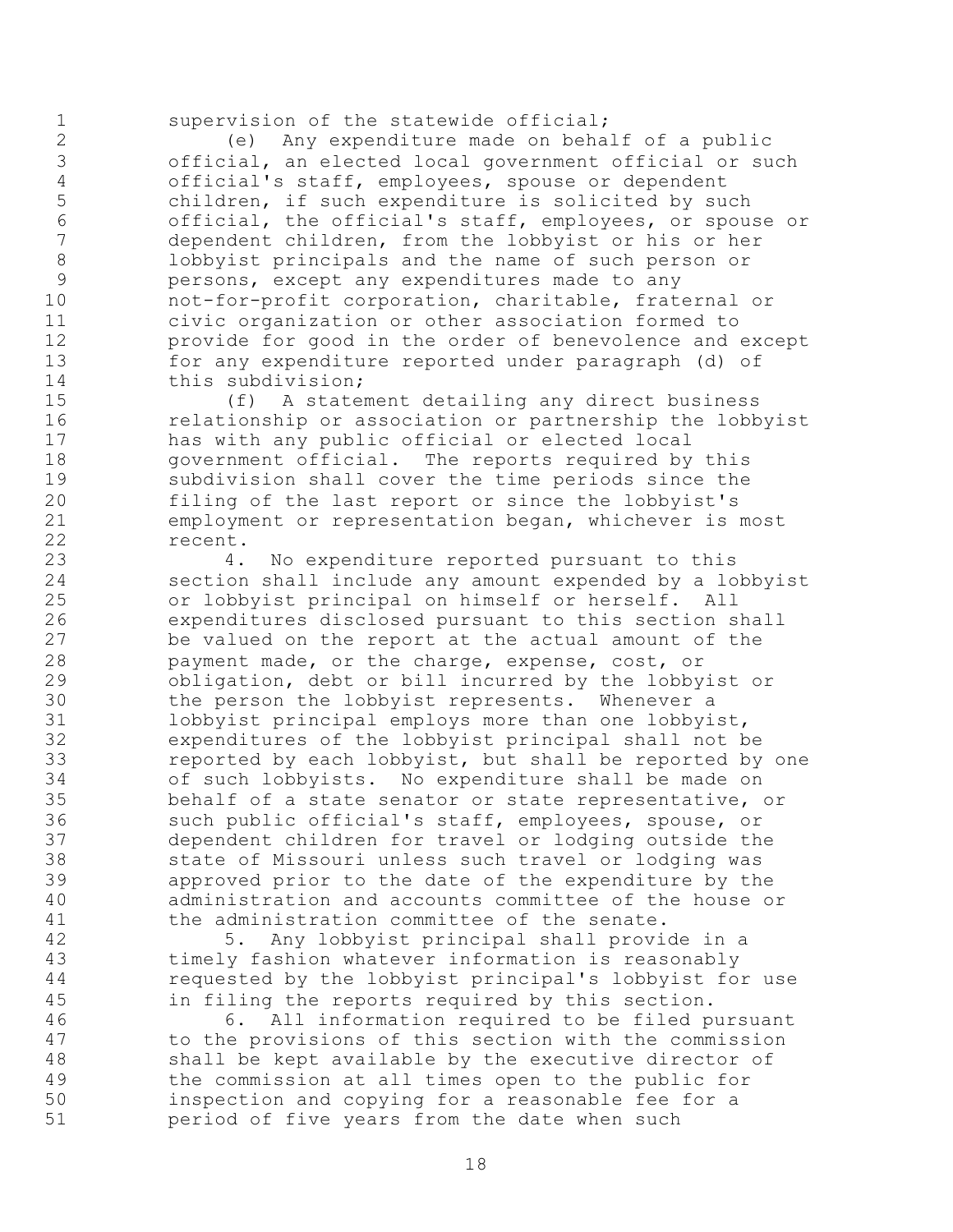information was filed.

 7. No person shall knowingly employ any person who is required to register as a registered lobbyist 4 but is not registered pursuant to this section. Any<br>5 berson who knowingly violates this subsection shall person who knowingly violates this subsection shall be subject to a civil penalty in an amount of not more than ten thousand dollars for each violation. Such civil penalties shall be collected by action filed by the commission.

10 8. Any lobbyist found to knowingly omit, conceal, or falsify in any manner information required pursuant to this section shall be guilty of a class A misdemeanor.

14 9. The prosecuting attorney of Cole County shall be reimbursed only out of funds specifically appropriated by the general assembly for investigations and prosecutions for violations of this section.

18 10. Any public official or other person whose name appears in any lobbyist report filed pursuant to this section who contests the accuracy of the portion of the report applicable to such person may petition 22 the commission for an audit of such report and shall state in writing in such petition the specific disagreement with the contents of such report. The commission shall investigate such allegations in the manner described in section 105.959. If the commission determines that the contents of such report are incorrect, incomplete or erroneous, it shall enter an order requiring filing of an amended or corrected report.

 11. The commission shall provide a report listing the total spent by a lobbyist for the month and year to any member or member-elect of the general assembly, judge or judicial officer, or any other person holding an elective office of state government or any elected local government official on or before the twentieth day of each month. For the purpose of providing 38 accurate information to the public, the commission<br>39 shall not publish information in either written or shall not publish information in either written or electronic form for ten working days after providing the report pursuant to this subsection. The commission shall not release any portion of the lobbyist report if the accuracy of the report has been questioned pursuant to subsection 10 of this section unless it is conspicuously marked "Under Review".

 12. Each lobbyist or lobbyist principal by whom the lobbyist was employed, or in whose behalf the lobbyist acted, shall provide a general description of the proposed legislation or action by the executive branch or judicial branch which the lobbyist or lobbyist principal supported or opposed. This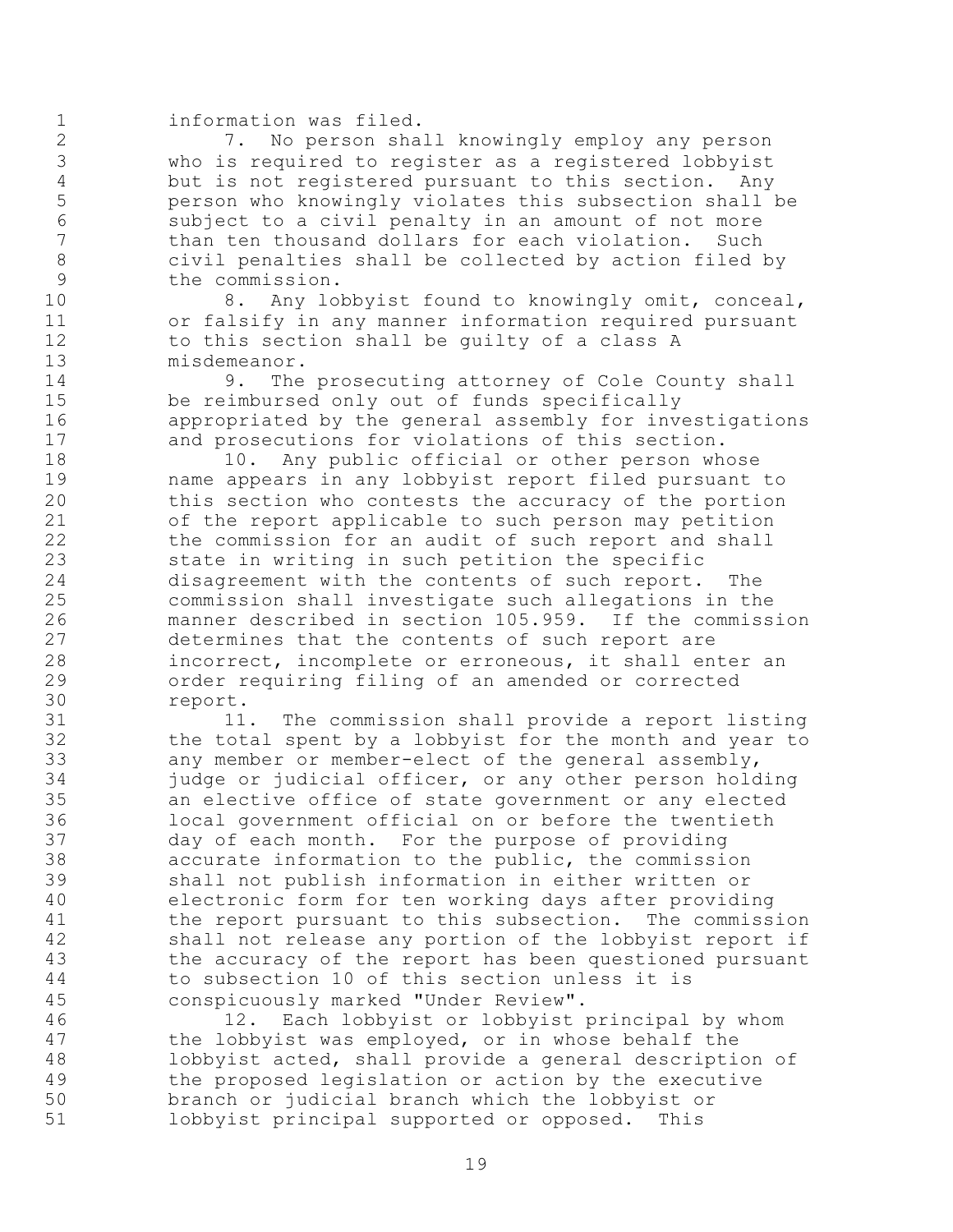information shall be supplied to the commission on March fifteenth and May thirtieth of each year. 13. The provisions of this section shall supersede any contradicting ordinances or charter provisions.**]**

 105.473. 1. Each lobbyist shall, not later than January fifth of each year or five days after beginning any activities as a lobbyist, file standardized registration forms, verified by a written declaration that it is made under the penalties of perjury, along with a filing fee of ten dollars, with the commission. The forms shall include the lobbyist's name and 12 business address, the name and address of all persons such lobbyist employs for lobbying purposes, the name and address of each lobbyist principal by whom such lobbyist is employed or in whose interest such lobbyist appears or works. A lobbyist shall be considered to work in the interest of any principal who employs, contracts for pay, or otherwise compensates such 18 lobbyist; any principal or entity who employs, contracts for pay, or otherwise compensates such lobbyist's direct principal regarding the same interest; and any principal or entity who employs, contracts for pay, or otherwise compensates an entity or principal who employs, contracts for pay, or otherwise compensates such direct principal regarding the same interest. The commission shall maintain files on all lobbyists' filings, which shall be open to the public. Each lobbyist shall file an updating statement under oath within one week of any addition, deletion, or change in the lobbyist's employment or representation. The filing fee shall be deposited to the general revenue fund of the state. The lobbyist principal or a lobbyist employing another person for lobbying purposes may notify the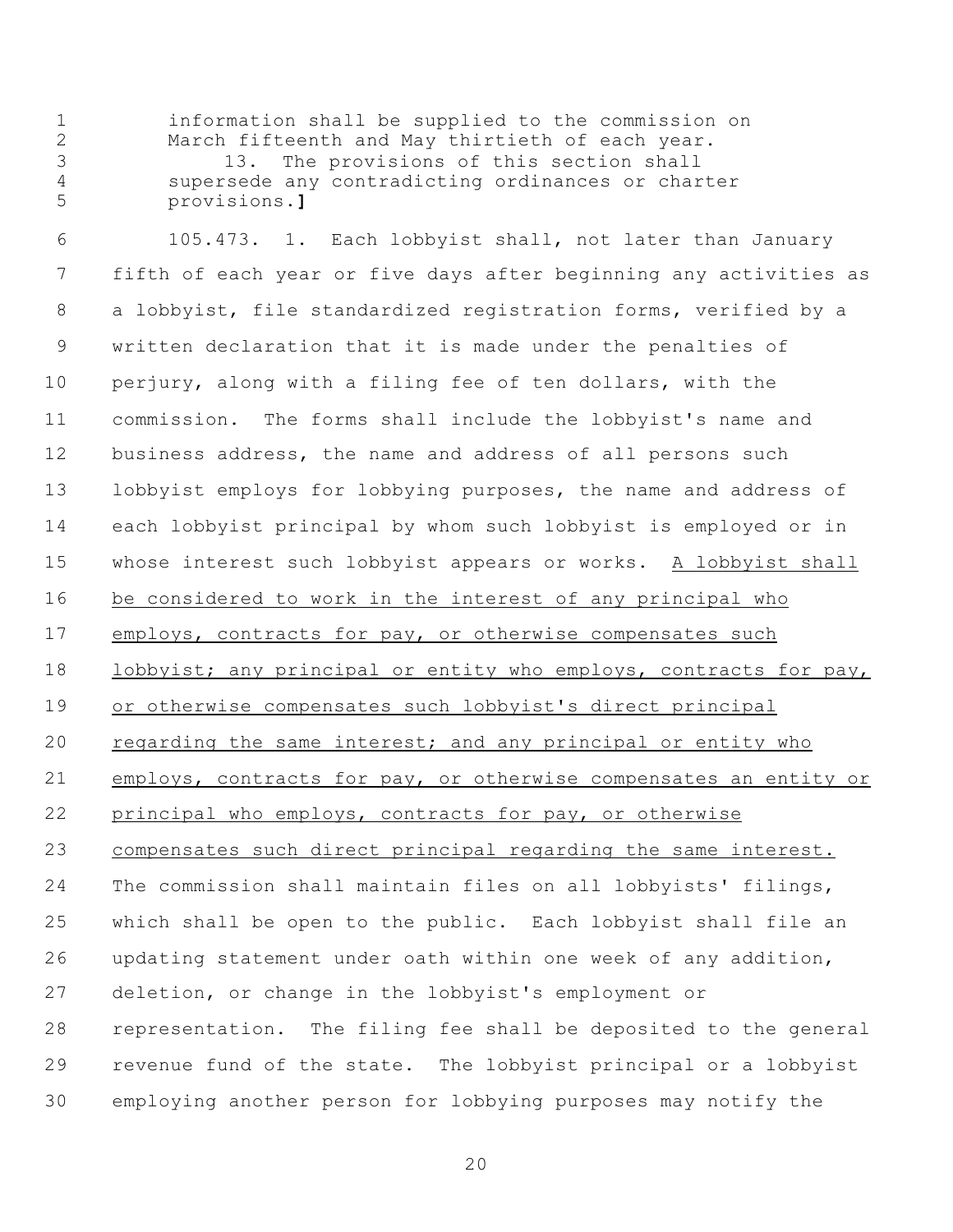commission that a judicial, executive or legislative lobbyist is no longer authorized to lobby for the principal or the lobbyist and should be removed from the commission's files.

 2. Each person shall, before giving testimony before any committee of the general assembly, give to the secretary of such committee such person's name and address and the identity of any lobbyist or organization, if any, on whose behalf such person appears. A person who is not a lobbyist as defined in section 105.470 shall not be required to give such person's address if the committee determines that the giving of such address would endanger the person's physical health.

 3. (1) During any period of time in which a lobbyist continues to act as an executive lobbyist, judicial lobbyist, legislative lobbyist, or elected local government official lobbyist, the lobbyist shall file with the commission on standardized forms prescribed by the commission monthly reports which shall be due at the close of business on the tenth day of the following month;

 (2) Each report filed pursuant to this subsection shall include a statement, verified by a written declaration that it is made under the penalties of perjury, setting forth the following:

 (a) The total of all expenditures by the lobbyist or his or her lobbyist principals made on behalf of all public officials as defined in section 105.470, their staffs and employees, and their spouses and dependent children, which expenditures shall be separated into at least the following categories by the executive branch, judicial branch and legislative branch of government: printing and publication expenses; media and other advertising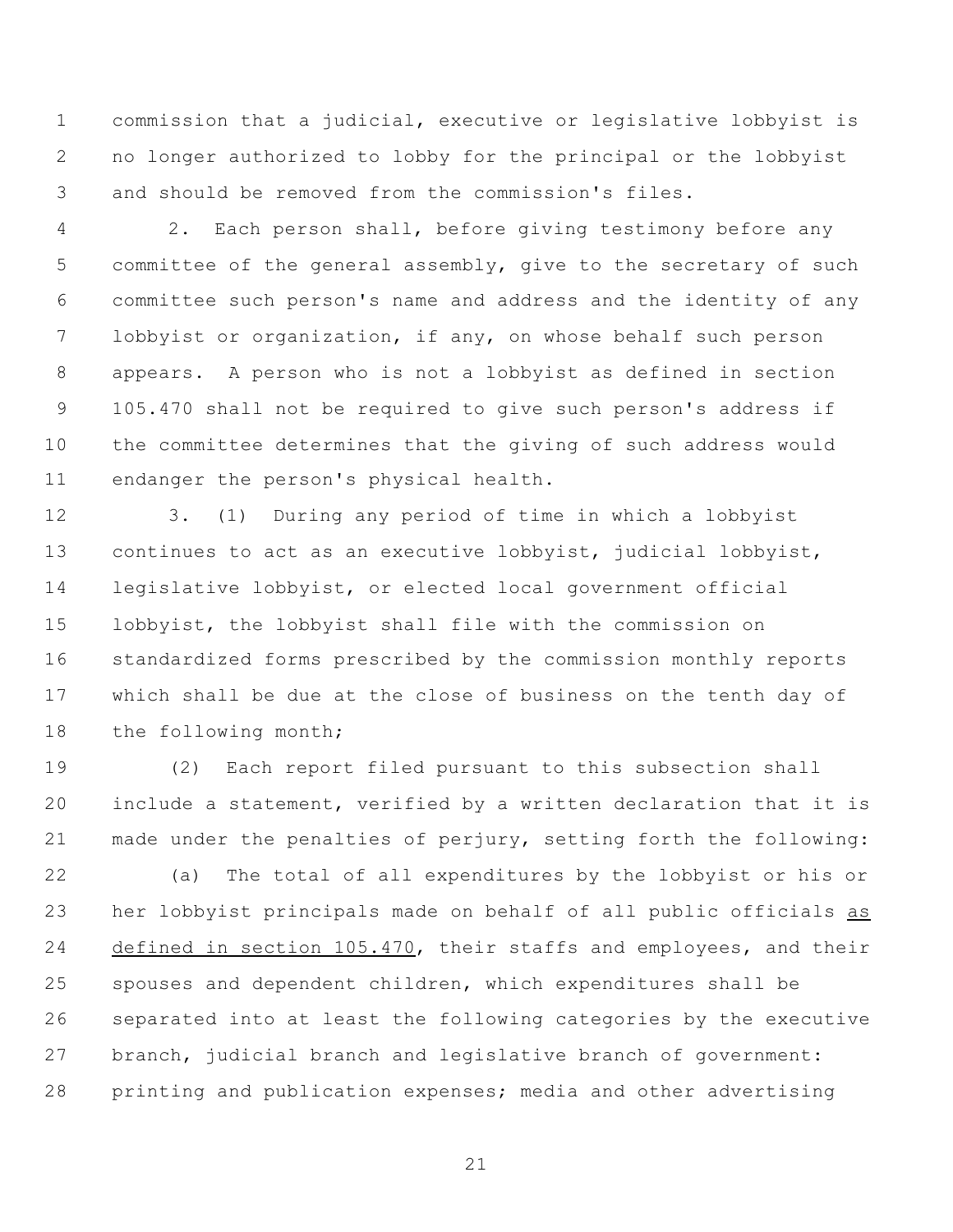expenses; travel; the time, venue, and nature of any entertainment; honoraria; meals, food and beverages; and gifts;

 (b) The total of all expenditures by the lobbyist or his or her lobbyist principals made on behalf of all elected local government officials, their staffs and employees, and their spouses and children. Such expenditures shall be separated into at least the following categories: printing and publication 8 expenses; media and other advertising expenses; travel; the time, venue, and nature of any entertainment; honoraria; meals; food 10 and beverages; and gifts;

 (c) An itemized listing of the name of the recipient and the nature and amount of each expenditure by the lobbyist or his or her lobbyist principal, including a service or anything of value, for all expenditures made during any reporting period, paid or provided to or for a public official or elected local 16 government official, such official's staff, employees, spouse or dependent children;

 (d) The total of all expenditures made by a lobbyist or lobbyist principal for occasions and the identity of the group invited, the date and description of the occasion and the amount of the expenditure for each occasion when **[**any**]** all of the following are invited in writing at a minimum of forty-eight hours in advance:

 a. All members of the senate, which may or may not include senate staff and employees under the direct supervision of a state senator;

 b. All members of the house of representatives, which may or may not include house staff and employees under the direct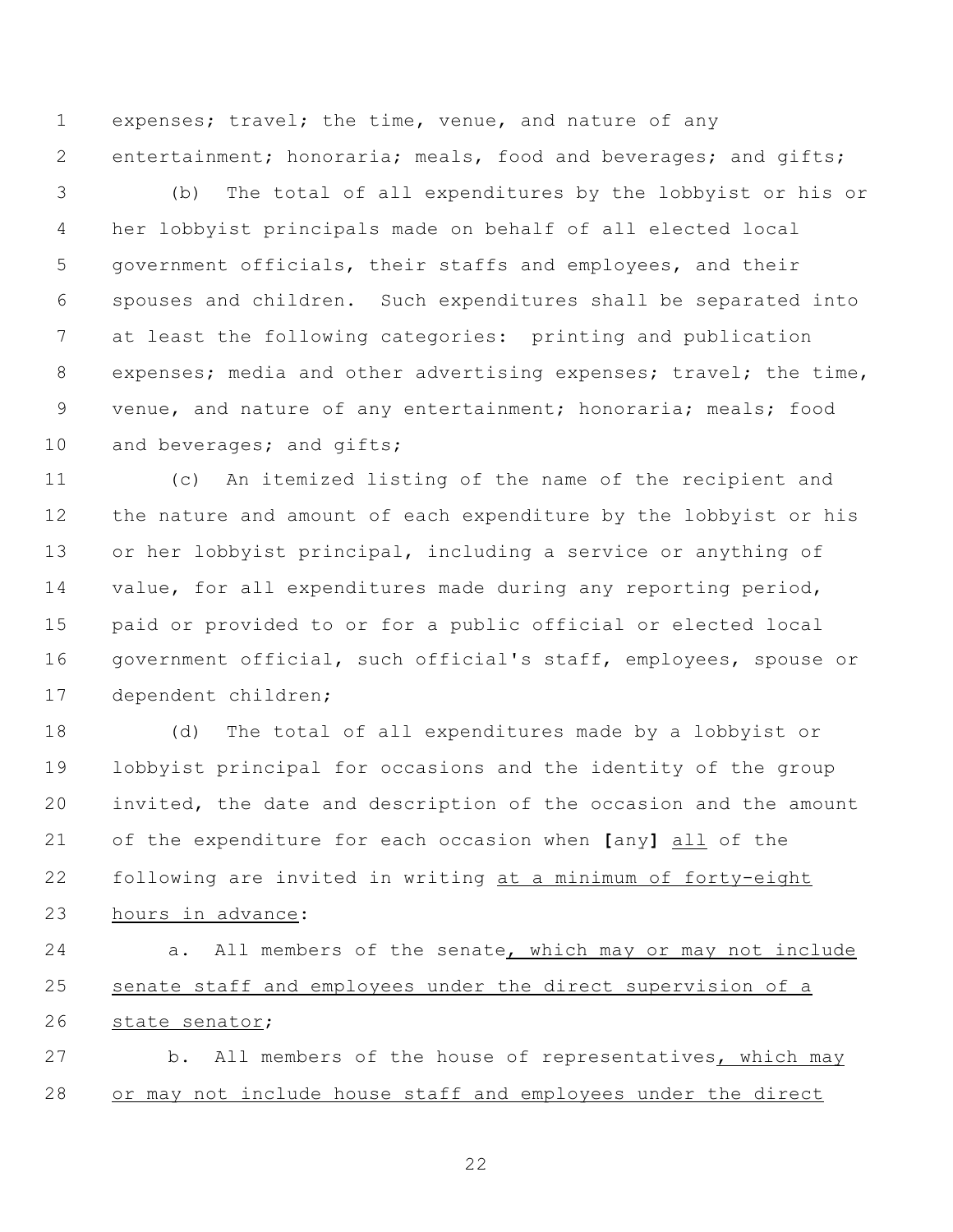## supervision of a state representative; and

 c. **[**All members of a joint committee of the general assembly or a standing committee of either the house of representatives or senate; or

 d. All members of a caucus of the majority party of the house of representatives, minority party of the house of representatives, majority party of the senate, or minority party of the senate**]** All statewide elected officials, which may or may not include such official's staff and employees under the direct supervision of a statewide elected official;

 (e) Any expenditure made on behalf of a public official, an elected local government official or such official's staff, employees, spouse or dependent children, if such expenditure is 14 solicited by such official, the official's staff, employees, or spouse or dependent children, from the lobbyist or his or her 16 lobbyist principals and the name of such person or persons, except any expenditures made to any not-for-profit corporation, charitable, fraternal or civic organization or other association formed to provide for good in the order of benevolence;

 (f) A statement detailing any direct business relationship or association or partnership the lobbyist has with any public 22 official or elected local government official;

 (g) A statement detailing any expenditure made on behalf of a member of the general assembly that has been reimbursed by the member and the cost of the reimbursement.

 The reports required by this subdivision shall cover the time periods since the filing of the last report or since the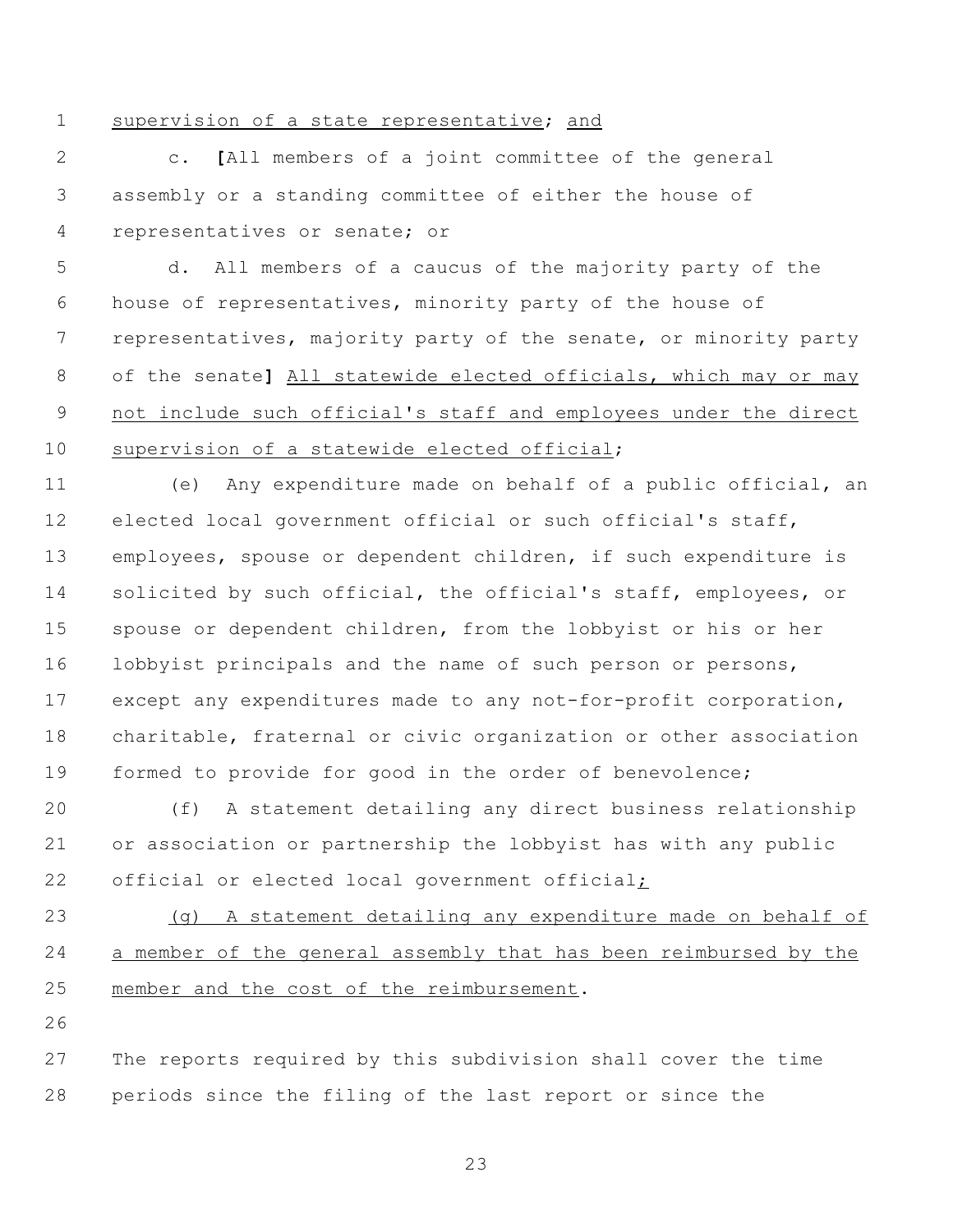lobbyist's employment or representation began, whichever is most recent.

 4. No expenditure reported pursuant to this section shall include any amount expended by a lobbyist or lobbyist principal on himself or herself. All expenditures disclosed pursuant to this section shall be valued on the report at the actual amount 7 of the payment made, or the charge, expense, cost, or obligation, debt or bill incurred by the lobbyist or the person the lobbyist represents. Whenever a lobbyist principal employs more than one lobbyist, expenditures of the lobbyist principal shall not be 11 reported by each lobbyist, but shall be reported by one of such lobbyists. No expenditure shall be made on behalf of a state 13 senator or state representative, or such public official's staff, employees, spouse, or dependent children for travel or lodging outside the state of Missouri unless such travel or lodging was approved prior to the date of the expenditure by the administration and accounts committee of the house or the administration committee of the senate.

 5. Any lobbyist principal shall provide in a timely fashion whatever information is reasonably requested by the lobbyist principal's lobbyist for use in filing the reports required by this section.

 6. All information required to be filed pursuant to the provisions of this section with the commission shall be kept available by the executive director of the commission at all times open to the public for inspection and copying for a reasonable fee for a period of five years from the date when such information was filed.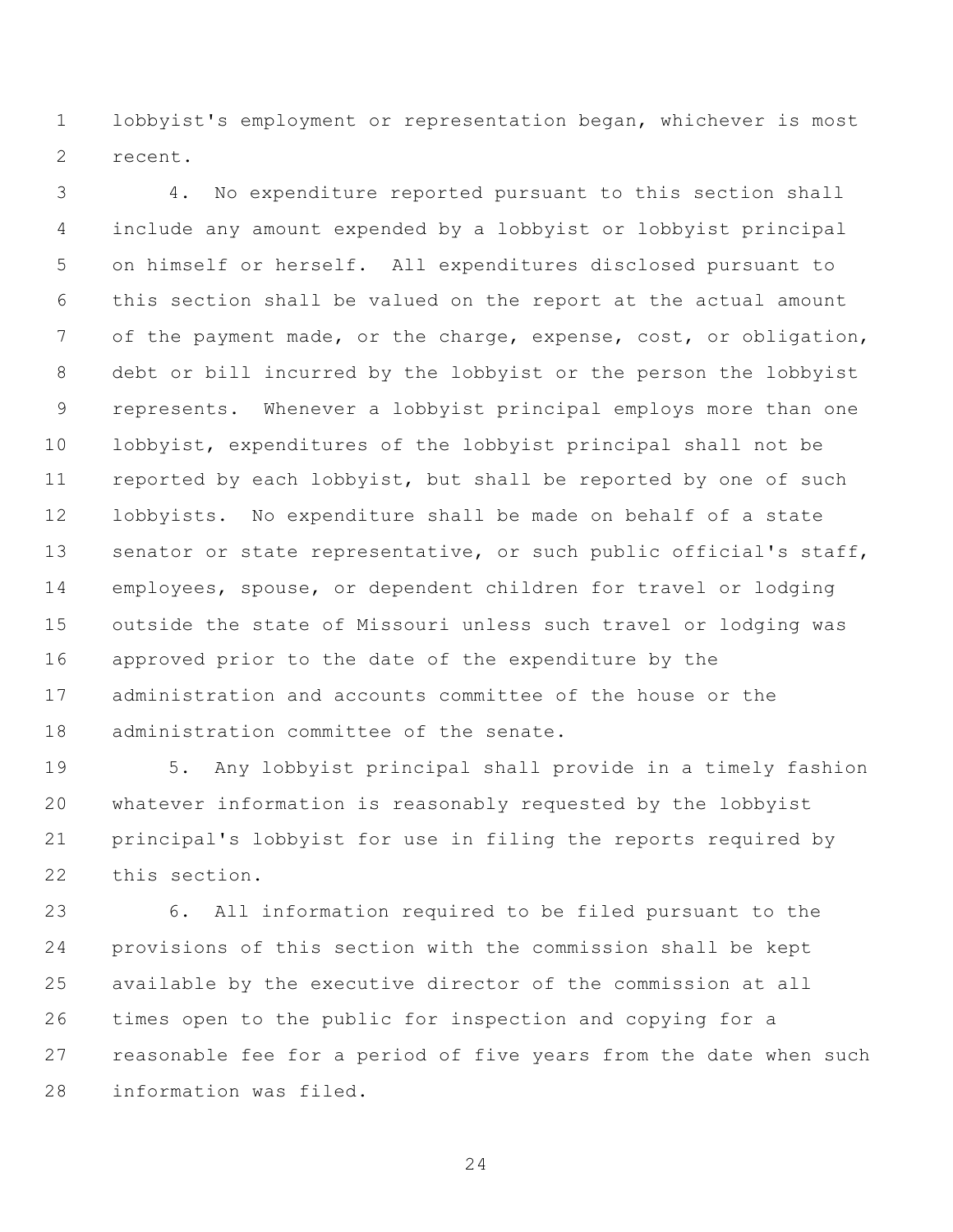7. No person shall knowingly employ any person who is required to register as a registered lobbyist but is not registered pursuant to this section. Any person who knowingly violates this subsection shall be subject to a civil penalty in an amount of not more than ten thousand dollars for each violation. Such civil penalties shall be collected by action filed by the commission.

 8. No lobbyist shall knowingly omit, conceal, or falsify in any manner information required pursuant to this section.

 9. The prosecuting attorney of Cole County shall be reimbursed only out of funds specifically appropriated by the general assembly for investigations and prosecutions for violations of this section.

14 10. Any public official or other person whose name appears in any lobbyist report filed pursuant to this section who contests the accuracy of the portion of the report applicable to such person may petition the commission for an audit of such report and shall state in writing in such petition the specific disagreement with the contents of such report. The commission shall investigate such allegations in the manner described in section 105.959. If the commission determines that the contents 22 of such report are incorrect, incomplete or erroneous, it shall enter an order requiring filing of an amended or corrected report.

 11. The commission shall provide a report listing the total spent by a lobbyist for the month and year to any member or member-elect of the general assembly, judge or judicial officer, or any other person holding an elective office of state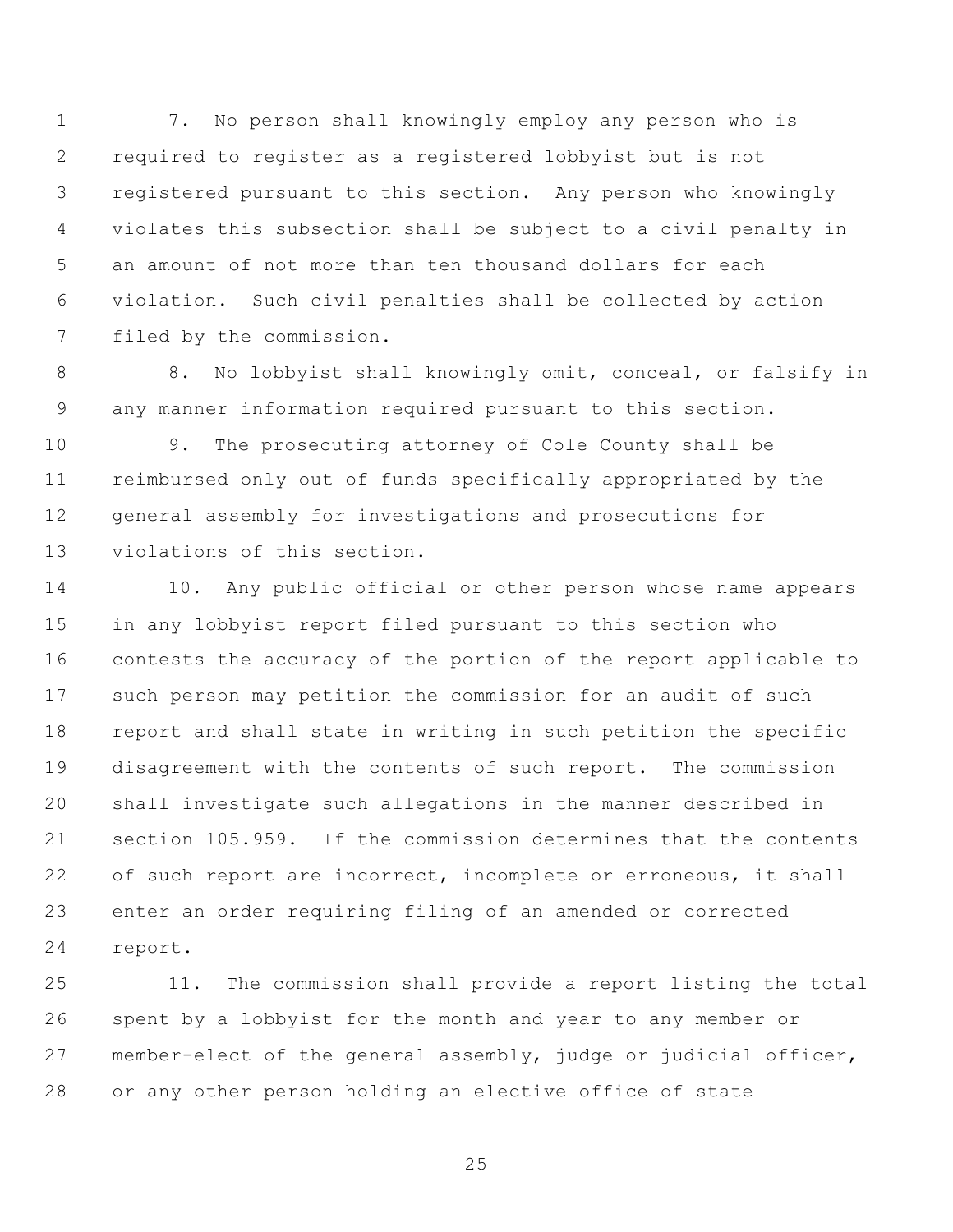government or any elected local government official on or before the twentieth day of each month. For the purpose of providing accurate information to the public, the commission shall not publish information in either written or electronic form for ten working days after providing the report pursuant to this subsection. The commission shall not release any portion of the lobbyist report if the accuracy of the report has been questioned pursuant to subsection 10 of this section unless it is conspicuously marked "Under Review".

 12. Each lobbyist or lobbyist principal by whom the lobbyist was employed, or in whose behalf the lobbyist acted, shall provide a general description of the proposed legislation or action by the executive branch or judicial branch which the lobbyist or lobbyist principal supported or opposed. This information shall be supplied to the commission on March fifteenth and May thirtieth of each year.

17 13. The provisions of this section shall supersede any contradicting ordinances or charter provisions.

 105.477. 1. The commission shall supply an electronic reporting system which shall be used by all lobbyists and paid political consultants registered with the ethics commission and members of the general assembly for filing by electronic format prescribed by the commission. The electronic reporting system shall be able to operate using either the Windows or Macintosh operating environment with minimum standards set by the commission.

 2. The commission shall have the appropriate software and hardware in place by January 1, 2003, for acceptance of reports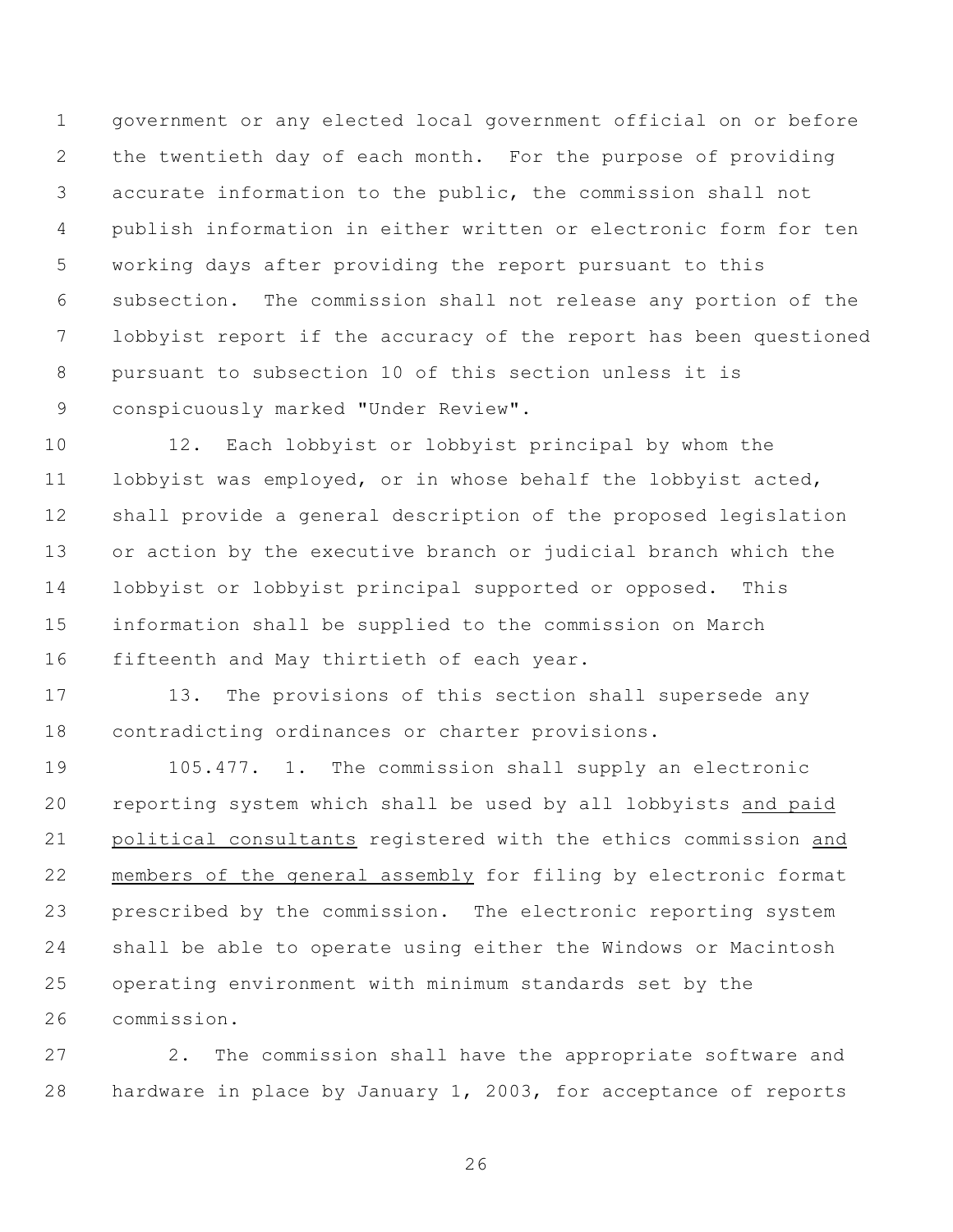electronically. The commission shall make this information available via an internet website connection by no later than January 1, 2004.

 3. All lobbyists shall file expenditure reports required by the commission, all paid political consultants shall file registration reports pursuant to section 105.468, and each member of the general assembly shall file reimbursement reports pursuant to section 105.465 electronically as prescribed by the commission. In addition, lobbyists shall file a signed form prescribed by the commission which verifies the information filed electronically within five working days; except that, when a means becomes available which will allow a verifiable electronic signature, the commission may accept this in lieu of a signed form.

 4. All records that are in electronic format, not otherwise closed by law, shall be available in electronic format to the public. The commission shall maintain and provide for public inspection a listing of all reports, with a complete description for each field contained on the report, that has been used to extract information from their database files. The commission shall develop a report or reports which contain every field in each database.

 5. Annually, the commission shall provide to the general assembly at no cost a complete copy of information contained in the commission's electronic reporting system database files. The information shall be copied onto a medium specified by the general assembly. Such information shall not contain records otherwise closed by law. It is the intent of the general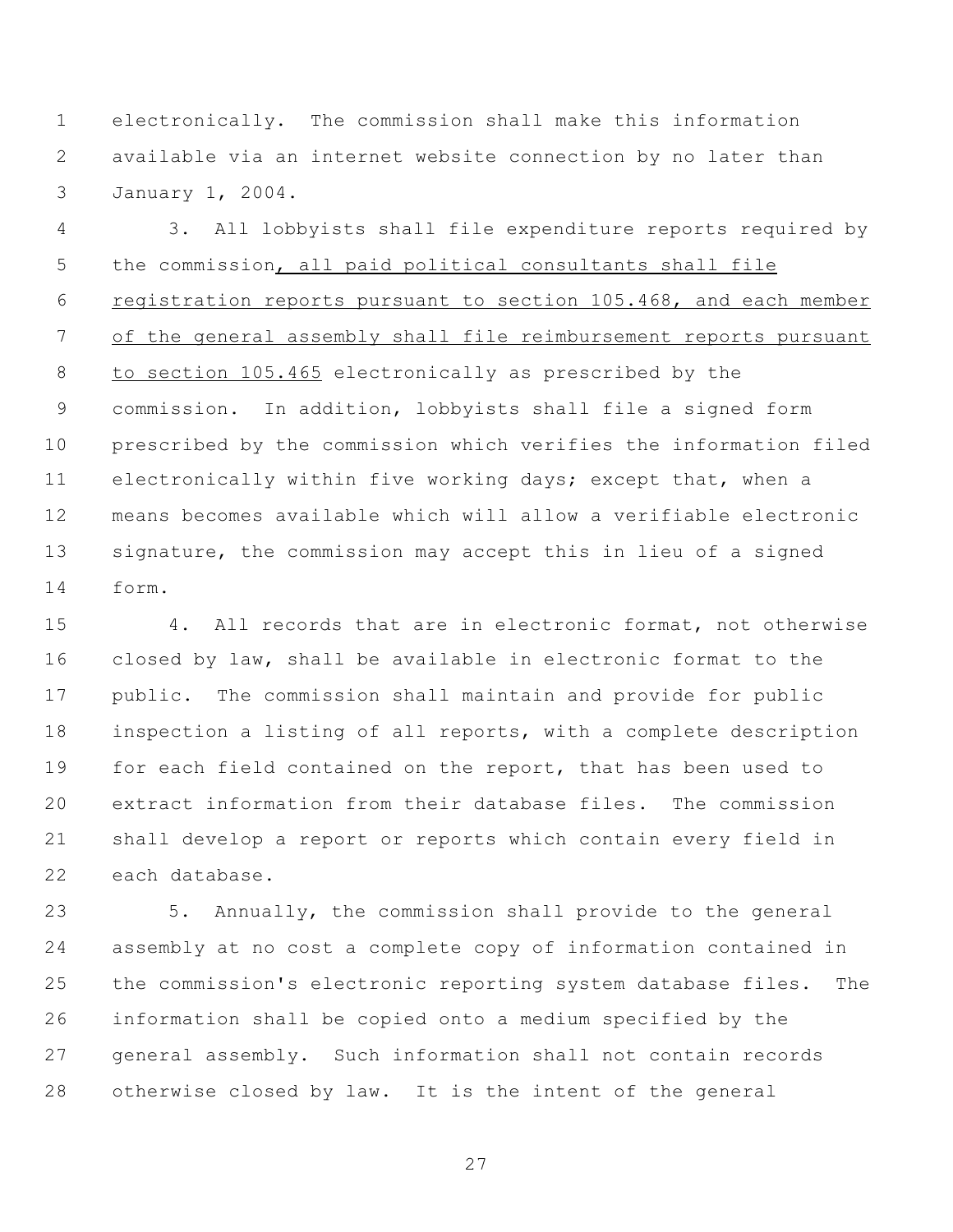assembly to provide open access to the commission's records. The commission shall make every reasonable effort to comply with requests for information and shall take a liberal interpretation when considering such requests. Priority shall be given to public requests for reports identifying lobbyist or lobbyist principal expenditures per individual legislator.

 105.483. Each of the following persons shall be required to file a financial interest statement:

 (1) Associate circuit judges, circuit court judges, judges 10 of the courts of appeals and of the supreme court, and candidates for any such office;

 (2) Persons holding an elective office of the state, 13 whether by election or appointment, and candidates for such elective office, except those running for or serving as county committee members for a political party pursuant to section 115.609 or section 115.611;

 (3) The principal administrative or deputy officers or 18 assistants serving the governor, lieutenant governor, secretary 19 of state, state treasurer, state auditor and attorney general, which officers shall be designated by the respective elected state official;

 (4) The members of each board or commission and the chief executive officer of each public entity created pursuant to the constitution or interstate compact or agreement and the members of each board of regents or curators and the chancellor or president of each state institution of higher education;

 (5) The director and each assistant deputy director and the general counsel and the chief purchasing officer of each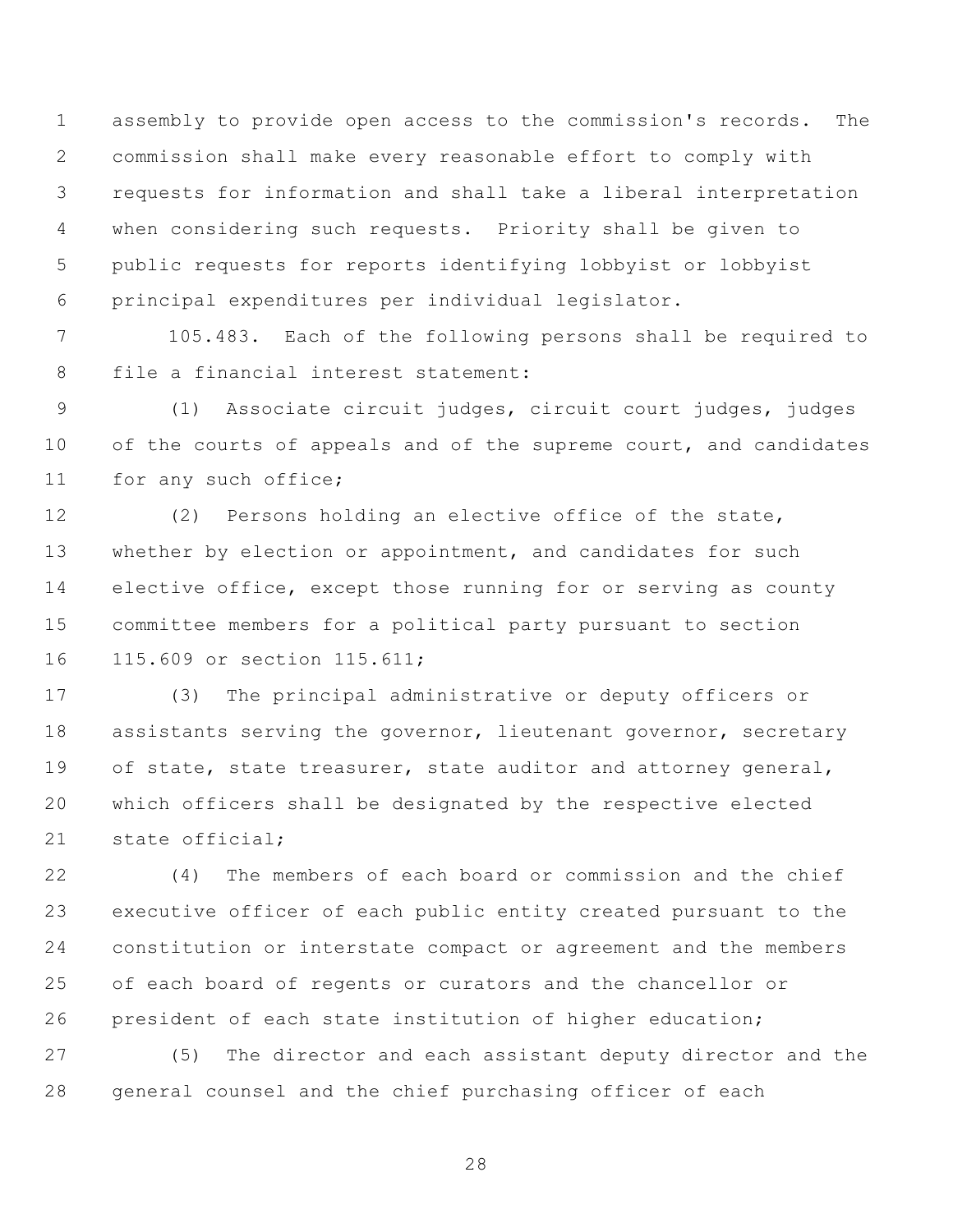department, division and agency of state government;

 (6) Any official or employee of the state authorized by law to promulgate rules and regulations or authorized by law to vote on the adoption of rules and regulations;

 (7) Any member of a board or commission created by interstate compact or agreement, including the executive director and any Missouri resident who is a member of the bi-state development agency created pursuant to sections 70.370 to 70.440;

 (8) Any board member of a metropolitan sewer district authorized under section 30(a) of article VI of the state constitution;

 (9) Any member of a commission appointed or operating pursuant to sections 64.650 to 64.950, sections 67.650 to 67.658, or sections 70.840 to 70.859;

 (10) The members, the chief executive officer and the chief purchasing officer of each board or commission which enters into 17 or approves contracts for the expenditure of state funds;

 (11) Each elected official, candidate for elective office, the chief administrative officer, the chief purchasing officer and the general counsel, if employed full time, of each political subdivision **[**with an annual operating budget in excess of one million dollars**]**, and each official or employee of a political subdivision who is authorized by the governing body of the political subdivision to promulgate rules and regulations with the force of law or to vote on the adoption of rules and regulations with the force of law**[**; unless the political subdivision adopts an ordinance, order or resolution pursuant to subsection 4 of section 105.485**]**;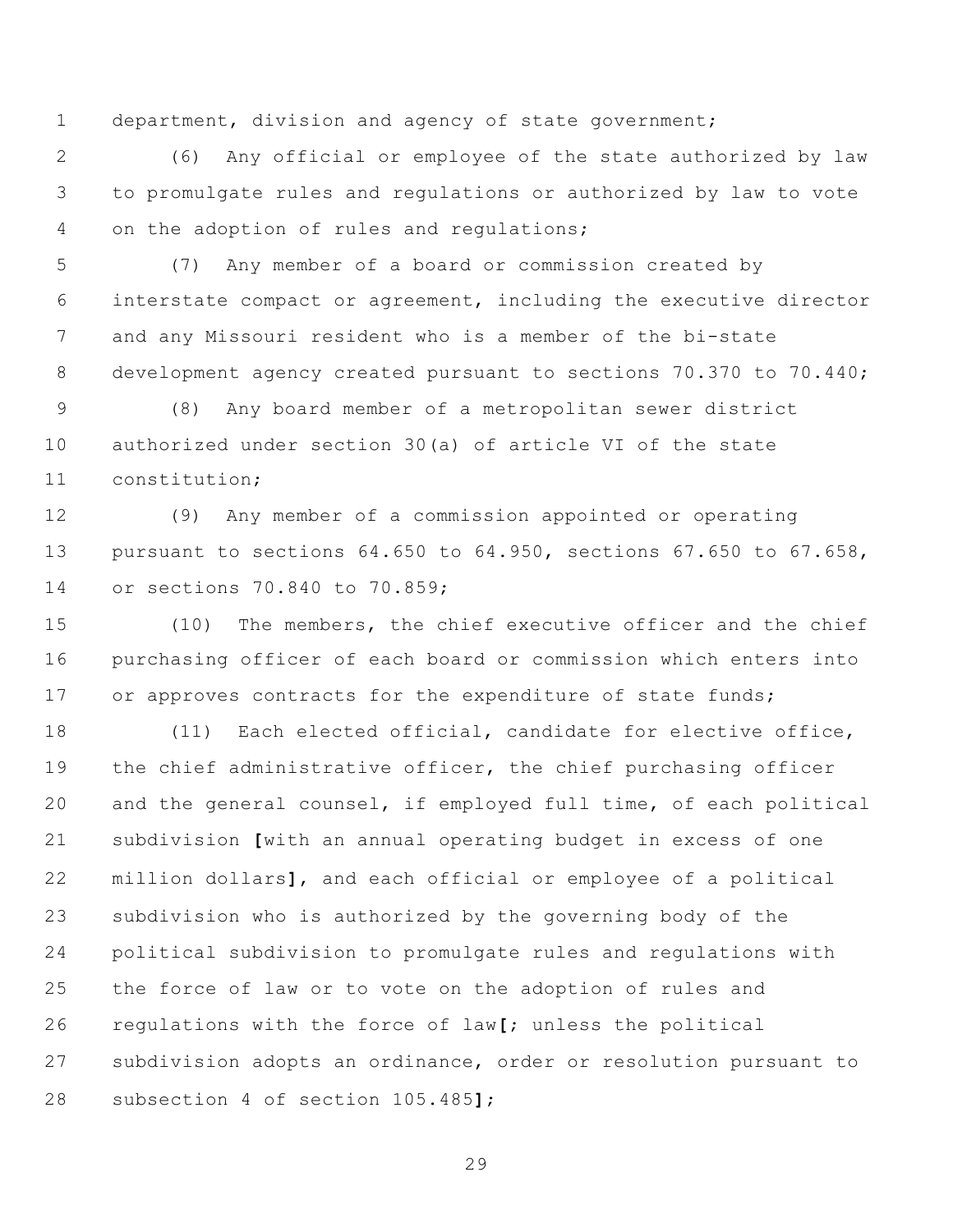(12) Any person who is designated as a decision-making public servant by any of the officials or entities listed in subdivision (6) of section 105.450.

 **[**105.485. 1. Each financial interest statement required by sections 105.483 to 105.492 shall be on a form prescribed by the commission and shall be signed and verified by a written declaration that it is made 8 under penalties of perjury; provided, however, the form shall not seek information which is not specifically required by sections 105.483 to 105.492.

 2. Each person required to file a financial interest statement pursuant to subdivisions (1) to (12) of section 105.483 shall file the following information for himself, his spouse and dependent children at any 15 time during the period covered by the statement, whether singularly or collectively; provided, however, 17 that said person, if he does not know and his spouse will not divulge any information required to be reported by this section concerning the financial interest of his spouse, shall state on his financial interest statement that he has disclosed that information known to him and that his spouse has refused or failed to provide other information upon his bona fide request, and such statement shall be deemed to satisfy the requirements of this section for such financial interest of his spouse; and provided further if the spouse of any person required to file a financial interest statement is also required by section 105.483 to file a financial interest statement, the financial interest statement filed by each need not disclose the financial interest of the other, provided that each financial interest statement shall state that the spouse of the person has filed a separate financial interest statement and the name under which the statement was filed:

 (1) The name and address of each of the employers of such person from whom income of one thousand dollars or more was received during the year covered by the statement;

 (2) The name and address of each sole proprietorship which he owned; the name, address and the general nature of the business conducted of each general partnership and joint venture in which he was a **partner or participant; the name and address of each**  partner or coparticipant for each partnership or joint venture unless such names and addresses are filed by the partnership or joint venture with the secretary of state; the name, address and general nature of the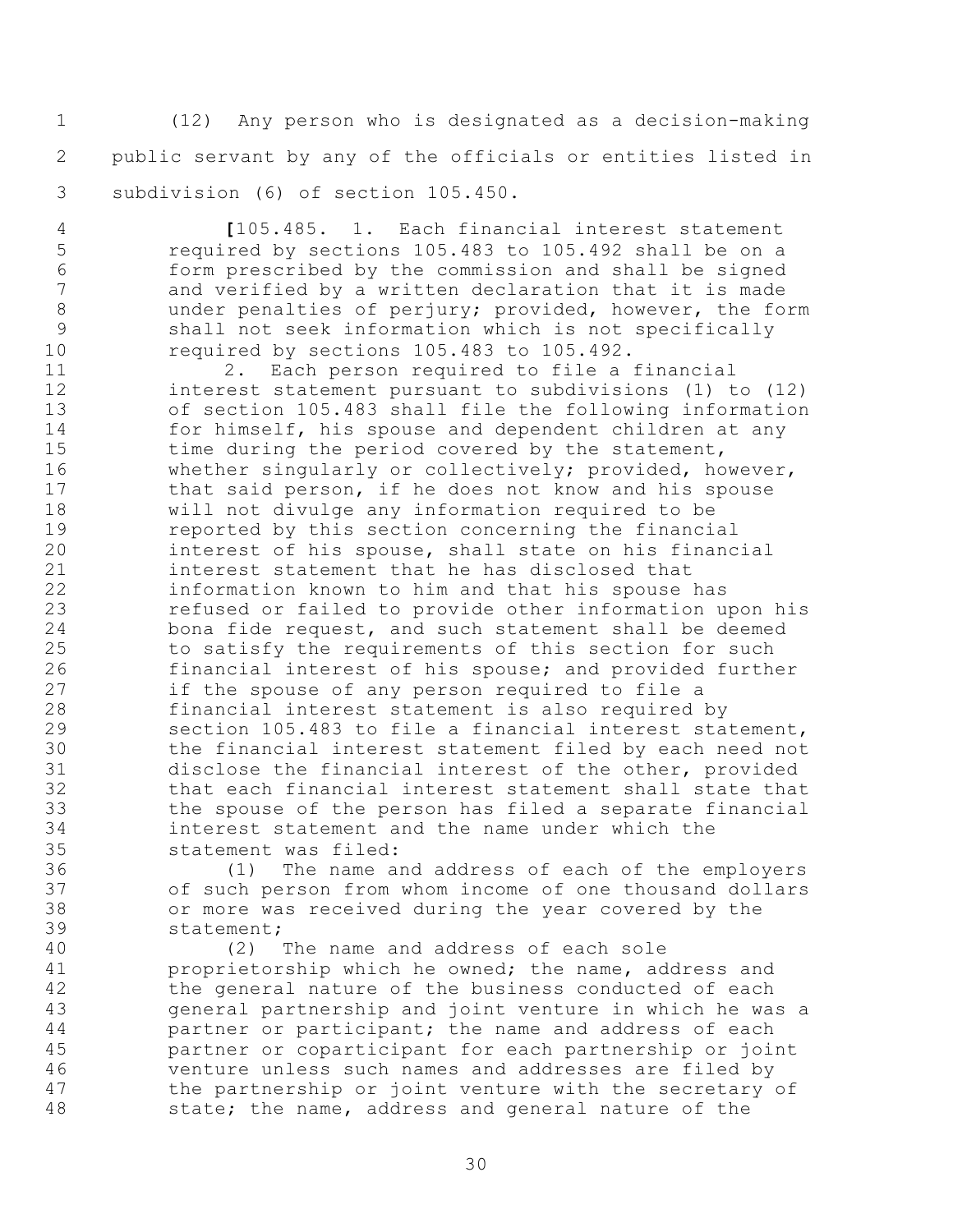business conducted of any closely held corporation or limited partnership in which the person owned ten percent or more of any class of the outstanding stock 4 or limited partners' units; and the name of any<br>5 bublicly traded corporation or limited partners publicly traded corporation or limited partnership which is listed on a regulated stock exchange or automated quotation system in which the person owned 8 two percent or more of any class of outstanding stock, limited partnership units or other equity interests;

 (3) The name and address of any other source not **11** reported pursuant to subdivisions (1) and (2) and subdivisions (4) to (9) of this subsection from which such person received one thousand dollars or more of income during the year covered by the statement, including, but not limited to, any income otherwise required to be reported on any tax return such person 17 is required by law to file; except that only the name of any publicly traded corporation or limited partnership which is listed on a regulated stock exchange or automated quotation system need be reported pursuant to this subdivision;

 (4) The location by county, the subclassification for property tax assessment purposes, the approximate size and a description of the major improvements and use for each parcel of real property in the state, other than the individual's personal residence, having a fair market value of ten thousand dollars or more in which such person held a vested interest including a leasehold for a term of ten years or longer, and, if the property was transferred during the year covered by the statement, the name and address of the persons furnishing or receiving consideration for such transfer;

 (5) The name and address of each entity in which such person owned stock, bonds or other equity interest with a value in excess of ten thousand dollars; except that, if the entity is a corporation listed on a regulated stock exchange, only the name of the corporation need be listed; and provided that any member of any board or commission of the state or any political subdivision who does not receive any compensation for his services to the state or political subdivision other than reimbursement for his actual expenses or a per diem allowance as prescribed by law for each day of such service need not report interests in publicly traded corporations or limited partnerships which are listed on a regulated stock exchange or automated quotation system pursuant to this subdivision; and provided further that the provisions of this subdivision shall not require reporting of any interest in any qualified plan or annuity pursuant to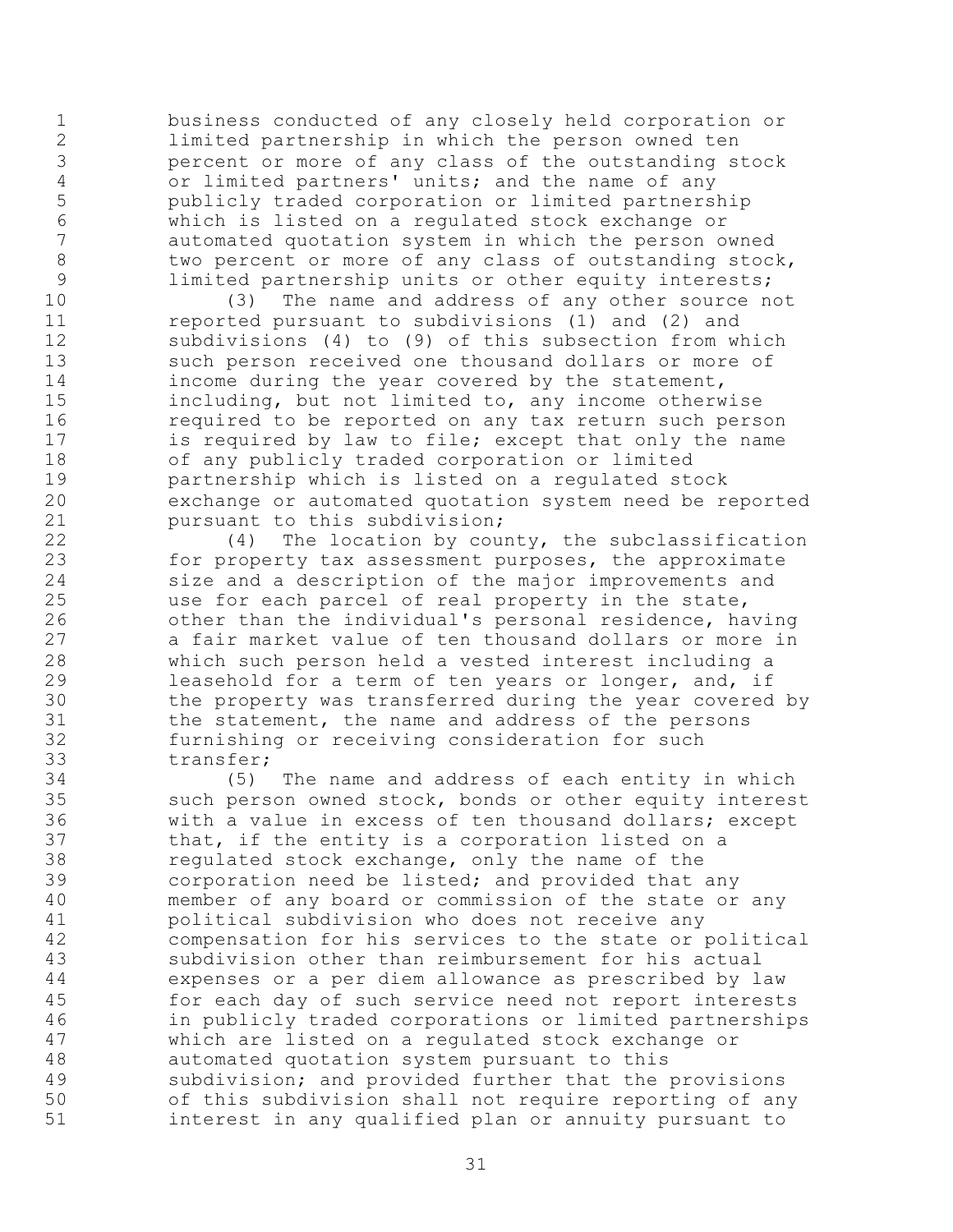the Employees' Retirement Income Security Act;

 (6) The name and address of each corporation for which such person served in the capacity of a director, officer or receiver;

 (7) The name and address of each not-for-profit corporation and each association, organization, or union, whether incorporated or not, except not-for-profit corporations formed to provide church services, fraternal organizations or service clubs from which the officer or employee draws no remuneration, in which such person was an officer, director, employee or 12 trustee at any time during the year covered by the statement, and for each such organization, a general description of the nature and purpose of the organization;

 (8) The name and address of each source from which such person received a gift or gifts, or honorarium or honoraria in excess of two hundred dollars in value per source during the year covered by the statement other than gifts from persons within the third degree of consanguinity or affinity of the person filing the financial interest statement. For the purposes of this section, a "gift" shall not be construed to mean political contributions otherwise required to be reported by law or hospitality such as food, beverages or admissions to social, art, or sporting events or the like, or informational material. For the purposes of this section, a "gift" shall include gifts to or by creditors of the individual for the purpose of cancelling, reducing or otherwise forgiving the indebtedness of the individual to that creditor;

 (9) The lodging and travel expenses provided by any third person for expenses incurred outside the state of Missouri whether by gift or in relation to the duties of office of such official, except that such statement shall not include travel or lodging expenses:

 (a) Paid in the ordinary course of business for businesses described in subdivisions (1), (2), (5) and (6) of this subsection which are related to the duties of office of such official; or

 (b) For which the official may be reimbursed as provided by law; or

 (c) Paid by persons related by the third degree of consanguinity or affinity to the person filing the statement; or

 (d) Expenses which are reported by the campaign committee or candidate committee of the person filing the statement pursuant to the provisions of chapter 130; or

(e) Paid for purely personal purposes which are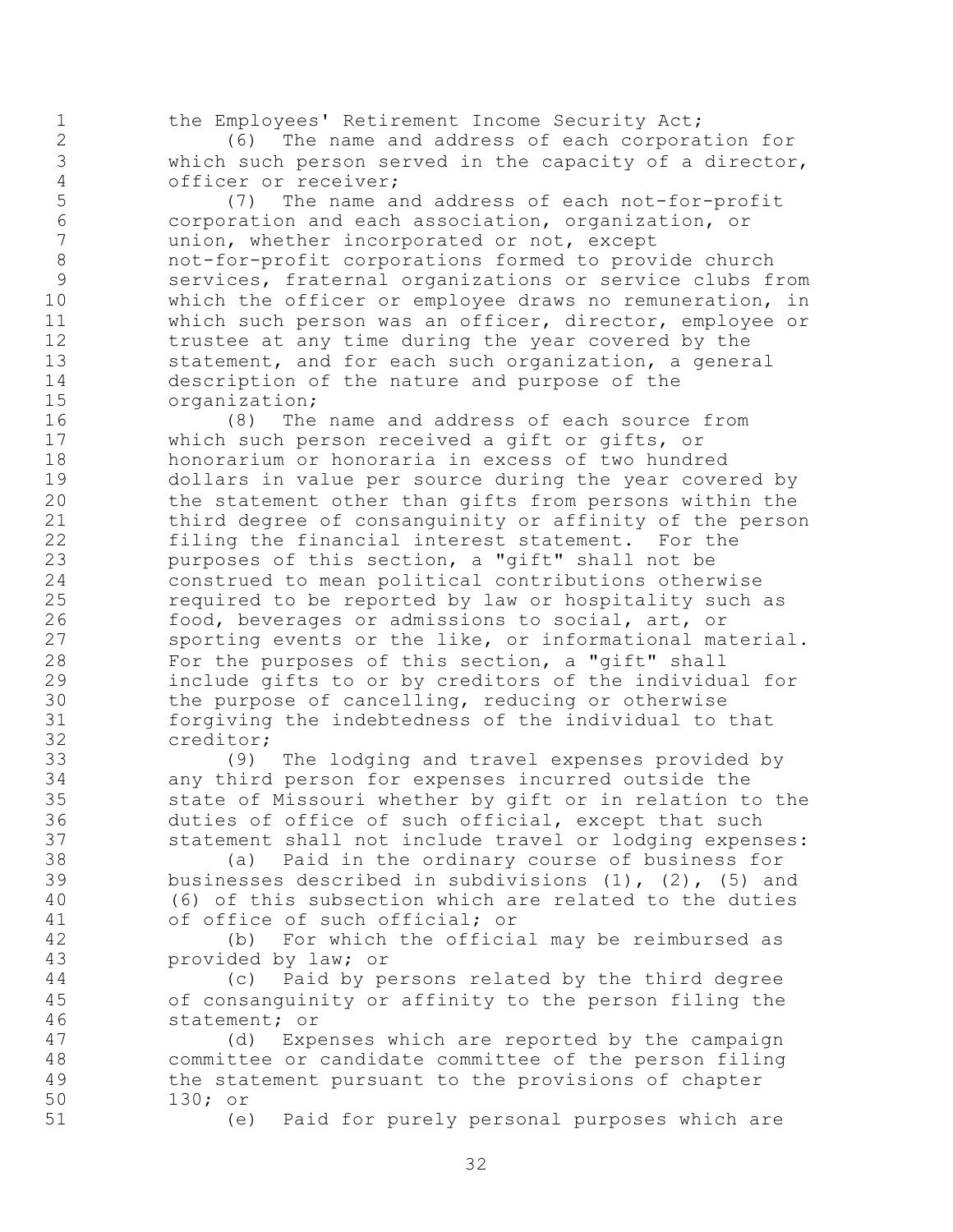not related to the person's official duties by a third person who is not a lobbyist, a lobbyist principal or member, or officer or director of a member, of any association or entity which employs a lobbyist. The statement shall include the name and address of such 6 berson who paid the expenses, the date such expenses<br>7 were incurred, the amount incurred, the location of were incurred, the amount incurred, the location of the 8 travel and lodging, and the nature of the services rendered or reason for the expenses;

 (10) The assets in any revocable trust of which 11 the individual is the settlor if such assets would otherwise be required to be reported under this section;

 (11) The name, position and relationship of any relative within the first degree of consanguinity or affinity to any other person who:

 (a) Is employed by the state of Missouri, by a political subdivision of the state or special district, as defined in section 115.013, of the state of Missouri;

(b) Is a lobbyist; or

(c) Is a fee agent of the department of revenue;

 (12) The name and address of each campaign committee, political party committee, candidate committee, or political action committee for which such person or any corporation listed on such person's financial interest statement received payment; and

 (13) For members of the general assembly or any statewide elected public official, their spouses, and their dependent children, whether any state tax credits were claimed on the member's, spouse's, or dependent child's most recent state income tax return.

 3. For the purposes of subdivisions (1), (2) and (3) of subsection 2 of this section, an individual shall be deemed to have received a salary from his employer or income from any source at the time when he shall receive a negotiable instrument whether or not payable at a later date and at the time when under the practice of his employer or the terms of an agreement he has earned or is entitled to anything of actual value whether or not delivery of the value is deferred or right to it has vested. The term income as used in this section shall have the same meaning as provided in the Internal Revenue Code of 1986, and amendments thereto, as the same may be or becomes effective, at any time or from time to time for the taxable year, provided that income shall not be considered received or earned for purposes of this section from a partnership or sole proprietorship until such income is converted from business to personal use.

4. Each official, officer or employee or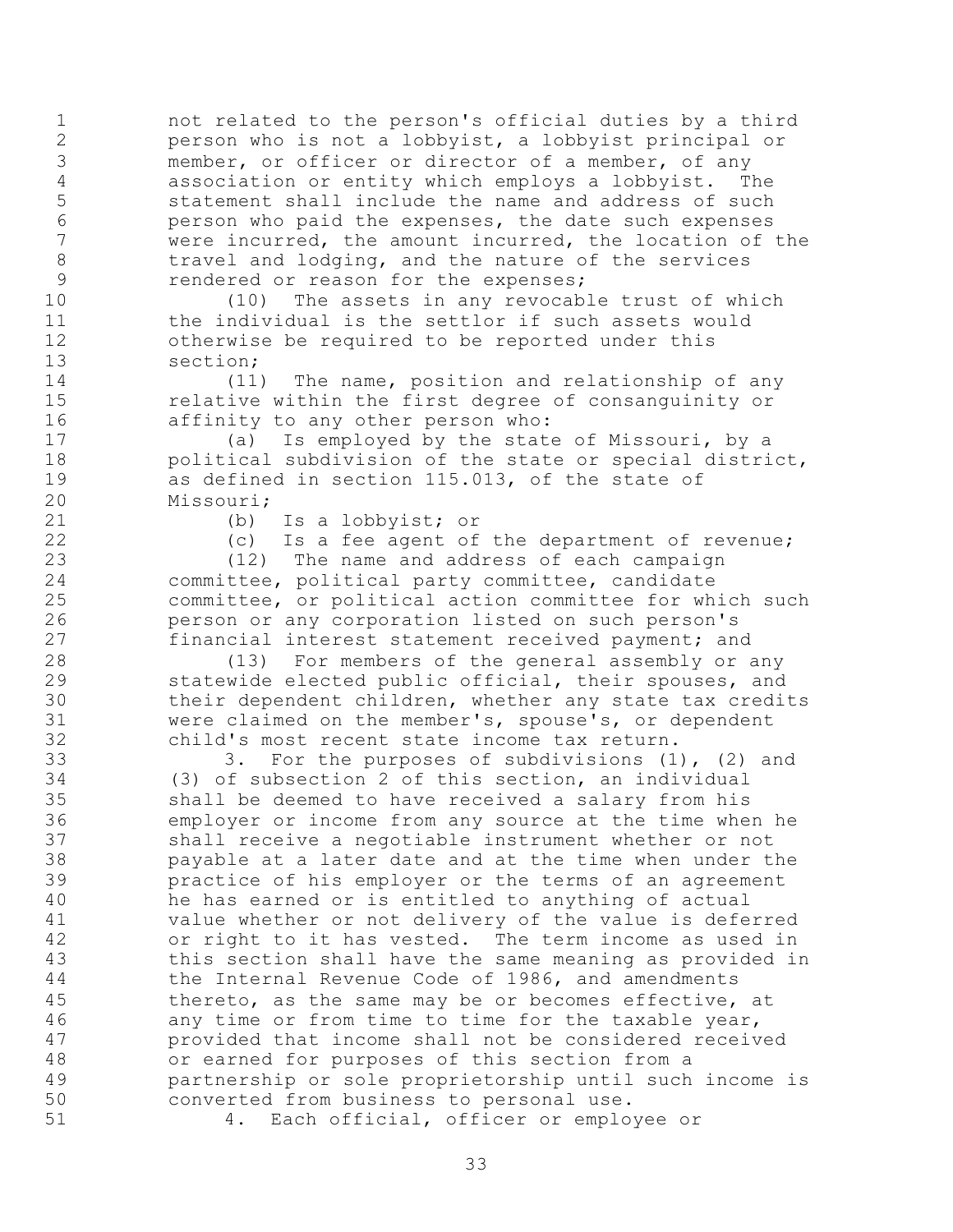candidate of any political subdivision described in subdivision (11) of section 105.483 shall be required to file a financial interest statement as required by 4 subsection 2 of this section, unless the political<br>5 subdivision biennially adopts an ordinance, order subdivision biennially adopts an ordinance, order or 6 resolution at an open meeting by September fifteenth of<br>7 the preceding vear, which establishes and makes public the preceding year, which establishes and makes public its own method of disclosing potential conflicts of interest and substantial interests and therefore excludes the political subdivision or district and its officers and employees from the requirements of subsection 2 of this section. A certified copy of the ordinance, order or resolution shall be sent to the commission within ten days of its adoption. The commission shall assist any political subdivision in developing forms to complete the requirements of this 17 subsection. The ordinance, order or resolution shall contain, at a minimum, the following requirements with respect to disclosure of substantial interests:

 (1) Disclosure in writing of the following described transactions, if any such transactions were engaged in during the calendar year:

 (a) For such person, and all persons within the first degree of consanguinity or affinity of such person, the date and the identities of the parties to each transaction with a total value in excess of five hundred dollars, if any, that such person had with the political subdivision, other than compensation received as an employee or payment of any tax, fee or penalty due to the political subdivision, and other than transfers for no consideration to the political subdivision;

 (b) The date and the identities of the parties to each transaction known to the person with a total value in excess of five hundred dollars, if any, that any business entity in which such person had a substantial interest, had with the political subdivision, other than payment of any tax, fee or penalty due to the political subdivision or transactions involving payment for providing utility service to the political subdivision, and other than transfers for no consideration to the political subdivision;

 (2) The chief administrative officer and chief purchasing officer of such political subdivision shall disclose in writing the information described in subdivisions (1), (2) and (6) of subsection 2 of this section;

 (3) Disclosure of such other financial interests applicable to officials, officers and employees of the political subdivision, as may be required by the ordinance or resolution;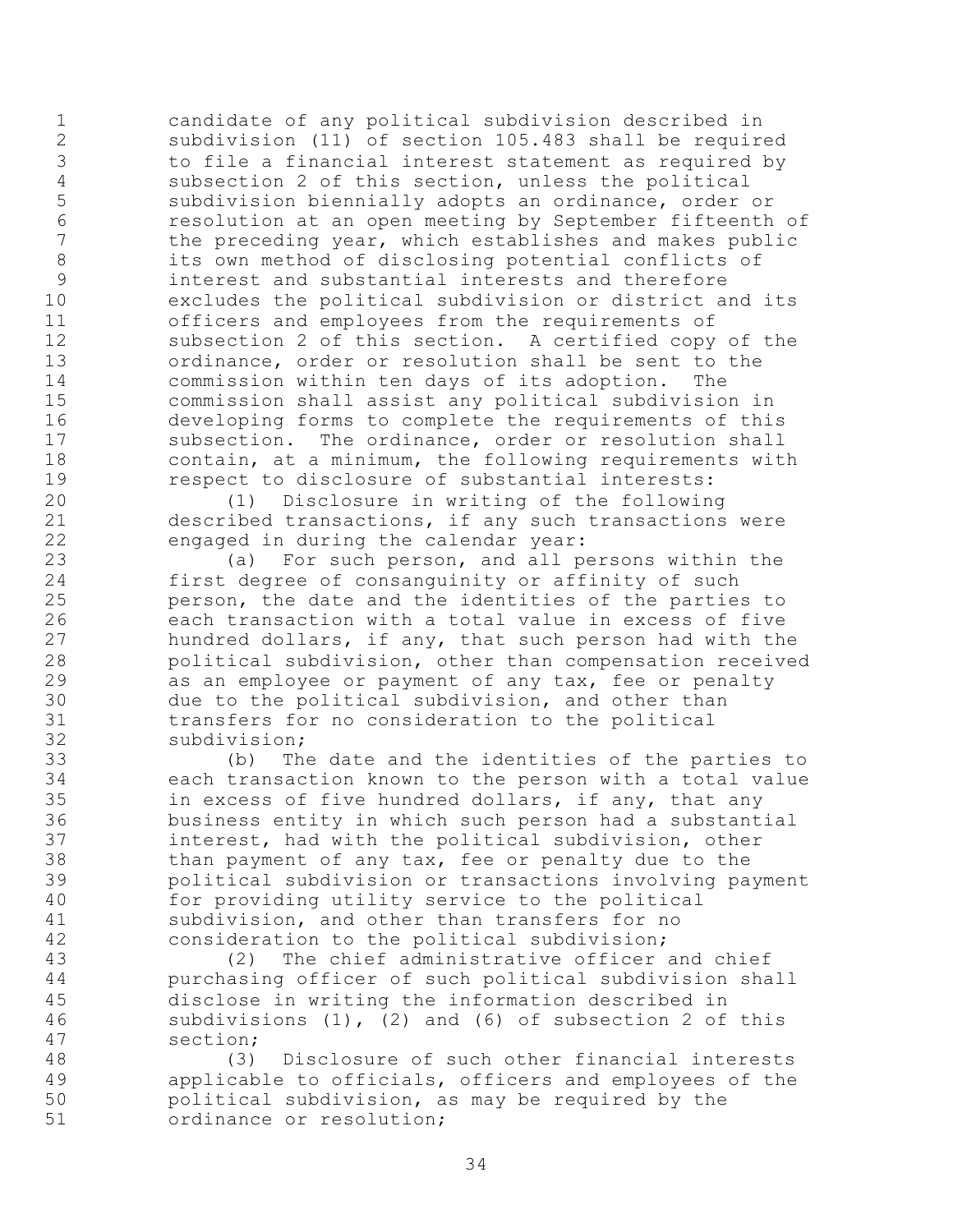(4) Duplicate disclosure reports made pursuant to this subsection shall be filed with the commission and the governing body of the political subdivision. The clerk of such governing body shall maintain such disclosure reports available for public inspection and copying during normal business hours.**]**

 105.485. 1. Each financial interest statement required by sections 105.483 to 105.492 shall be on a form prescribed by the commission and shall be signed and verified by a written declaration that it is made under penalties of perjury; provided, however, the form shall not seek information which is not specifically required by sections 105.483 to 105.492.

 2. Each person required to file a financial interest statement pursuant to subdivisions (1) to (12) of section 105.483 shall file the following information for himself, his spouse and dependent children at any time during the period covered by the 18 statement, whether singularly or collectively; provided, however, that said person, if he does not know and his spouse will not divulge any information required to be reported by this section concerning the financial interest of his spouse, shall state on his financial interest statement that he has disclosed that information known to him and that his spouse has refused or failed to provide other information upon his bona fide request, and such statement shall be deemed to satisfy the requirements of this section for such financial interest of his spouse; and provided further if the spouse of any person required to file a financial interest statement is also required by section 105.483 to file a financial interest statement, the financial interest statement filed by each need not disclose the financial interest of the other, provided that each financial interest statement shall state that the spouse of the person has filed a separate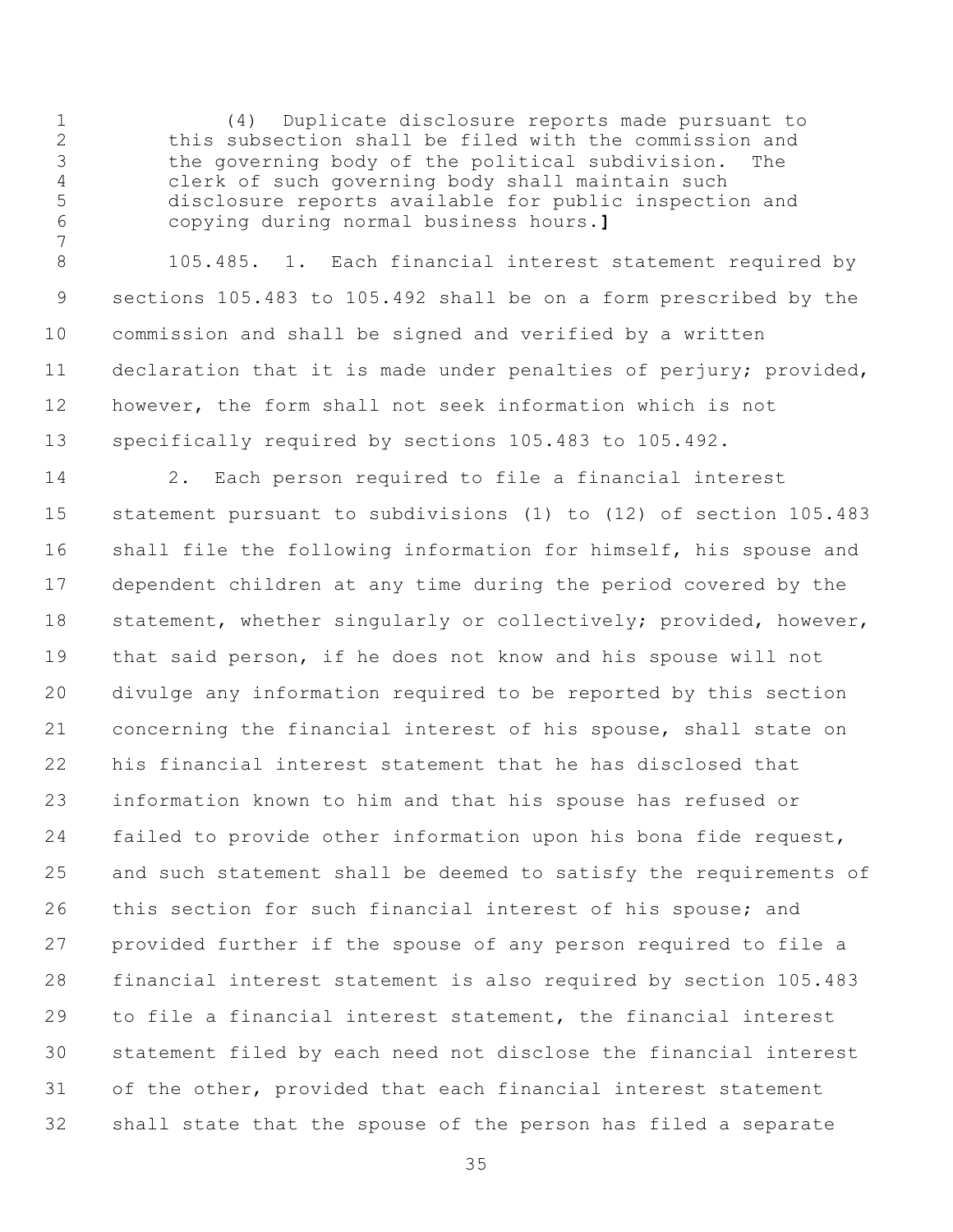financial interest statement and the name under which the statement was filed:

 (1) The name and address of each of the employers of such person from whom income of one thousand dollars or more was 5 received during the year covered by the statement;

 (2) The name and address of each sole proprietorship which **[**he**]** the person owned; the name, address, and the general nature of the business conducted of each limited liability company in which the person has an interest; the name, address and the general nature of the business conducted of each general partnership and joint venture in which **[**he**]** the person was a 12 partner or participant; the name and address of each partner or coparticipant for each partnership or joint venture unless such names and addresses are filed by the partnership or joint venture 15 with the secretary of state; the name, address and general nature of the business conducted of any closely held corporation or limited partnership in which the person owned ten percent or more 18 of any class of the outstanding stock or limited partners' units; and the name of any publicly traded corporation or limited partnership which is listed on a regulated stock exchange or automated quotation system in which the person owned two percent or more of any class of outstanding stock, limited partnership 23 units or other equity interests;

 (3) The name and address of any other source not reported pursuant to subdivisions (1) and (2) and subdivisions (4) to (9) of this subsection from which such person received one thousand dollars or more of income during the year covered by the statement, including, but not limited to, any income otherwise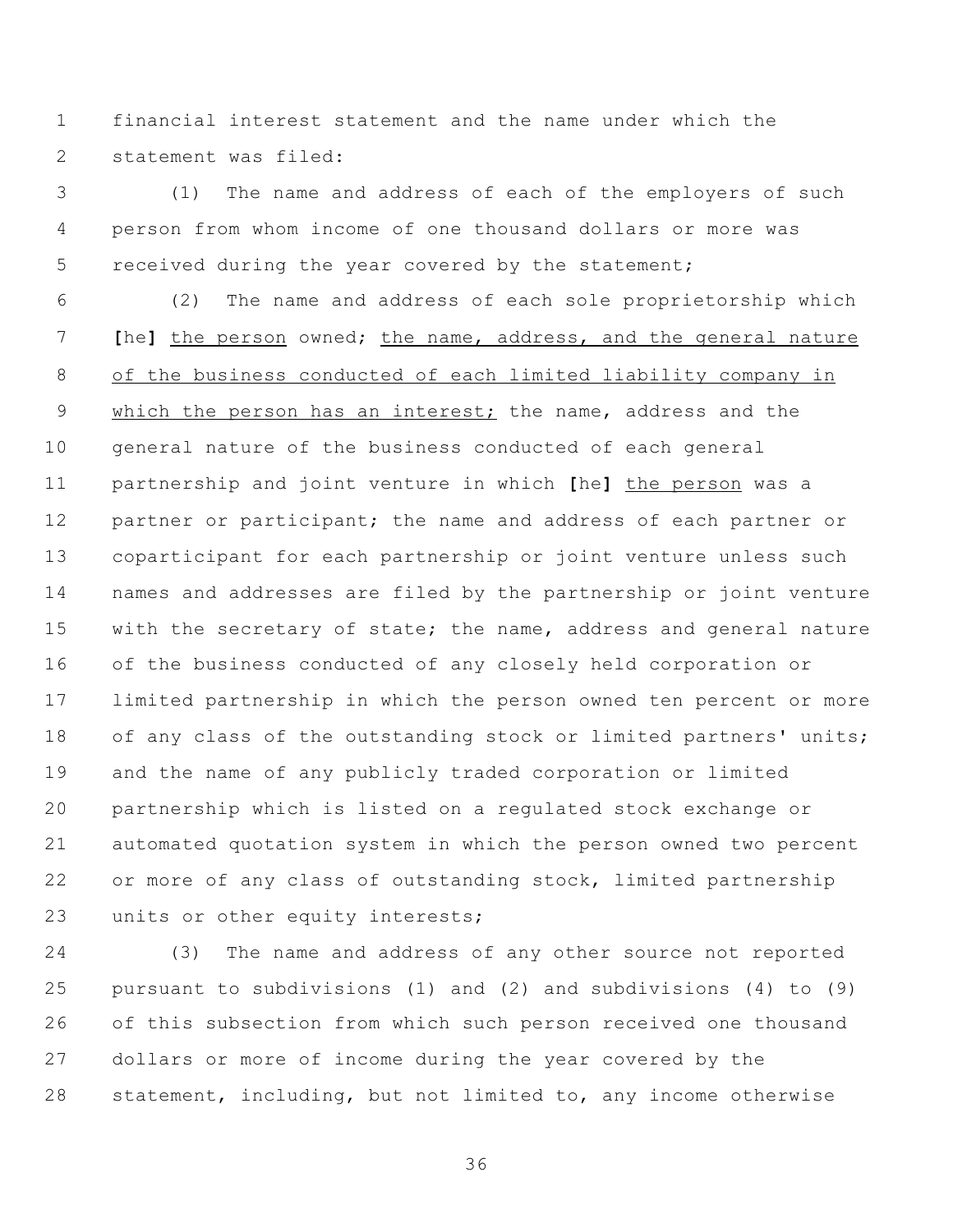required to be reported on any tax return such person is required by law to file; except that only the name of any publicly traded corporation or limited partnership which is listed on a regulated stock exchange or automated quotation system need be reported pursuant to this subdivision;

 (4) The location by county, the subclassification for property tax assessment purposes, the approximate size and a description of the major improvements and use for each parcel of real property in the state, other than the individual's personal residence, having a fair market value of ten thousand dollars or more in which such person held a vested interest including a 12 leasehold for a term of ten years or longer, and, if the property 13 was transferred during the year covered by the statement, the name and address of the persons furnishing or receiving consideration for such transfer;

 (5) The name and address of each entity in which such person owned stock, bonds or other equity interest with a value 18 in excess of ten thousand dollars; except that, if the entity is a corporation listed on a regulated stock exchange, only the name 20 of the corporation need be listed; and provided that any member of any board or commission of the state or any political subdivision who does not receive any compensation for his services to the state or political subdivision other than reimbursement for his actual expenses or a per diem allowance as prescribed by law for each day of such service need not report interests in publicly traded corporations or limited partnerships which are listed on a regulated stock exchange or automated quotation system pursuant to this subdivision; and provided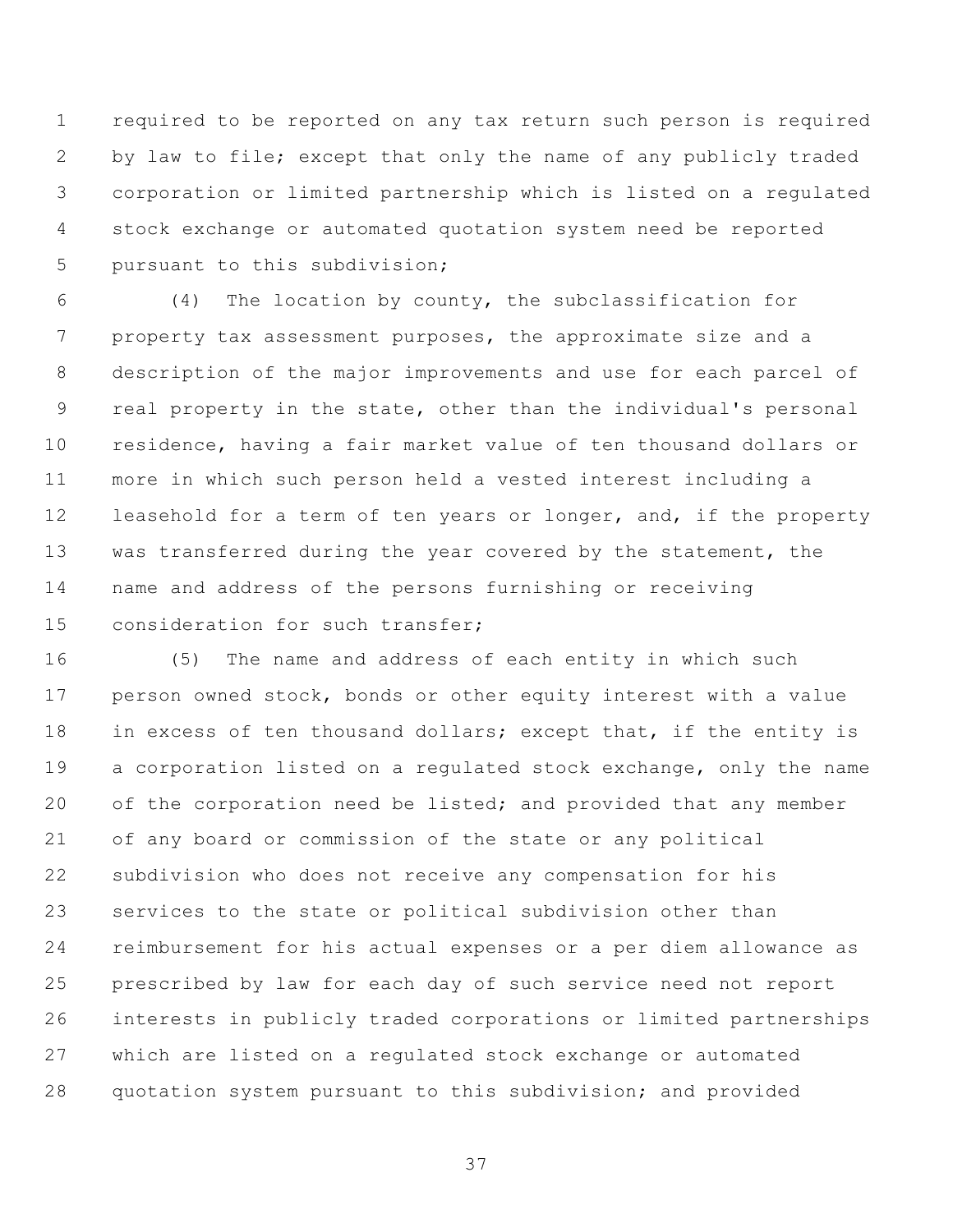further that the provisions of this subdivision shall not require reporting of any interest in any qualified plan or annuity pursuant to the Employees' Retirement Income Security Act;

 (6) The name and address of each corporation for which such 5 person served in the capacity of a director, officer or receiver;

 (7) The name and address of each not-for-profit corporation and each association, organization, or union, whether incorporated or not, except not-for-profit corporations formed to provide church services, fraternal organizations or service clubs from which the officer or employee draws no remuneration, in which such person was an officer, director, employee or trustee 12 at any time during the year covered by the statement, and for each such organization, a general description of the nature and 14 purpose of the organization;

 (8) The name and address of each source from which such person received a gift or gifts, or honorarium or honoraria in excess of two hundred dollars in value per source during the year covered by the statement other than gifts from persons within the third degree of consanguinity or affinity of the person filing the financial interest statement. For the purposes of this section, a "gift" shall not be construed to mean political contributions otherwise required to be reported by law or 23 hospitality such as food, beverages or admissions to social, art, or sporting events or the like, or informational material. For the purposes of this section, a "gift" shall include gifts to or by creditors of the individual for the purpose of cancelling, reducing or otherwise forgiving the indebtedness of the 28 individual to that creditor: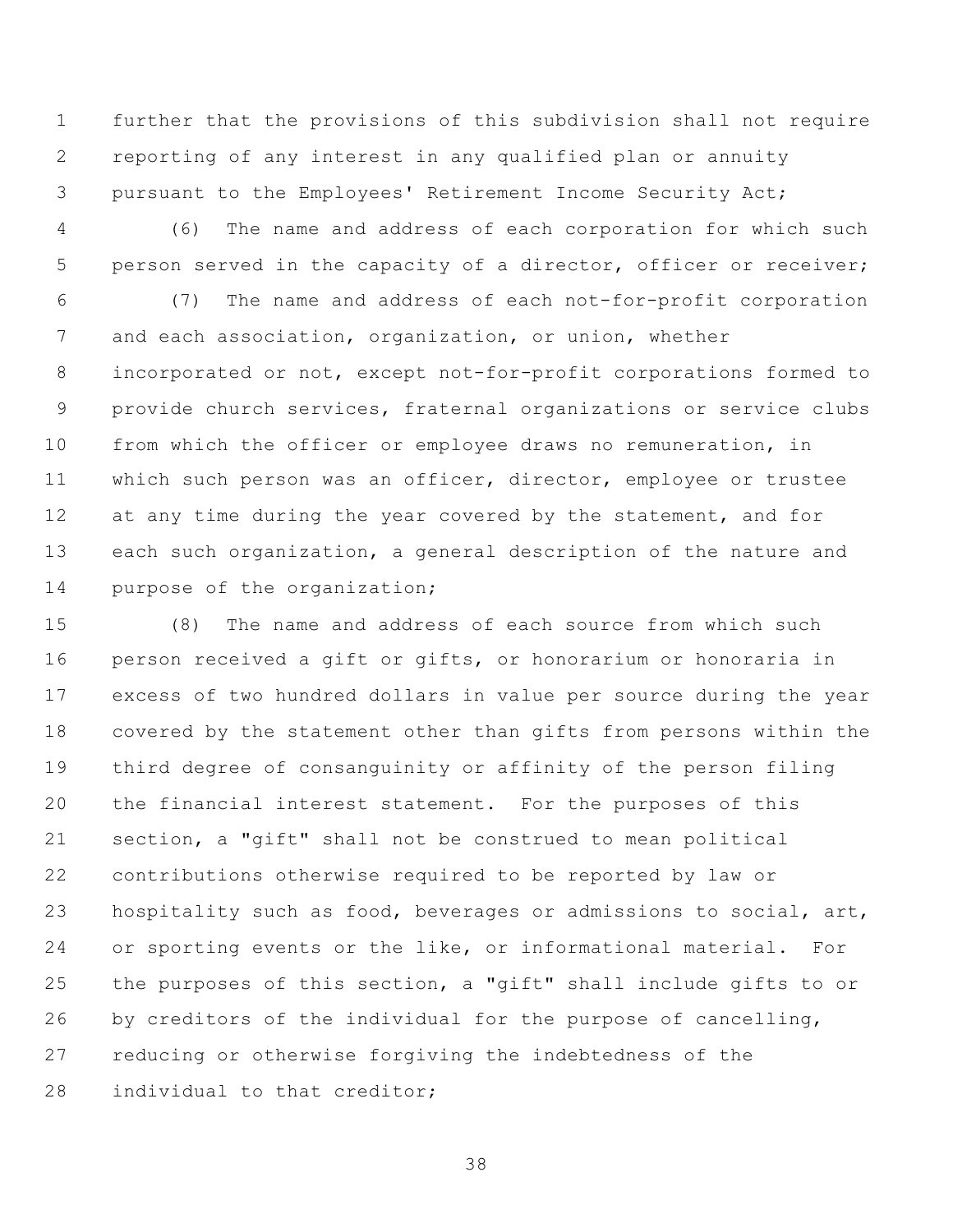(9) The lodging and travel expenses provided by any third person for expenses incurred outside the state of Missouri whether by gift or in relation to the duties of office of such official, except that such statement shall not include travel or lodging expenses:

 (a) Paid in the ordinary course of business for businesses described in subdivisions (1), (2), (5) and (6) of this subsection which are related to the duties of office of such official; or

 (b) For which the official may be reimbursed as provided by law; or

 (c) Paid by persons related by the third degree of 13 consanguinity or affinity to the person filing the statement; or

 (d) Expenses which are reported by the campaign committee or candidate committee of the person filing the statement 16 pursuant to the provisions of chapter 130; or

 (e) Paid for purely personal purposes which are not related to the person's official duties by a third person who is not a lobbyist, a lobbyist principal or member, or officer or director of a member, of any association or entity which employs a lobbyist. The statement shall include the name and address of such person who paid the expenses, the date such expenses were incurred, the amount incurred, the location of the travel and lodging, and the nature of the services rendered or reason for the expenses;

 (10) The assets in any revocable trust of which the individual is the settlor if such assets would otherwise be required to be reported under this section;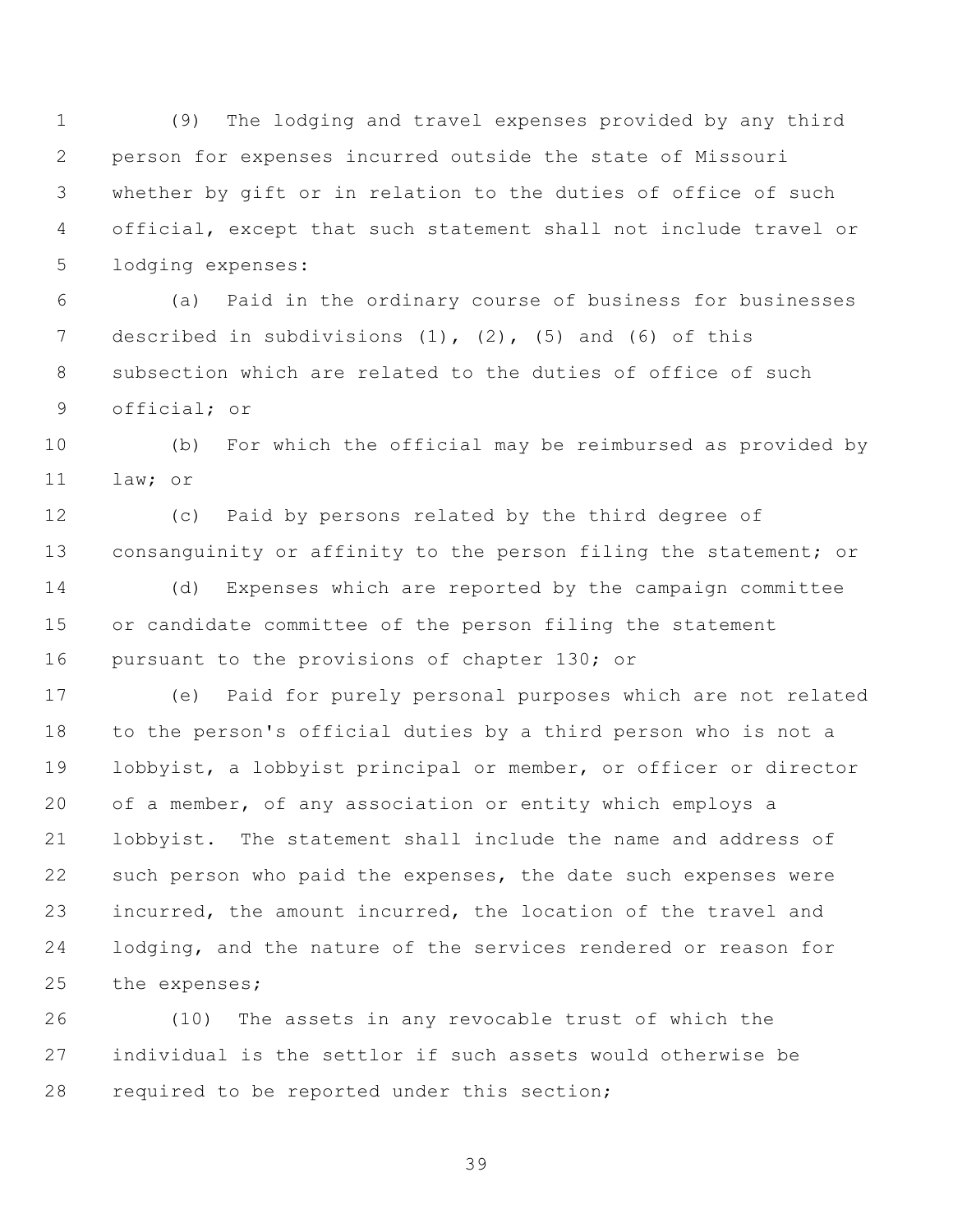(11) The name, position and relationship of any relative within the first degree of consanguinity or affinity to any other person who:

 (a) Is employed by the state of Missouri, by a political subdivision of the state or special district, as defined in section 115.013, of the state of Missouri;

(b) Is a lobbyist; or

(c) Is a fee agent of the department of revenue;

 (12) The name and address of each campaign committee, political committee, candidate committee, or continuing committee for which such person or any corporation listed on such person's financial interest statement received payment; **[**and**]**

 (13) For members of the general assembly or any statewide elected public official, their spouses, and their dependent children, whether any state tax credits were claimed on the member's, spouse's, or dependent child's most recent state income tax return; and

 (14) For designated officers and employees of statewide elected officials required to report under subdivision (3) of section 105.483, any income received by or payments made to such person in connection with any political campaign.

 3. For the purposes of subdivisions (1), (2) and (3) of subsection 2 of this section, an individual shall be deemed to have received a salary from his employer or income from any source at the time when he shall receive a negotiable instrument whether or not payable at a later date and at the time when under the practice of his employer or the terms of an agreement he has earned or is entitled to anything of actual value whether or not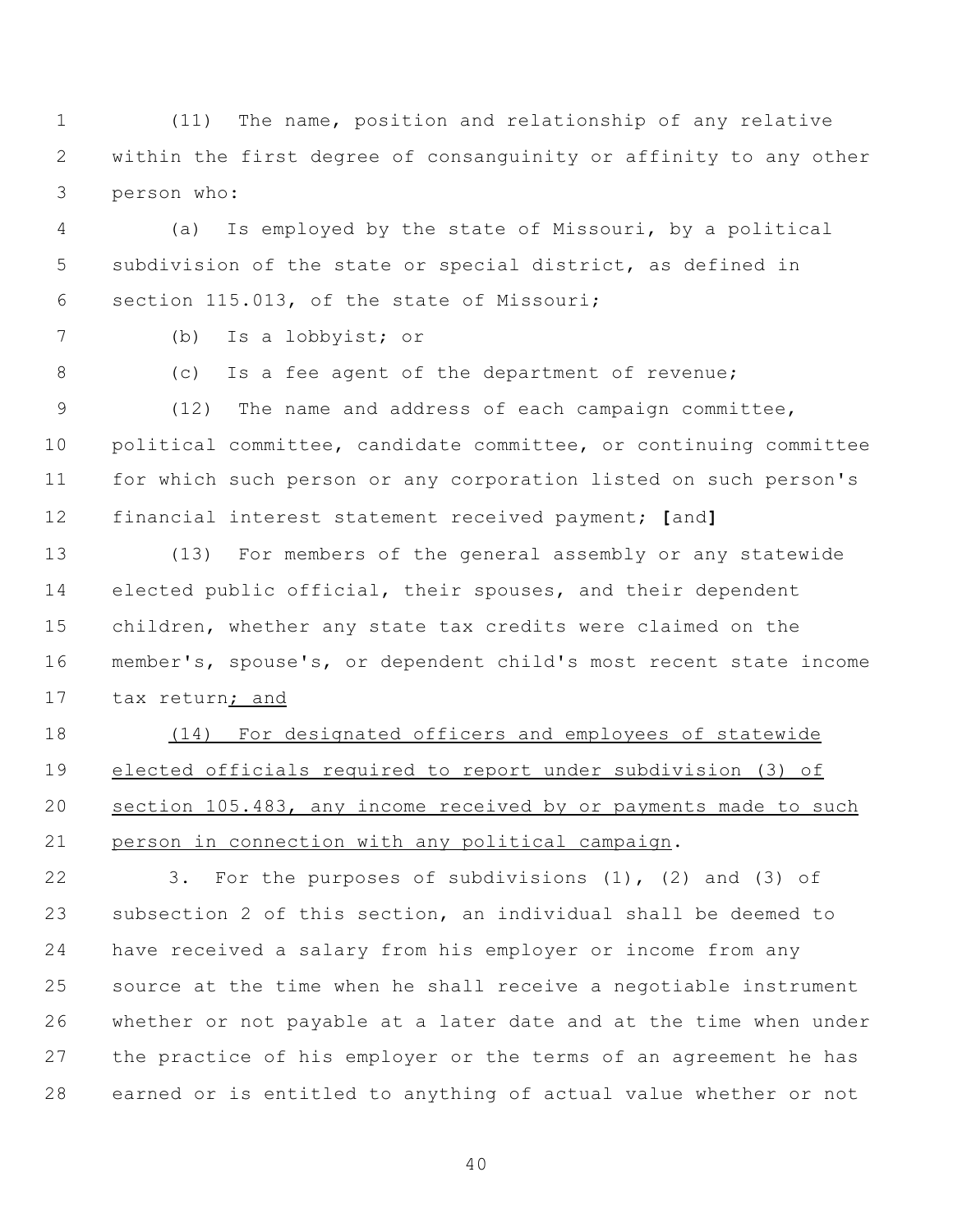delivery of the value is deferred or right to it has vested. The term income as used in this section shall have the same meaning as provided in the Internal Revenue Code of 1986, and amendments thereto, as the same may be or becomes effective, at any time or from time to time for the taxable year, provided that income shall not be considered received or earned for purposes of this section from a partnership or sole proprietorship until such income is converted from business to personal use.

 **[**4. Each official, officer or employee or candidate of any political subdivision described in subdivision (11) of section 105.483 shall be required to file a financial interest statement as required by subsection 2 of this section, unless the political subdivision biennially adopts an ordinance, order or resolution 14 at an open meeting by September fifteenth of the preceding year, which establishes and makes public its own method of disclosing potential conflicts of interest and substantial interests and therefore excludes the political subdivision or district and its officers and employees from the requirements of subsection 2 of this section. A certified copy of the ordinance, order or resolution shall be sent to the commission within ten days of its adoption. The commission shall assist any political subdivision in developing forms to complete the requirements of this subsection. The ordinance, order or resolution shall contain, at a minimum, the following requirements with respect to disclosure of substantial interests:

 (1) Disclosure in writing of the following described transactions, if any such transactions were engaged in during the calendar year: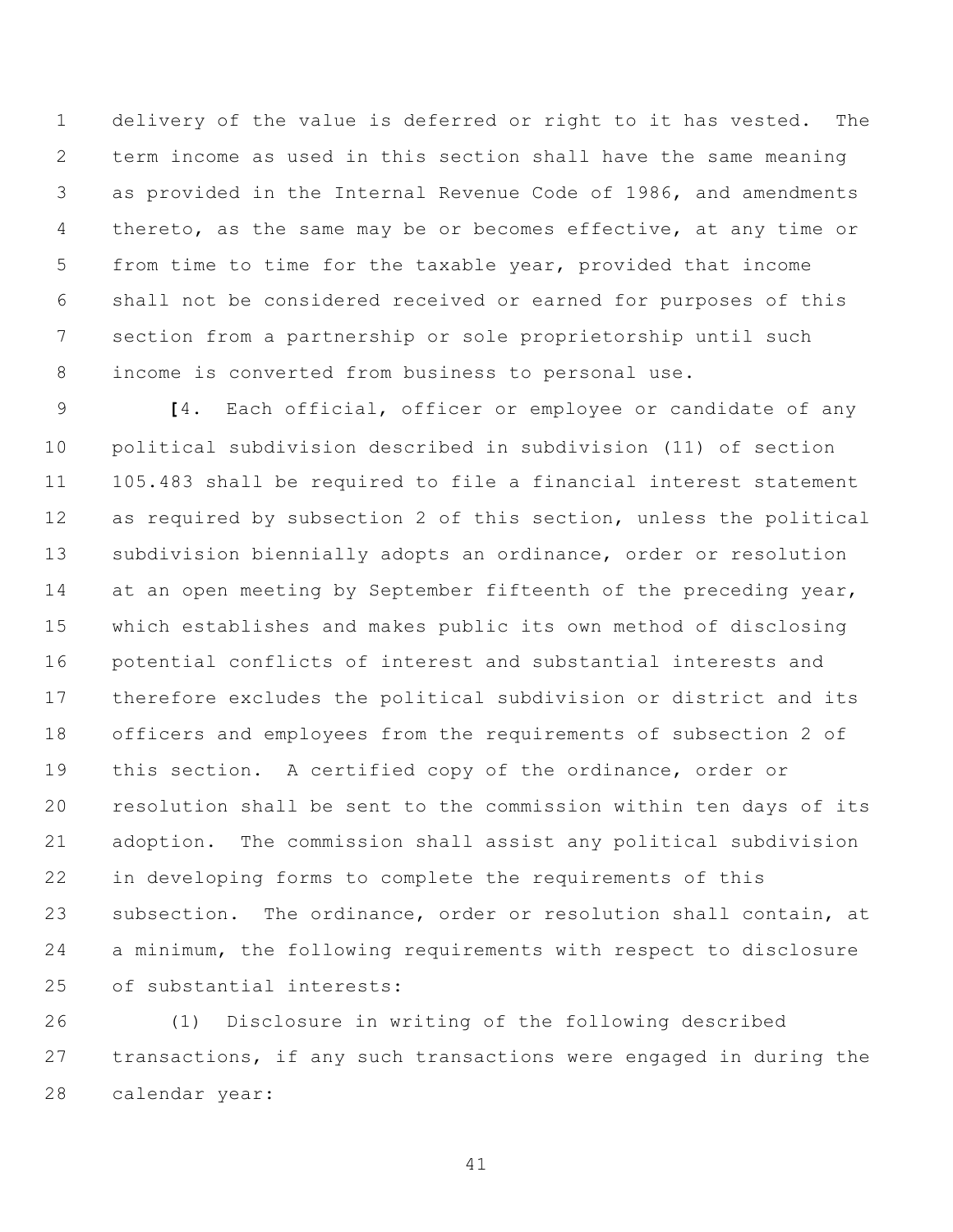(a) For such person, and all persons within the first degree of consanguinity or affinity of such person, the date and the identities of the parties to each transaction with a total 4 value in excess of five hundred dollars, if any, that such person had with the political subdivision, other than compensation received as an employee or payment of any tax, fee or penalty due to the political subdivision, and other than transfers for no 8 consideration to the political subdivision;

 (b) The date and the identities of the parties to each transaction known to the person with a total value in excess of five hundred dollars, if any, that any business entity in which such person had a substantial interest, had with the political 13 subdivision, other than payment of any tax, fee or penalty due to the political subdivision or transactions involving payment for providing utility service to the political subdivision, and other 16 than transfers for no consideration to the political subdivision;

 (2) The chief administrative officer and chief purchasing officer of such political subdivision shall disclose in writing the information described in subdivisions (1), (2) and (6) of subsection 2 of this section;

 (3) Disclosure of such other financial interests applicable to officials, officers and employees of the political subdivision, as may be required by the ordinance or resolution;

 (4) Duplicate disclosure reports made pursuant to this subsection shall be filed with the commission and the governing body of the political subdivision. The clerk of such governing body shall maintain such disclosure reports available for public inspection and copying during normal business hours.**]**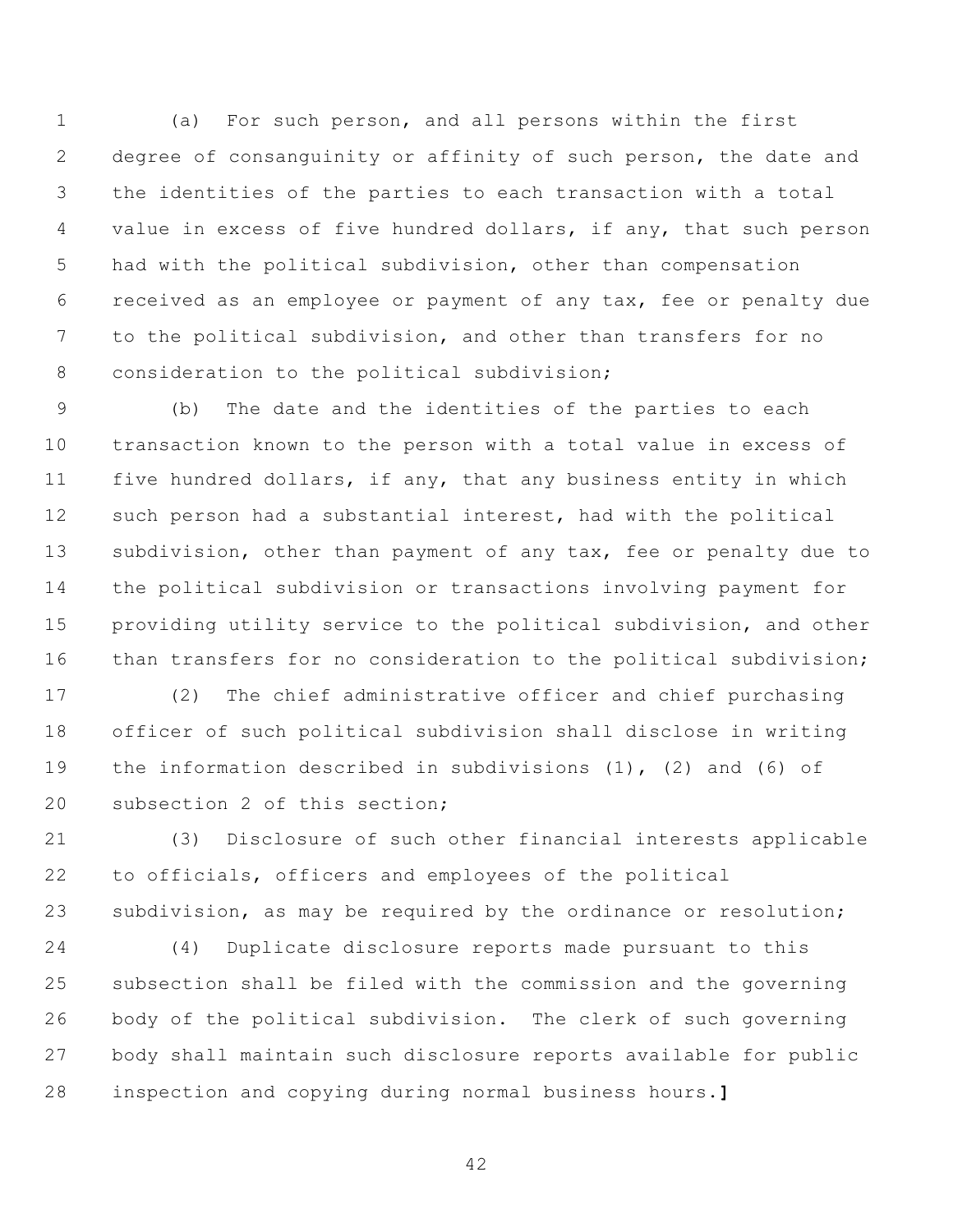105.487. The financial interest statements shall be filed at the following times, but, with the exception of persons described in subdivision (4) of this section, no person is required to file more than one financial interest statement in any calendar year:

 (1) Each candidate for elective office, except those candidates for county committee of a political party pursuant to section 115.609 or section 115.611, who is required to file a personal financial disclosure statement shall file a financial interest statement no later than fourteen days after the close of filing at which the candidate seeks nomination or election, and the statement shall be for the twelve months prior to the closing date, except that in the event an individual does not become a candidate until after the date of certification for candidates, the statement shall be filed within fourteen days of the individual's nomination by caucus. An individual required to file a financial interest statement because of the individual's candidacy for office prior to a primary election in accordance with this section is also required to amend such statement no later than the close of business on Monday prior to the general election to reflect any changes in financial interest during the interim. The appropriate election authority shall provide to the candidate at the time of filing for election written notice of the candidate's obligation to file pursuant to sections 105.483 to 105.492 and the candidate shall sign a statement acknowledging receipt of such notice;

 (2) Each person appointed to office, except any person elected for county committee of a political party pursuant to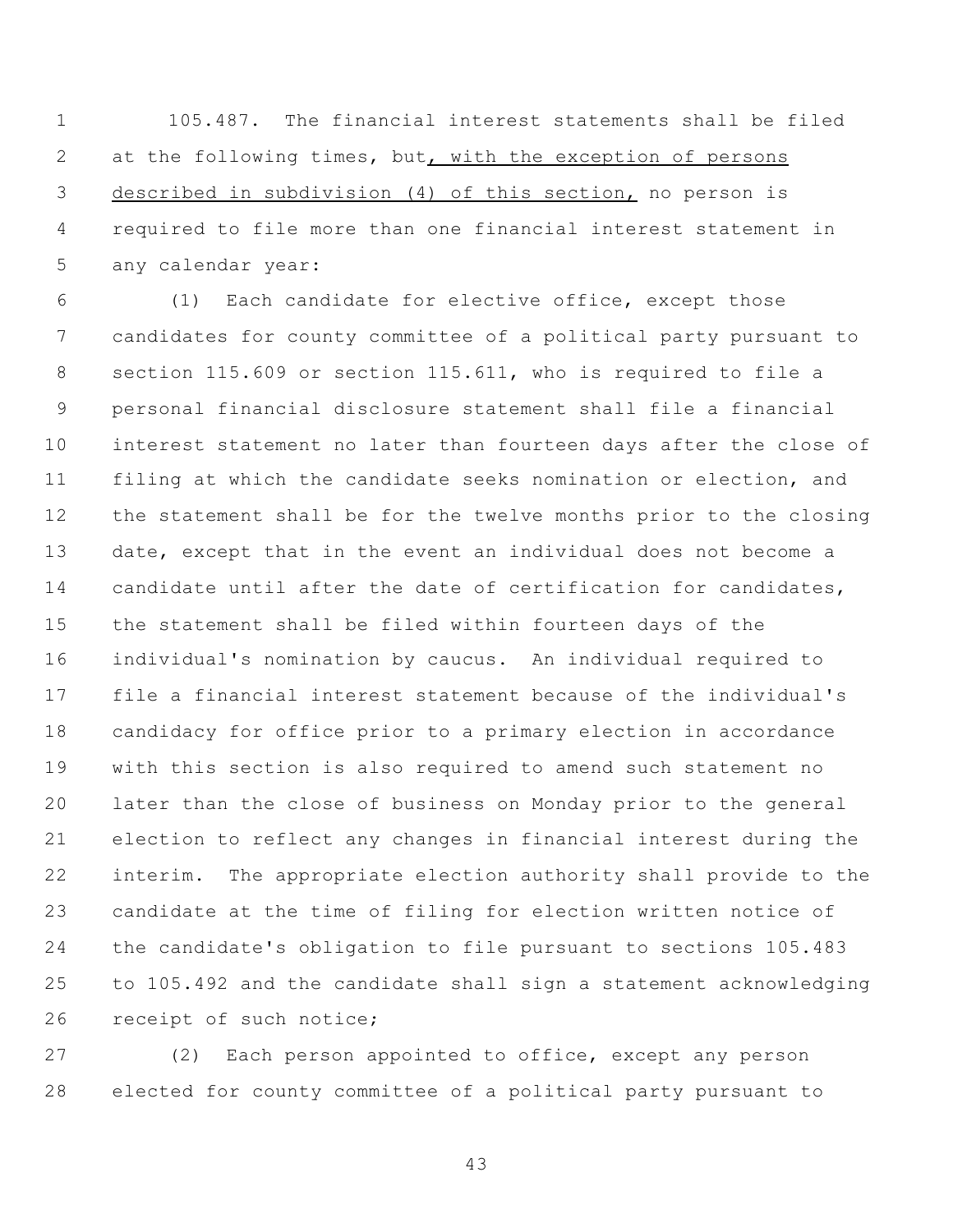section 115.617, and each official or employee described in section 105.483 who is not otherwise covered in this subsection shall file the statement within thirty days of such appointment or employment;

 (3) Every other person required by sections 105.483 to 105.492 to file a financial interest statement shall file the statement annually not later than the **[**first**]** thirty-first day of **[**May**]** January and the statement shall cover the calendar year ending the immediately preceding December thirty-first; provided 10 that the governor, lieutenant governor, any member of the general assembly or any member of the governing body of a political subdivision may supplement such person's financial interest statement to report additional interests acquired after December thirty-first of the covered year until the date of filing of the financial interest statement;

 (4) Members of the general assembly, statewide elected officials, and designated officers of statewide elected officials required to report under subdivision (3) of section 105.483 shall file an additional statement annually not later than the thirtieth day of June and the statement shall cover the period including the first day of January until the thirty-first day of May immediately preceding the filing date;

 (5) The deadline for filing any statement required by sections 105.483 to 105.492 shall be 5:00 p.m. of the last day designated for filing the statement. When the last day of filing falls on a Saturday or Sunday or on an official state holiday, the deadline for filing is extended to 5:00 p.m. on the next day which is not a Saturday or Sunday or official holiday. Any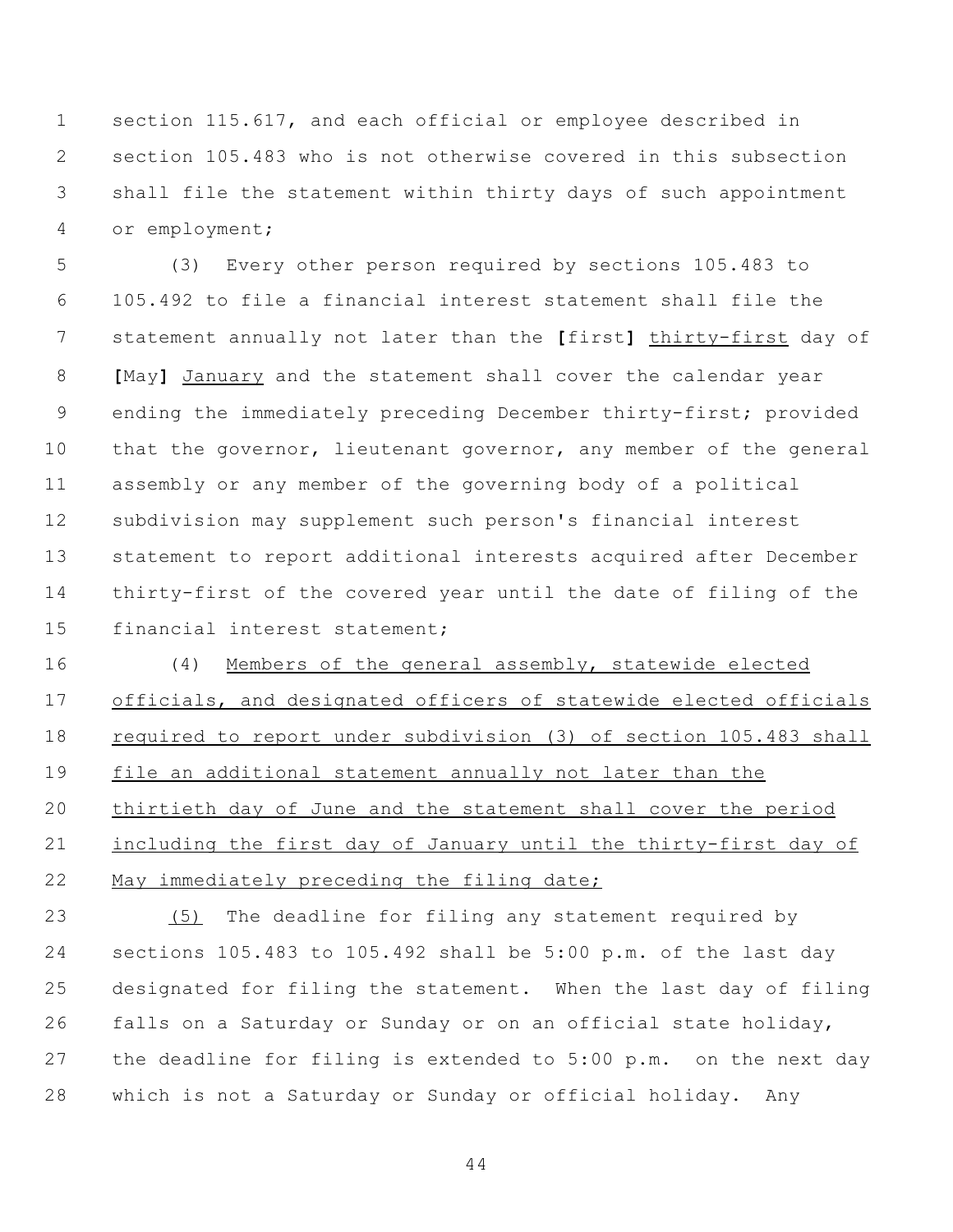statement required within a specified time shall be deemed to be timely filed if it is postmarked not later than midnight of the day previous to the last day designated for filing the statement.

 105.494. 1. No governor shall be appointed by any board or commission of state government to any administrative position which such board or commission has the authority to fill, during that governor's term of office, within two years of his leaving his elective office, and as long as a majority of the members serving on such board or commission were appointed by that

governor.

 2. No member of the general assembly who vacates such member's office before the member's term expires and accepts an appointment to any board or commission of the state shall accept or receive compensation until the expiration of the term of

office for which the member was elected.

 **[**130.031. 1. No contribution of cash in an amount of more than one hundred dollars shall be made by or accepted from any single contributor for any election by a political action committee, a campaign committee, a political party committee, an exploratory committee or a candidate committee.

 2. Except for expenditures from a petty cash fund which is established and maintained by withdrawals of funds from the committee's depository account and with records maintained pursuant to the record-keeping requirements of section 130.036 to account for expenditures made from petty cash, each expenditure of more than fifty dollars, except an in-kind expenditure, shall be made by check drawn on the committee's depository and signed by the committee treasurer, deputy treasurer or candidate. A single expenditure from a petty cash fund shall not exceed fifty dollars, and the aggregate of all expenditures from a petty cash fund during a calendar year shall not exceed the lesser of five thousand dollars or ten percent of all expenditures made by the committee during that calendar year. A check made payable to "cash" shall not be made except to replenish a petty cash fund.

3. No contribution shall be made or accepted and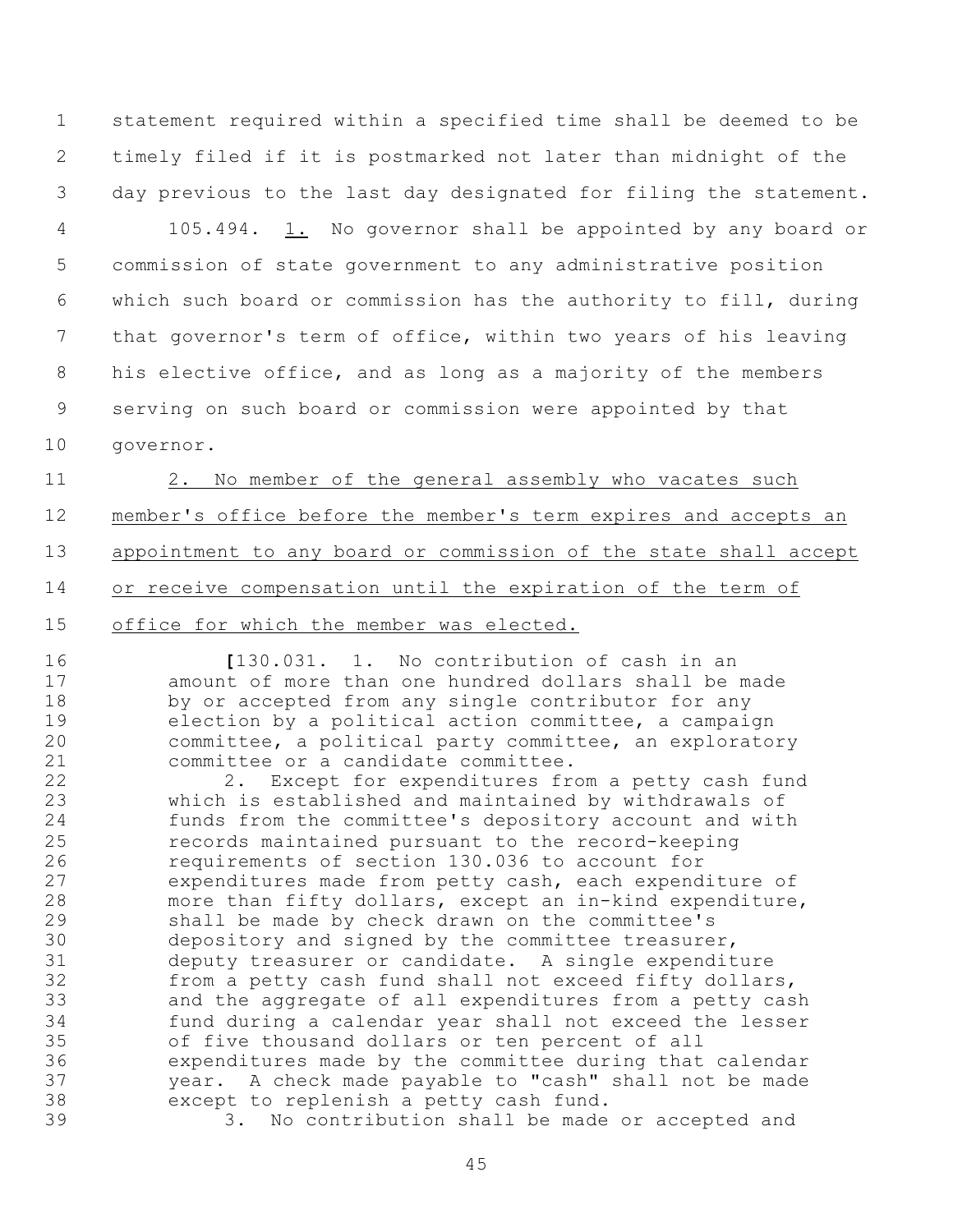no expenditure shall be made or incurred, directly or indirectly, in a fictitious name, in the name of another person, or by or through another person in such 4 a manner as to conceal the identity of the actual<br>5 source of the contribution or the actual recipien source of the contribution or the actual recipient and purpose of the expenditure. Any person who receives contributions for a committee shall disclose to that 8 committee's treasurer, deputy treasurer or candidate the recipient's own name and address and the name and address of the actual source of each contribution such person has received for that committee. Any person who makes expenditures for a committee shall disclose to that committee's treasurer, deputy treasurer or candidate such person's own name and address, the name and address of each person to whom an expenditure has been made and the amount and purpose of the expenditures the person has made for that committee.

18 4. No anonymous contribution of more than twenty-five dollars shall be made by any person, and no anonymous contribution of more than twenty-five dollars shall be accepted by any candidate or committee. If any anonymous contribution of more than twenty-five dollars is received, it shall be returned immediately 24 to the contributor, if the contributor's identity can be ascertained, and if the contributor's identity cannot be ascertained, the candidate, committee treasurer or deputy treasurer shall immediately transmit that portion of the contribution which exceeds twenty-five dollars to the state treasurer and it shall escheat to the state.

 5. The maximum aggregate amount of anonymous contributions which shall be accepted in any calendar year by any committee shall be the greater of five hundred dollars or one percent of the aggregate amount of all contributions received by that committee in the same calendar year. If any anonymous contribution is received which causes the aggregate total of anonymous 38 contributions to exceed the foregoing limitation, it<br>39 shall be returned immediately to the contributor, if shall be returned immediately to the contributor, if the contributor's identity can be ascertained, and, if the contributor's identity cannot be ascertained, the committee treasurer, deputy treasurer or candidate shall immediately transmit the anonymous contribution to the state treasurer to escheat to the state.

 6. Notwithstanding the provisions of subsection 5 of this section, contributions from individuals whose names and addresses cannot be ascertained which are received from a fund-raising activity or event, such as defined in section 130.011, shall not be deemed anonymous contributions, provided the following conditions are met: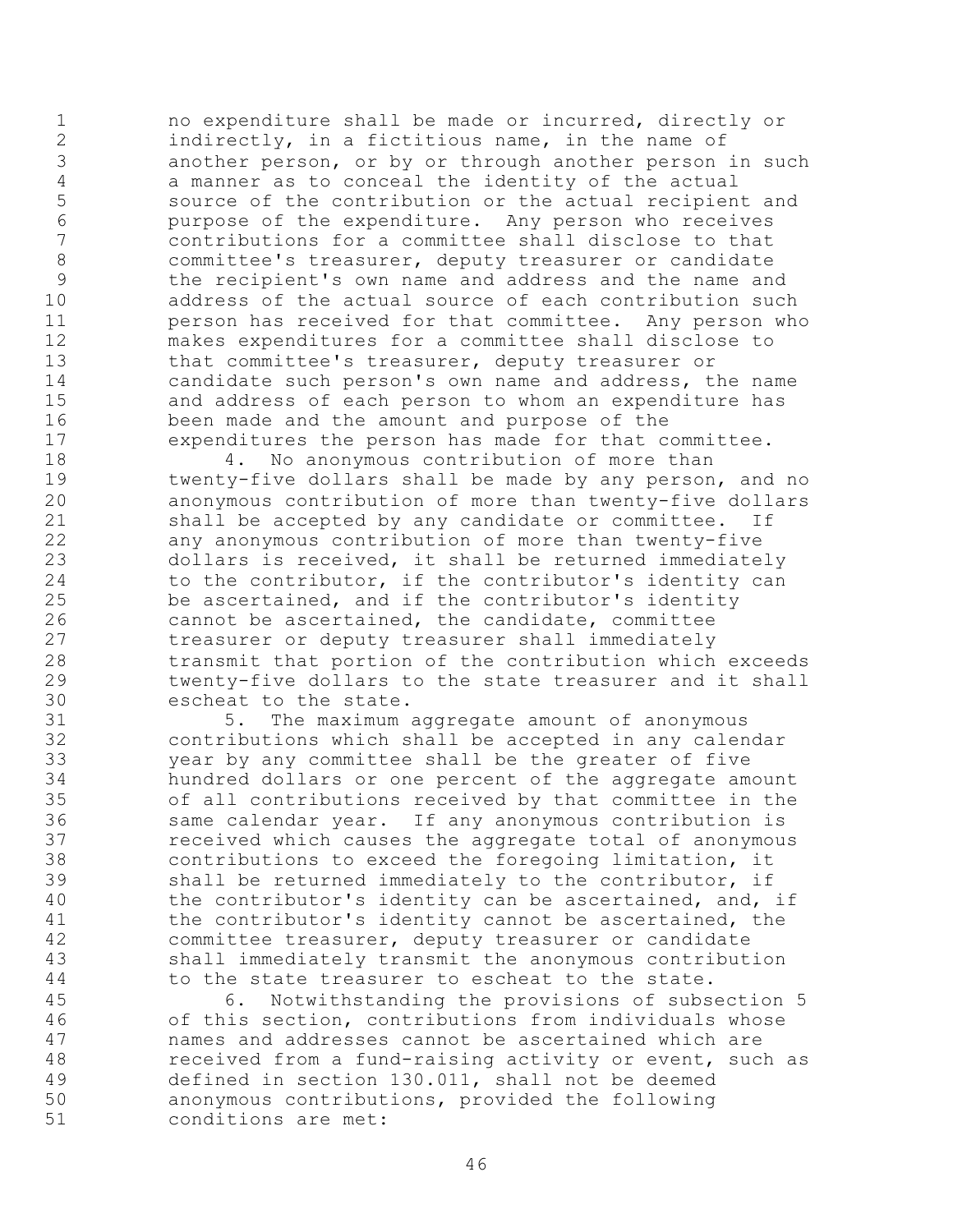(1) There are twenty-five or more contributing participants in the activity or event;

 (2) The candidate, committee treasurer, deputy treasurer or the person responsible for conducting the activity or event makes an announcement that it is illegal for anyone to make or receive a contribution in excess of one hundred dollars unless the contribution is accompanied by the name and address of the contributor;

 (3) The person responsible for conducting the activity or event does not knowingly accept payment from any single person of more than one hundred dollars unless the name and address of the person making such payment is obtained and recorded pursuant to the record-keeping requirements of section 130.036;

 (4) A statement describing the event shall be prepared by the candidate or the treasurer of the committee for whom the funds were raised or by the person responsible for conducting the activity or event and attached to the disclosure report of contributions and expenditures required by section 130.041. The following information to be listed in the statement is in addition to, not in lieu of, the requirements elsewhere in this chapter relating to the recording and reporting of contributions and expenditures:

 (a) The name and mailing address of the person or persons responsible for conducting the event or activity and the name and address of the candidate or committee for whom the funds were raised;

(b) The date on which the event occurred;

 (c) The name and address of the location where the event occurred and the approximate number of participants in the event;

 (d) A brief description of the type of event and the fund-raising methods used;

 (e) The gross receipts from the event and a listing of the expenditures incident to the event;

38 (f) The total dollar amount of contributions<br>39 ceceived from the event from participants whose na received from the event from participants whose names and addresses were not obtained with such contributions and an explanation of why it was not possible to obtain 42 the names and addresses of such participants;

 (g) The total dollar amount of contributions received from contributing participants in the event who are identified by name and address in the records required to be maintained pursuant to section 130.036.

 7. No candidate or committee in this state shall accept contributions from any out-of-state committee unless the out-of-state committee from whom the contributions are received has filed a statement of organization pursuant to section 130.021 or has filed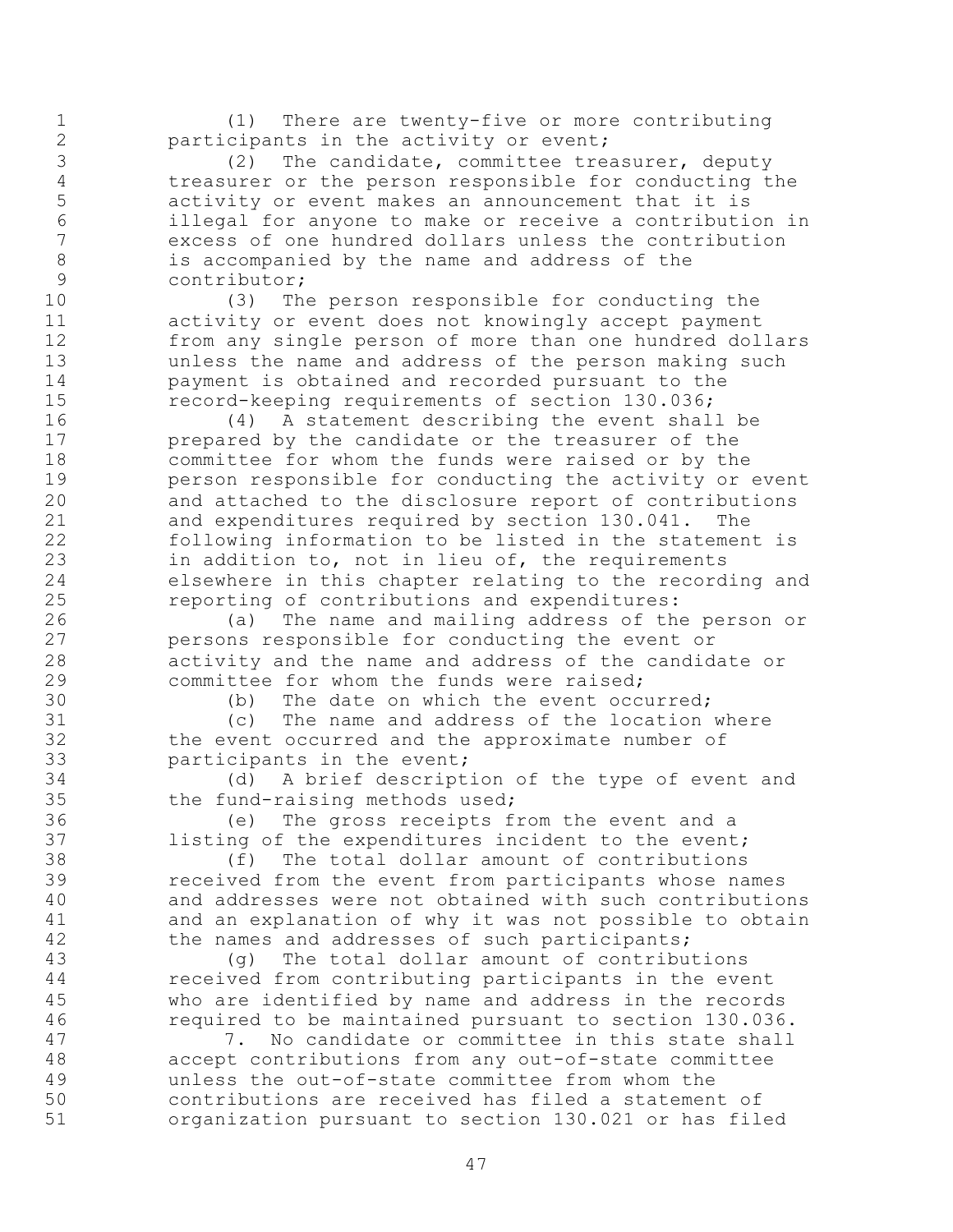1 the reports required by sections 130.049 and 130.050, whichever is applicable to that committee.

 8. Any person publishing, circulating, or distributing any printed matter relative to any candidate for public office or any ballot measure shall on the face of the printed matter identify in a clear and conspicuous manner the person who paid for the printed matter with the words "Paid for by" followed by the proper identification of the sponsor pursuant to 10 this section. For the purposes of this section, "printed matter" shall be defined to include any pamphlet, circular, handbill, sample ballot, advertisement, including advertisements in any newspaper or other periodical, sign, including signs for display on motor vehicles, or other imprinted or lettered material; but "printed matter" is defined to exclude materials printed and purchased prior to May 20, 1982, if the candidate or committee can document 19 that delivery took place prior to May 20, 1982; any sign personally printed and constructed by an individual without compensation from any other person and displayed at that individual's place of residence or on that individual's personal motor vehicle; any items of personal use given away or sold, such as campaign buttons, pins, pens, pencils, book matches, campaign jewelry, or clothing, which is paid for by a candidate or committee which supports a candidate or supports or opposes a ballot measure and which is obvious in its identification with a specific candidate or committee and is reported as required by this chapter; and any news story, commentary, or editorial printed by a regularly published newspaper or other periodical without charge to a candidate, committee or any other person.

 (1) In regard to any printed matter paid for by a candidate from the candidate's personal funds, it shall be sufficient identification to print the first and 38 last name by which the candidate is known.<br>39 (2) In regard to any printed matter

(2) In regard to any printed matter paid for by a committee, it shall be sufficient identification to print the name of the committee as required to be registered by subsection 5 of section 130.021 and the name and title of the committee treasurer who was serving when the printed matter was paid for.

 (3) In regard to any printed matter paid for by a corporation or other business entity, labor organization, or any other organization not defined to be a committee by subdivision (9) of section 130.011 and not organized especially for influencing one or more elections, it shall be sufficient identification to print the name of the entity, the name of the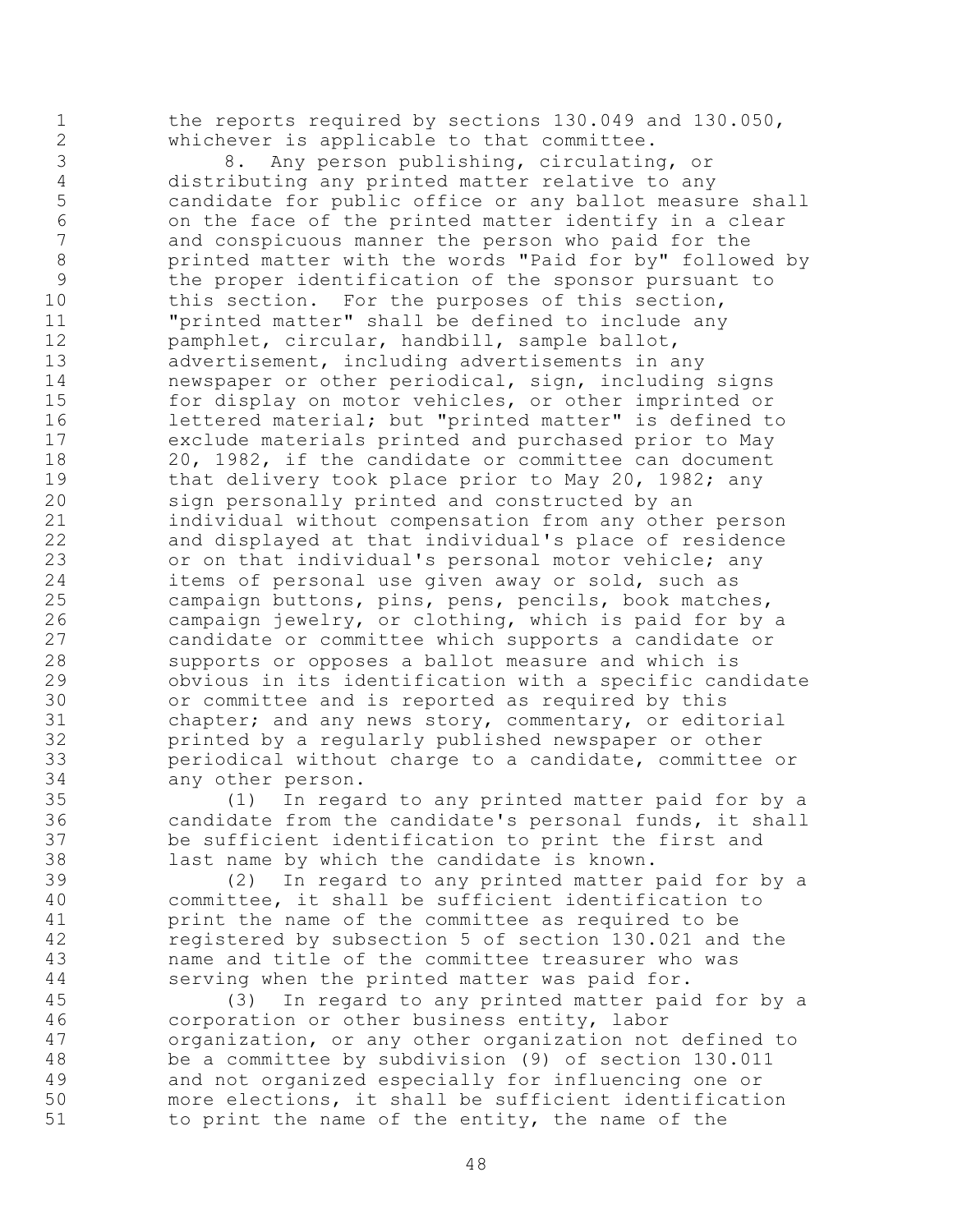principal officer of the entity, by whatever title known, and the mailing address of the entity, or if the entity has no mailing address, the mailing address of

4 the principal officer.<br>5 (4) In regard to (4) In regard to any printed matter paid for by an individual or individuals, it shall be sufficient identification to print the name of the individual or individuals and the respective mailing address or addresses, except that if more than five individuals 10 join in paying for printed matter it shall be sufficient identification to print the words "For a 12 list of other sponsors contact:" followed by the name and address of one such individual responsible for causing the matter to be printed, and the individual identified shall maintain a record of the names and amounts paid by other individuals and shall make such **record available for review upon the request of any**  person. No person shall accept for publication or printing nor shall such work be completed until the printed matter is properly identified as required by this subsection.

 9. Any broadcast station transmitting any matter relative to any candidate for public office or ballot measure as defined by this chapter shall identify the sponsor of such matter as required by federal law.

 10. The provisions of subsection 8 or 9 of this section shall not apply to candidates for elective federal office, provided that persons causing matter to be printed or broadcast concerning such candidacies shall comply with the requirements of federal law for identification of the sponsor or sponsors.

 11. It shall be a violation of this chapter for any person required to be identified as paying for printed matter pursuant to subsection 8 of this section or paying for broadcast matter pursuant to subsection 9 of this section to refuse to provide the information required or to purposely provide false, misleading, or

38 incomplete information.<br>39 12. It shall be a 12. It shall be a violation of this chapter for any committee to offer chances to win prizes or money to persons to encourage such persons to endorse, send election material by mail, deliver election material in person or contact persons at their homes; except that, the provisions of this subsection shall not be construed to prohibit hiring and paying a campaign staff.

 13. Political action committees shall only receive contributions from individuals; unions; federal political action committees; and corporations, associations, and partnerships formed under chapters 347 to 360, and shall be prohibited from receiving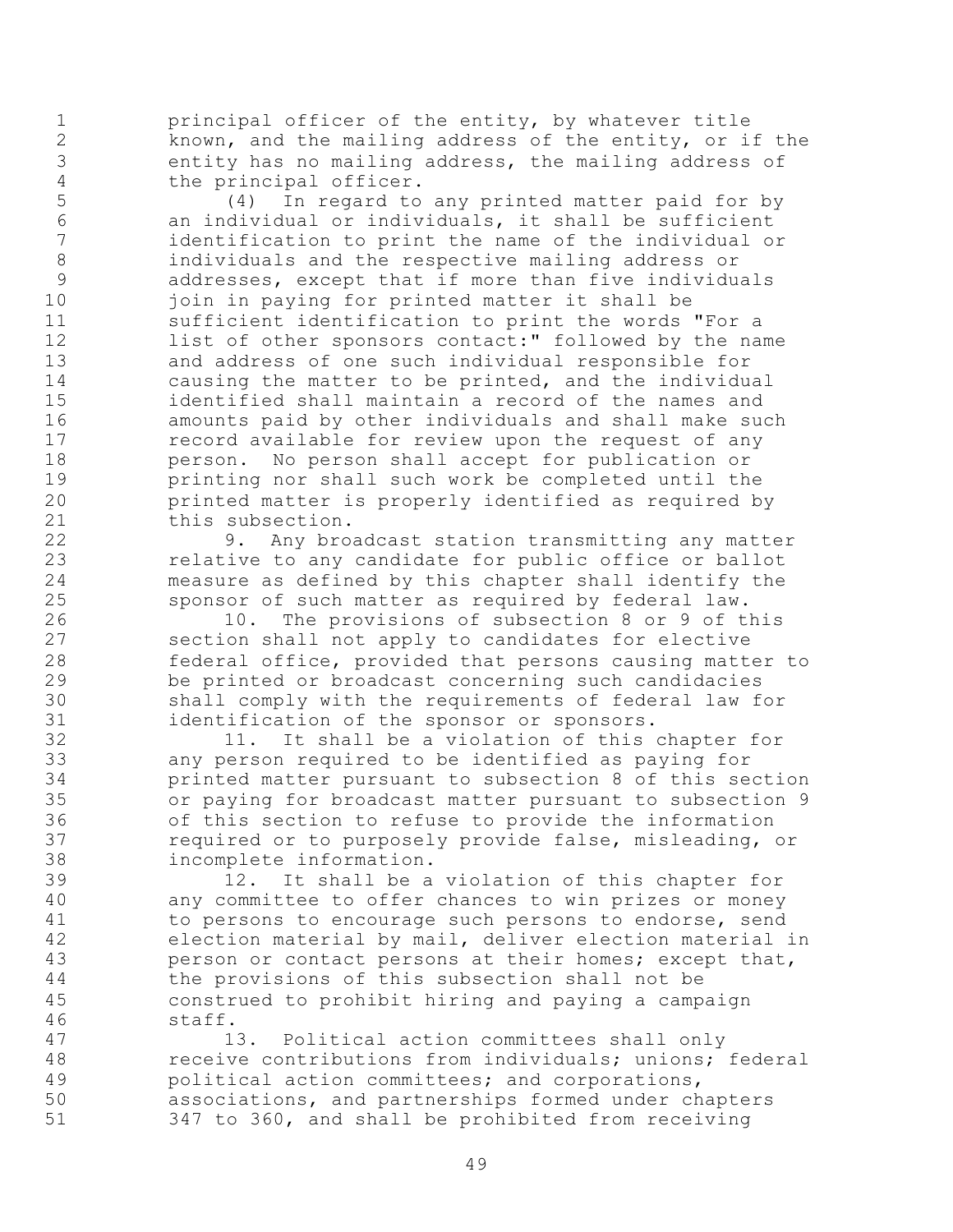contributions from other political action committees, candidate committees, political party committees, campaign committees, exploratory committees, or debt service committees. However, candidate committees, political party committees, campaign committees, exploratory committees, and debt service committees shall be allowed to return contributions to a donor political action committee that is the origin of the contribution.

 14. The prohibited committee transfers described 11 in subsection 13 of this section shall not apply to the following committees:

 (1) The state house committee per political party designated by the respective majority or minority floor leader of the house of representatives or the chair of 16 the state party if the party does not have majority or 17 minority party status;

 (2) The state senate committee per political party designated by the respective majority or minority floor leader of the senate or the chair of the state party if the party does not have majority or minority party status.

 15. No person shall transfer anything of value to any committee with the intent to conceal, from the ethics commission, the identity of the actual source. Any violation of this subsection shall be punishable as follows:

 (1) For the first violation, the ethics commission shall notify such person that the transfer to the committee is prohibited under this section within five days of determining that the transfer is prohibited, and that such person shall notify the committee to which the funds were transferred that the funds must be returned within ten days of such notification;

 (2) For the second violation, the person transferring the funds shall be guilty of a class C

38 misdemeanor;<br>39 (3) Fo: (3) For the third and subsequent violations, the person transferring the funds shall be guilty of a class D felony.

 16. Beginning January 1, 2011, all committees required to file campaign financial disclosure reports with the Missouri ethics commission shall file any required disclosure report in an electronic format as prescribed by the ethics commission.**]**

 130.031. 1. No contribution of cash in an amount of more than one hundred dollars shall be made by or accepted from any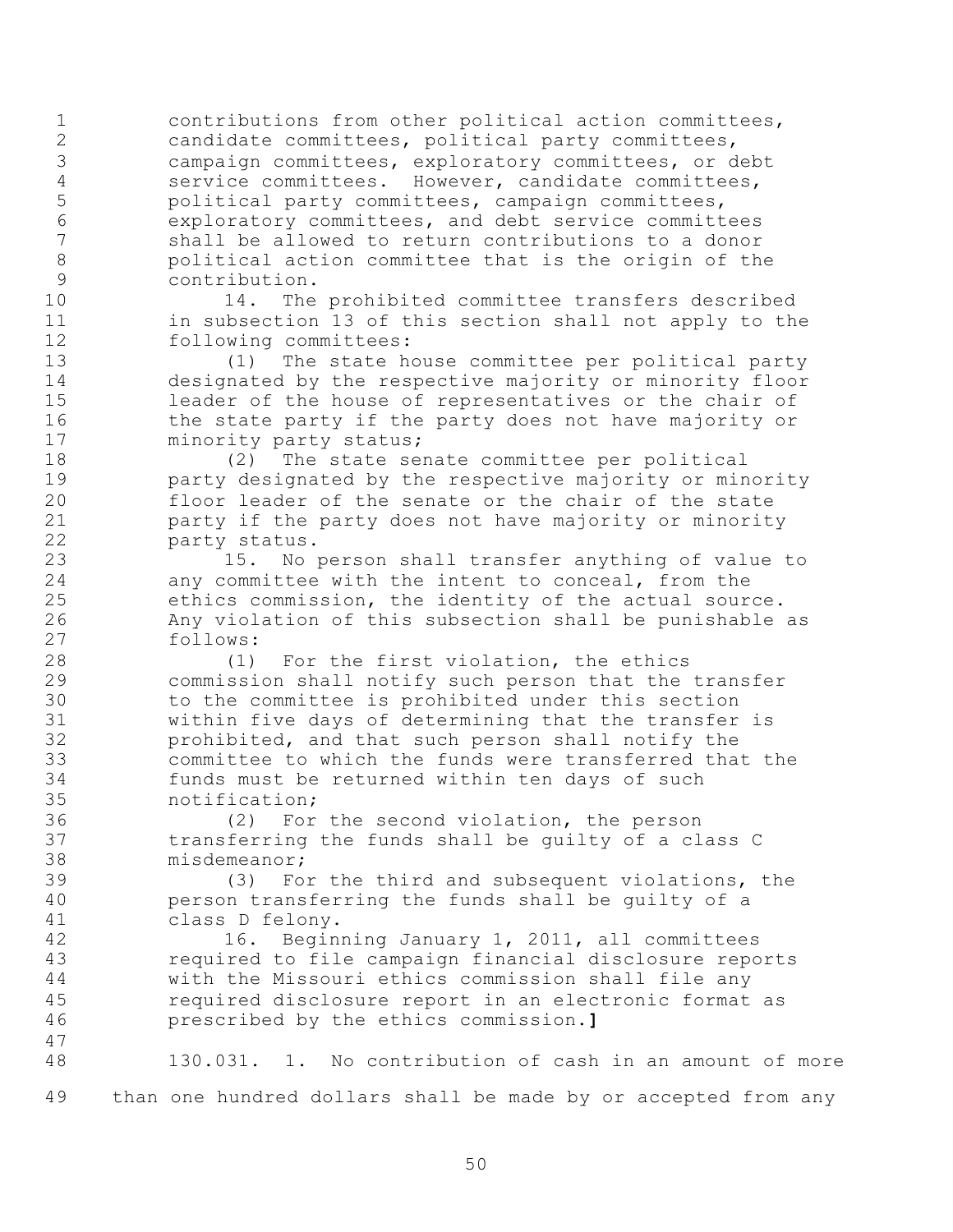single contributor for any election by a continuing committee, a campaign committee, a political party committee, an exploratory committee or a candidate committee.

 2. Except for expenditures from a petty cash fund which is established and maintained by withdrawals of funds from the committee's depository account and with records maintained pursuant to the record-keeping requirements of section 130.036 to account for expenditures made from petty cash, each expenditure of more than fifty dollars, except an in-kind expenditure, shall be made by check drawn on the committee's depository and signed 11 by the committee treasurer, deputy treasurer or candidate. A single expenditure from a petty cash fund shall not exceed fifty dollars, and the aggregate of all expenditures from a petty cash fund during a calendar year shall not exceed the lesser of five thousand dollars or ten percent of all expenditures made by the committee during that calendar year. A check made payable to "cash" shall not be made except to replenish a petty cash fund.

 3. No contribution shall be made or accepted and no expenditure shall be made or incurred, directly or indirectly, in a fictitious name, in the name of another person, or by or through another person in such a manner as to conceal the identity of the actual source of the contribution or the actual recipient and purpose of the expenditure. Any person who receives contributions for a committee shall disclose to that committee's treasurer, deputy treasurer or candidate the recipient's own name and address and the name and address of the actual source of each contribution such person has received for that committee. Any person who makes expenditures for a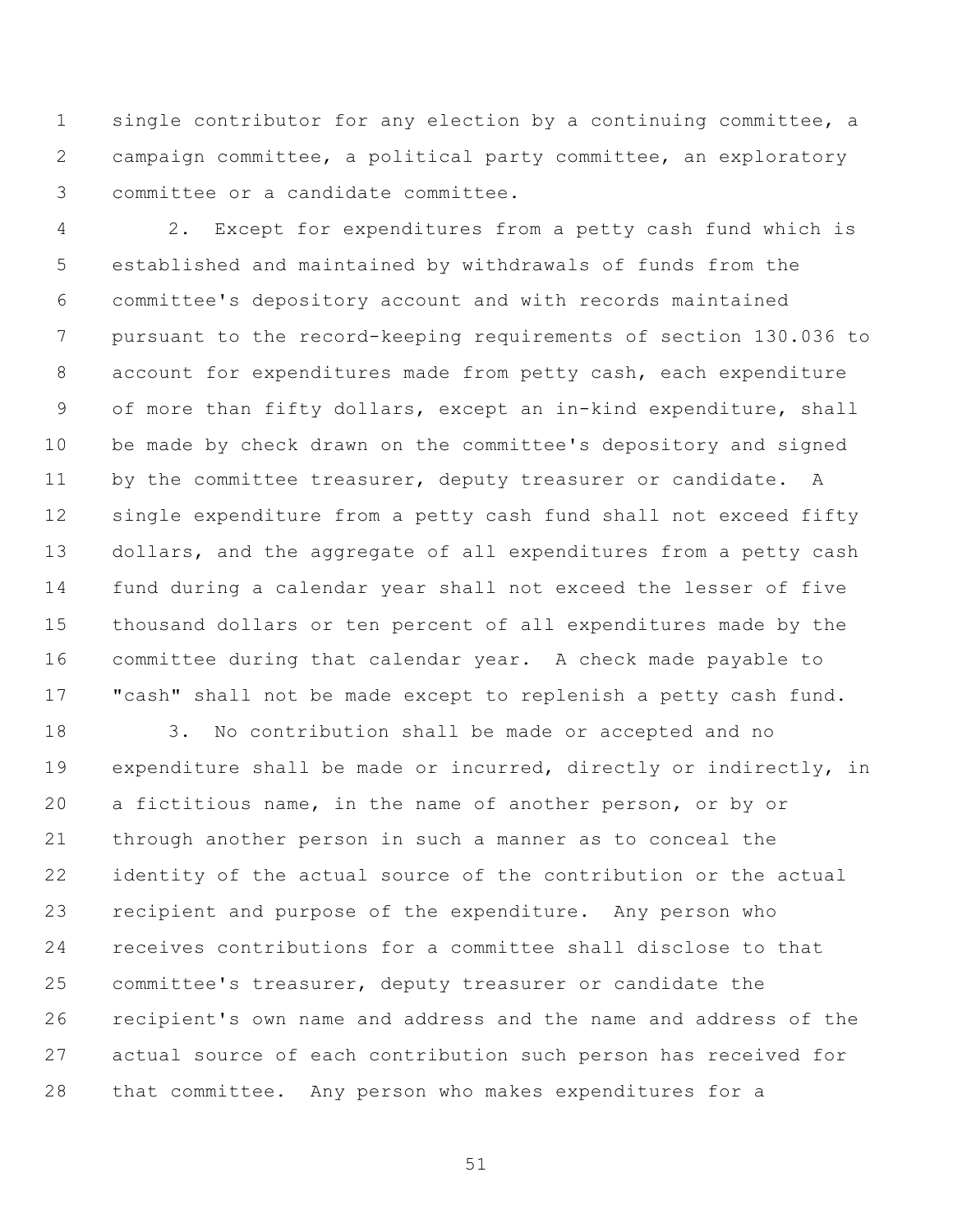committee shall disclose to that committee's treasurer, deputy treasurer or candidate such person's own name and address, the name and address of each person to whom an expenditure has been made and the amount and purpose of the expenditures the person has made for that committee.

 4. No anonymous contribution of more than twenty-five dollars shall be made by any person, and no anonymous contribution of more than twenty-five dollars shall be accepted by any candidate or committee. If any anonymous contribution of more than twenty-five dollars is received, it shall be returned immediately to the contributor, if the contributor's identity can 12 be ascertained, and if the contributor's identity cannot be ascertained, the candidate, committee treasurer or deputy treasurer shall immediately transmit that portion of the contribution which exceeds twenty-five dollars to the state treasurer and it shall escheat to the state.

 5. The maximum aggregate amount of anonymous contributions which shall be accepted in any calendar year by any committee shall be the greater of five hundred dollars or one percent of the aggregate amount of all contributions received by that committee in the same calendar year. If any anonymous contribution is received which causes the aggregate total of anonymous contributions to exceed the foregoing limitation, it shall be returned immediately to the contributor, if the contributor's identity can be ascertained, and, if the contributor's identity cannot be ascertained, the committee treasurer, deputy treasurer or candidate shall immediately transmit the anonymous contribution to the state treasurer to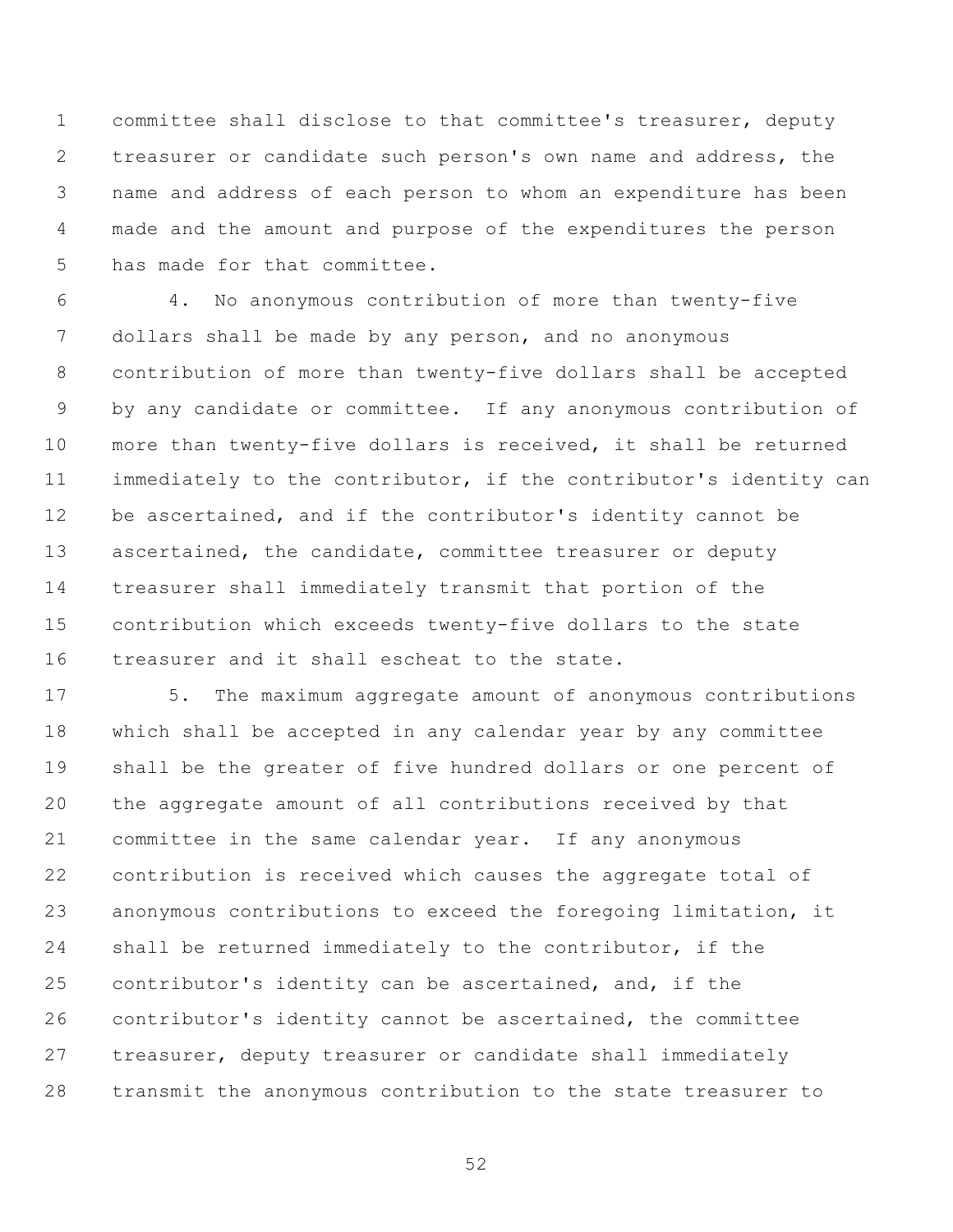escheat to the state.

 6. Notwithstanding the provisions of subsection 5 of this section, contributions from individuals whose names and addresses cannot be ascertained which are received from a fund-raising activity or event, such as defined in section 130.011, shall not be deemed anonymous contributions, provided the following conditions are met:

 (1) There are twenty-five or more contributing participants in the activity or event;

 (2) The candidate, committee treasurer, deputy treasurer or the person responsible for conducting the activity or event makes an announcement that it is illegal for anyone to make or receive a contribution in excess of one hundred dollars unless the contribution is accompanied by the name and address of the contributor;

 (3) The person responsible for conducting the activity or event does not knowingly accept payment from any single person of more than one hundred dollars unless the name and address of the person making such payment is obtained and recorded pursuant to the record-keeping requirements of section 130.036;

 (4) A statement describing the event shall be prepared by the candidate or the treasurer of the committee for whom the funds were raised or by the person responsible for conducting the activity or event and attached to the disclosure report of contributions and expenditures required by section 130.041. The following information to be listed in the statement is in addition to, not in lieu of, the requirements elsewhere in this chapter relating to the recording and reporting of contributions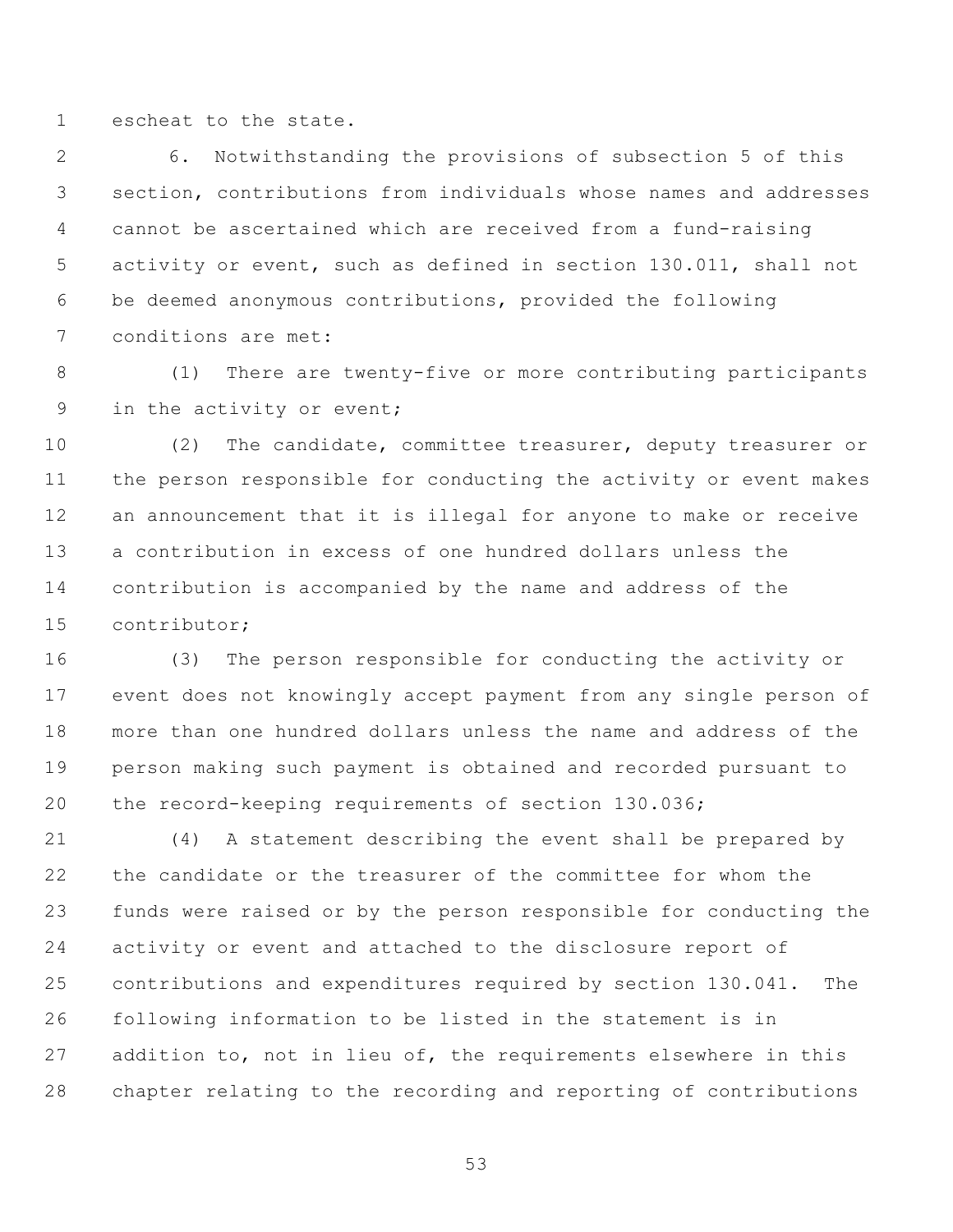and expenditures:

 (a) The name and mailing address of the person or persons responsible for conducting the event or activity and the name and address of the candidate or committee for whom the funds were raised;

(b) The date on which the event occurred;

 (c) The name and address of the location where the event 8 occurred and the approximate number of participants in the event;

 (d) A brief description of the type of event and the 10 fund-raising methods used;

 (e) The gross receipts from the event and a listing of the 12 expenditures incident to the event;

 (f) The total dollar amount of contributions received from the event from participants whose names and addresses were not obtained with such contributions and an explanation of why it was not possible to obtain the names and addresses of such participants;

 (g) The total dollar amount of contributions received from contributing participants in the event who are identified by name and address in the records required to be maintained pursuant to section 130.036.

 7. No candidate or committee in this state shall accept contributions from any out-of-state committee unless the out-of-state committee from whom the contributions are received has filed a statement of organization pursuant to section 130.021 or has filed the reports required by sections 130.049 and 130.050, whichever is applicable to that committee.

8. Any person publishing, circulating, or distributing any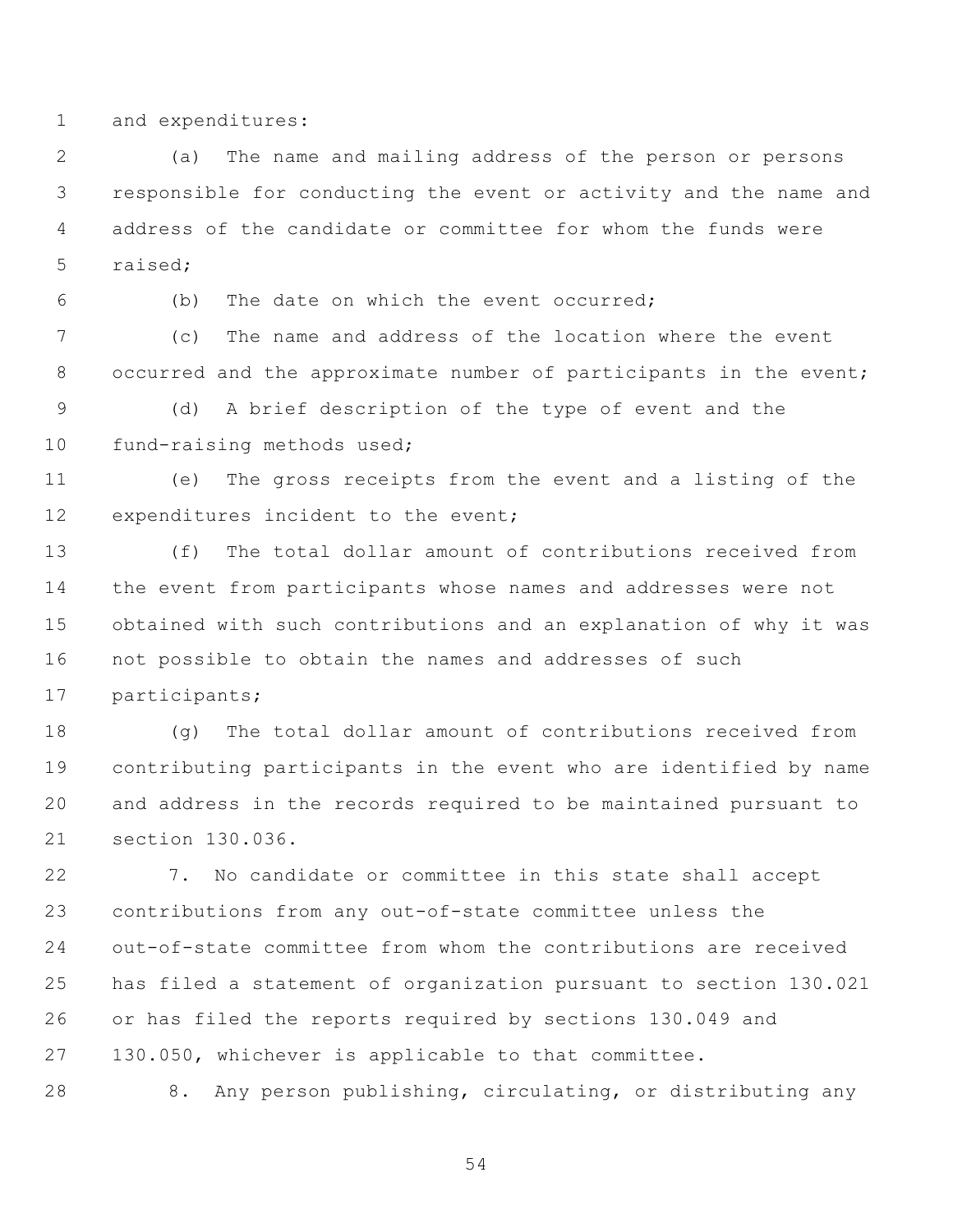printed matter relative to any candidate for public office or any ballot measure shall on the face of the printed matter identify in a clear and conspicuous manner the person who paid for the printed matter with the words "Paid for by" followed by the proper identification of the sponsor pursuant to this section. For the purposes of this section, "printed matter" shall be defined to include any pamphlet, circular, handbill, sample ballot, advertisement, including advertisements in any newspaper or other periodical, sign, including signs for display on motor vehicles, or other imprinted or lettered material; but "printed matter" is defined to exclude materials printed and purchased 12 prior to May 20, 1982, if the candidate or committee can document 13 that delivery took place prior to May 20, 1982; any sign personally printed and constructed by an individual without compensation from any other person and displayed at that individual's place of residence or on that individual's personal 17 motor vehicle; any items of personal use given away or sold, such as campaign buttons, pins, pens, pencils, book matches, campaign jewelry, or clothing, which is paid for by a candidate or committee which supports a candidate or supports or opposes a ballot measure and which is obvious in its identification with a specific candidate or committee and is reported as required by 23 this chapter; and any news story, commentary, or editorial printed by a regularly published newspaper or other periodical without charge to a candidate, committee or any other person.

 (1) In regard to any printed matter paid for by a candidate from the candidate's personal funds, it shall be sufficient identification to print the first and last name by which the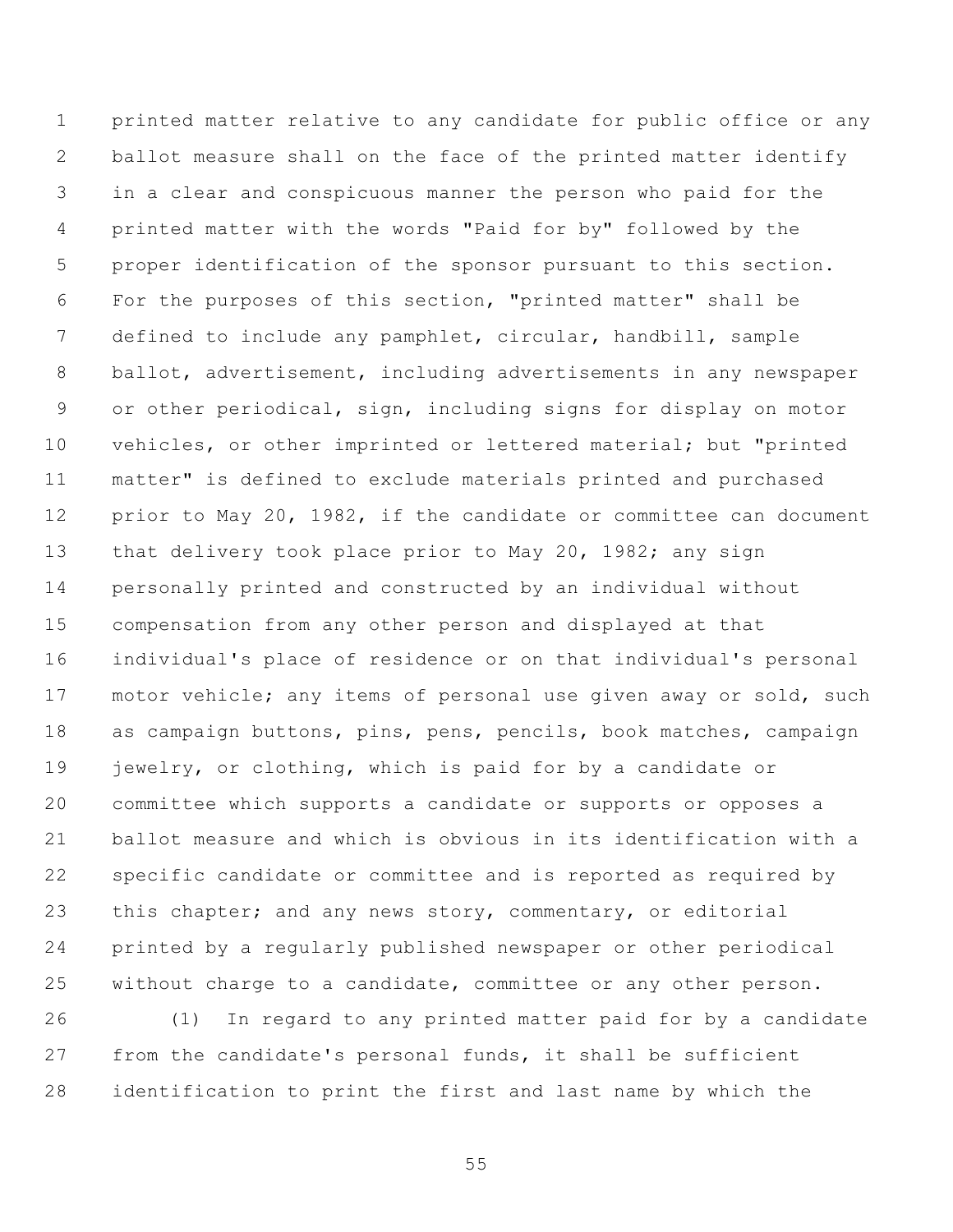candidate is known.

 (2) In regard to any printed matter paid for by a committee, it shall be sufficient identification to print the name of the committee as required to be registered by subsection 5 of section 130.021 and the name and title of the committee treasurer who was serving when the printed matter was paid for.

 (3) In regard to any printed matter paid for by a corporation or other business entity, labor organization, or any other organization not defined to be a committee by subdivision (7) of section 130.011 and not organized especially for influencing one or more elections, it shall be sufficient 12 identification to print the name of the entity, the name of the 13 principal officer of the entity, by whatever title known, and the mailing address of the entity, or if the entity has no mailing address, the mailing address of the principal officer.

 (4) In regard to any printed matter paid for by an individual or individuals, it shall be sufficient identification to print the name of the individual or individuals and the respective mailing address or addresses, except that if more than five individuals join in paying for printed matter it shall be sufficient identification to print the words "For a list of other sponsors contact:" followed by the name and address of one such individual responsible for causing the matter to be printed, and the individual identified shall maintain a record of the names and amounts paid by other individuals and shall make such record available for review upon the request of any person. No person shall accept for publication or printing nor shall such work be completed until the printed matter is properly identified as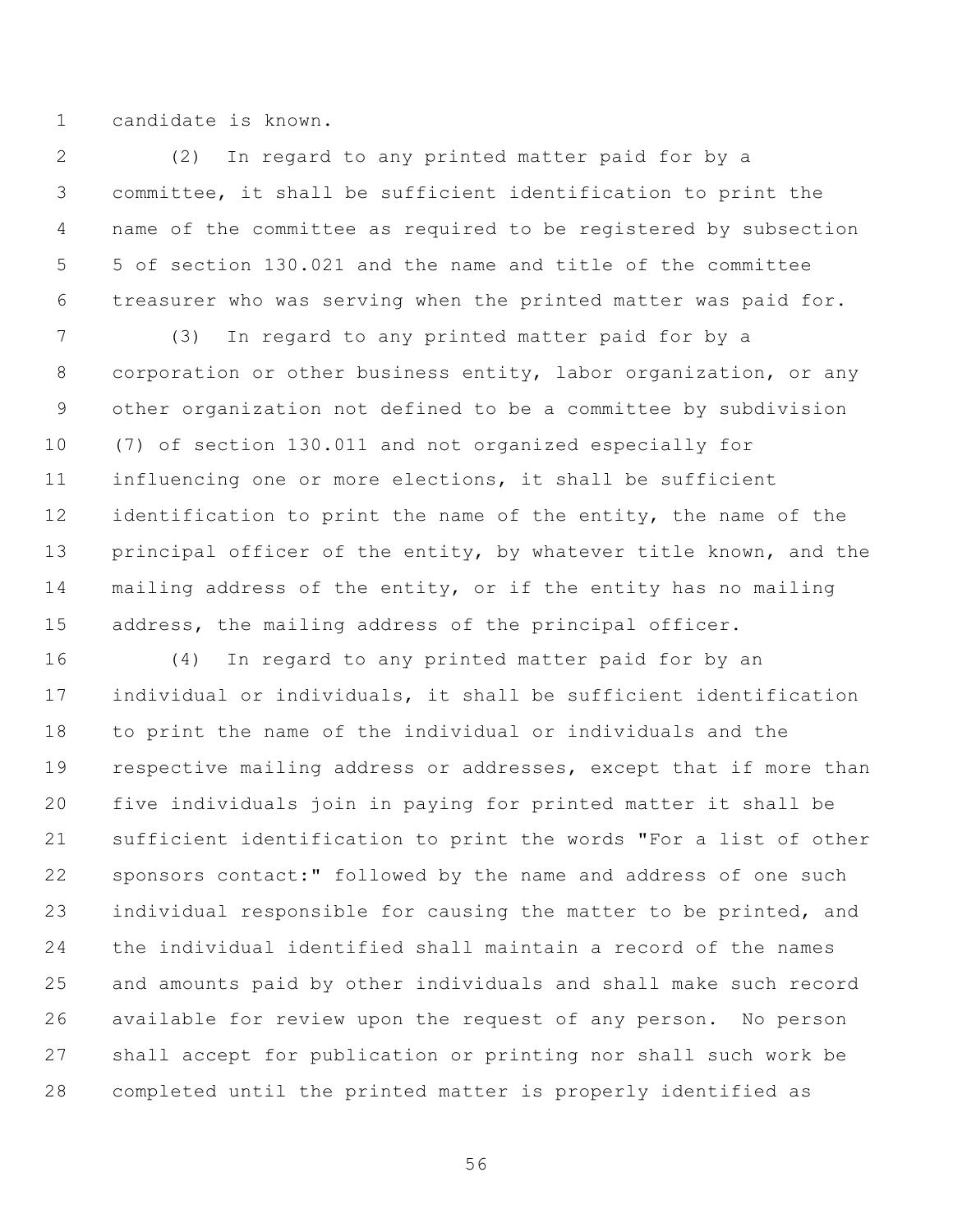required by this subsection.

 9. Any broadcast station transmitting any matter relative to any candidate for public office or ballot measure as defined by this chapter shall identify the sponsor of such matter as required by federal law.

 10. The provisions of subsection 8 or 9 of this section shall not apply to candidates for elective federal office, provided that persons causing matter to be printed or broadcast concerning such candidacies shall comply with the requirements of federal law for identification of the sponsor or sponsors.

11 11. It shall be a violation of this chapter for any person required to be identified as paying for printed matter pursuant to subsection 8 of this section or paying for broadcast matter pursuant to subsection 9 of this section to refuse to provide the information required or to purposely provide false, misleading, or incomplete information.

17 12. It shall be a violation of this chapter for any committee to offer chances to win prizes or money to persons to encourage such persons to endorse, send election material by mail, deliver election material in person or contact persons at 21 their homes; except that, the provisions of this subsection shall not be construed to prohibit hiring and paying a campaign staff.

 13. No person shall charge or collect interest on any loan made to any committee at a rate higher than the rate set for ninety day United States treasury bills.

 **[**130.041. 1. Except as provided in subsection 5 of section 130.016, the candidate, if applicable, treasurer or deputy treasurer of every committee which is required to file a statement of organization, shall file a legibly printed or typed disclosure report of receipts and expenditures. The reports shall be filed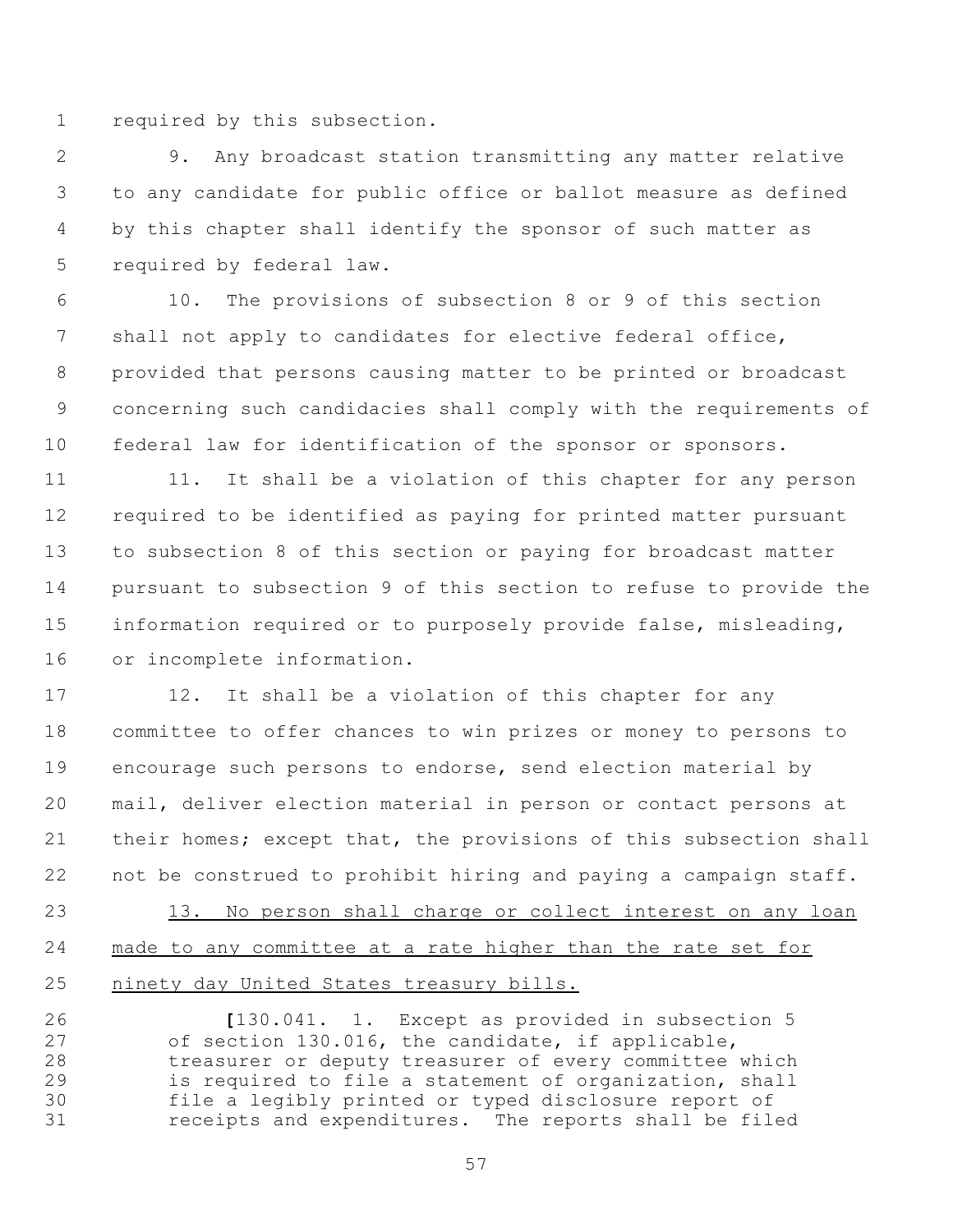with the appropriate officer designated in section 130.026 at the times and for the periods prescribed in section 130.046. Except as provided in sections

4 130.049 and 130.050, each report shall set forth:<br>5 (1) The full name, as required in the state  $(1)$  The full name, as required in the statement of organization pursuant to subsection 5 of section 130.021, and mailing address of the committee filing 8 the report and the full name, mailing address and telephone number of the committee's treasurer and deputy treasurer if the committee has named a deputy 11 treasurer;

 (2) The amount of money, including cash on hand 13 at the beginning of the reporting period;

(3) Receipts for the period, including:

 (a) Total amount of all monetary contributions received which can be identified in the committee's records by name and address of each contributor. In addition, the candidate committee shall make a reasonable effort to obtain and report the employer, or occupation if self-employed or notation of retirement, of each person from whom the committee received one or more contributions which in the aggregate total in excess of one hundred dollars and shall make a reasonable effort to obtain and report a description of any contractual relationship over five hundred dollars between the contributor and the state if the candidate is seeking election to a state office or between the contributor and any political subdivision of the state if the candidate is seeking election to another political subdivision of the state;

 (b) Total amount of all anonymous contributions accepted;

 (c) Total amount of all monetary contributions received through fund-raising events or activities from participants whose names and addresses were not obtained with such contributions, with an attached statement or copy of the statement describing each fund-raising event as required in subsection 6 of section 130.031;

 (d) Total dollar value of all in-kind contributions received;

 (e) A separate listing by name and address and employer, or occupation if self-employed or notation of retirement, of each person from whom the committee received contributions, in money or any other thing of value, aggregating more than one hundred dollars, together with the date and amount of each such contribution;

 (f) A listing of each loan received by name and address of the lender and date and amount of the loan. For each loan of more than one hundred dollars, a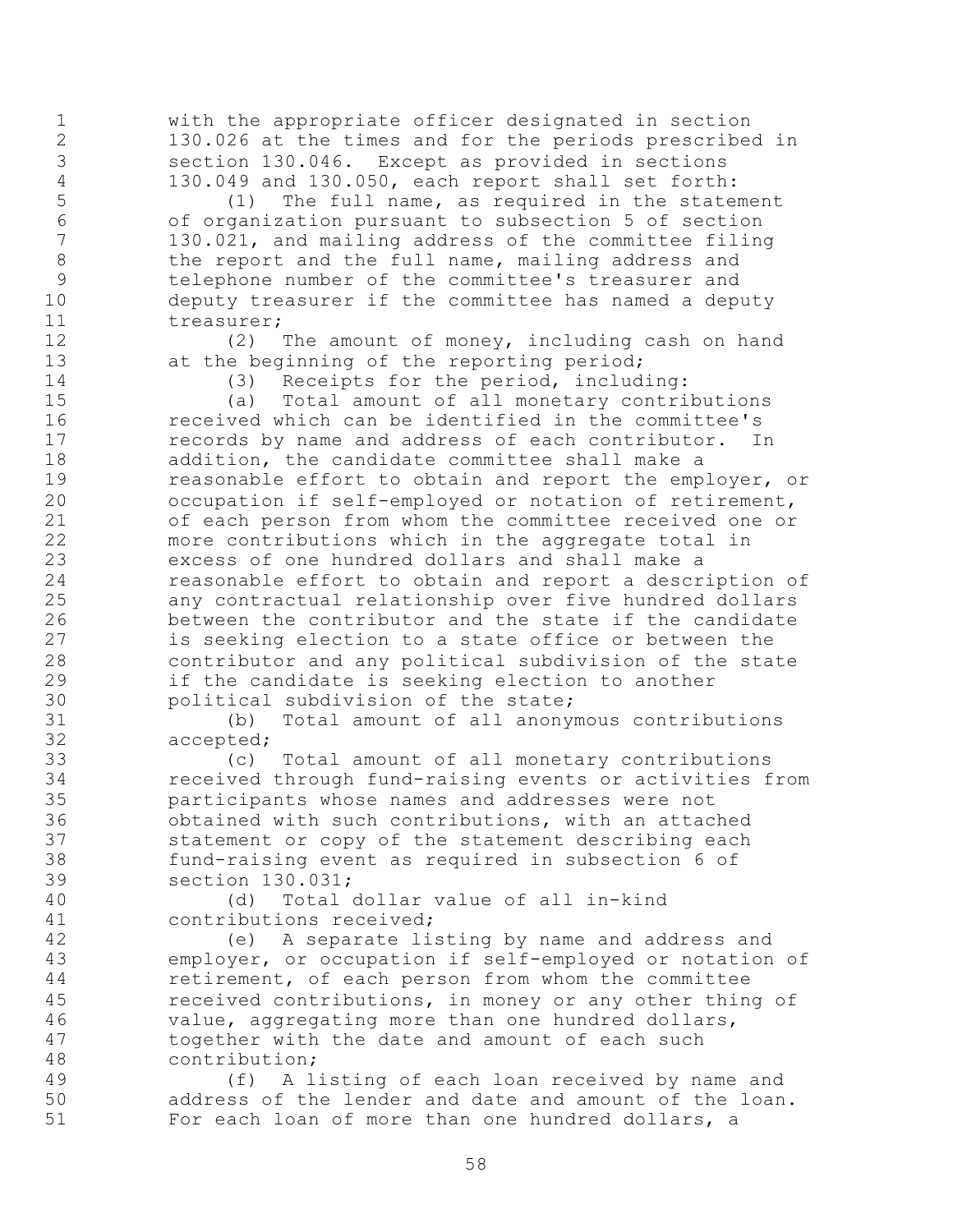separate statement shall be attached setting forth the name and address of the lender and each person liable 3 directly, indirectly or contingently, and the date,<br>4 amount and terms of the loan: 4 amount and terms of the loan;<br>5 (4) Expenditures for the

(4) Expenditures for the period, including:

 (a) The total dollar amount of expenditures made by check drawn on the committee's depository;

 (b) The total dollar amount of expenditures made in cash;

 (c) The total dollar value of all in-kind expenditures made;

 (d) The full name and mailing address of each person to whom an expenditure of money or any other 14 thing of value in the amount of more than one hundred dollars has been made, contracted for or incurred, 16 together with the date, amount and purpose of each expenditure. Expenditures of one hundred dollars or less may be grouped and listed by categories of expenditure showing the total dollar amount of expenditures in each category, except that the report shall contain an itemized listing of each payment made to campaign workers by name, address, date, amount and purpose of each payment and the aggregate amount paid to each such worker;

 (e) A list of each loan made, by name and mailing address of the person receiving the loan, together with 27 the amount, terms and date;

 (5) The total amount of cash on hand as of the closing date of the reporting period covered, including amounts in depository accounts and in petty cash fund;

 (6) The total amount of outstanding indebtedness as of the closing date of the reporting period covered;

 (7) The amount of expenditures for or against a candidate or ballot measure during the period covered and the cumulative amount of expenditures for or against that candidate or ballot measure, with each candidate being listed by name, mailing address and 38 office sought. For the purpose of disclosure reports,<br>39 expenditures made in support of more than one candidat expenditures made in support of more than one candidate or ballot measure or both shall be apportioned reasonably among the candidates or ballot measure or both. In apportioning expenditures to each candidate or ballot measure, political party committees and political action committees need not include expenditures for maintaining a permanent office, such as expenditures for salaries of regular staff, office facilities and equipment or other expenditures not designed to support or oppose any particular candidates or ballot measures; however, all such expenditures shall be listed pursuant to subdivision (4) of this subsection;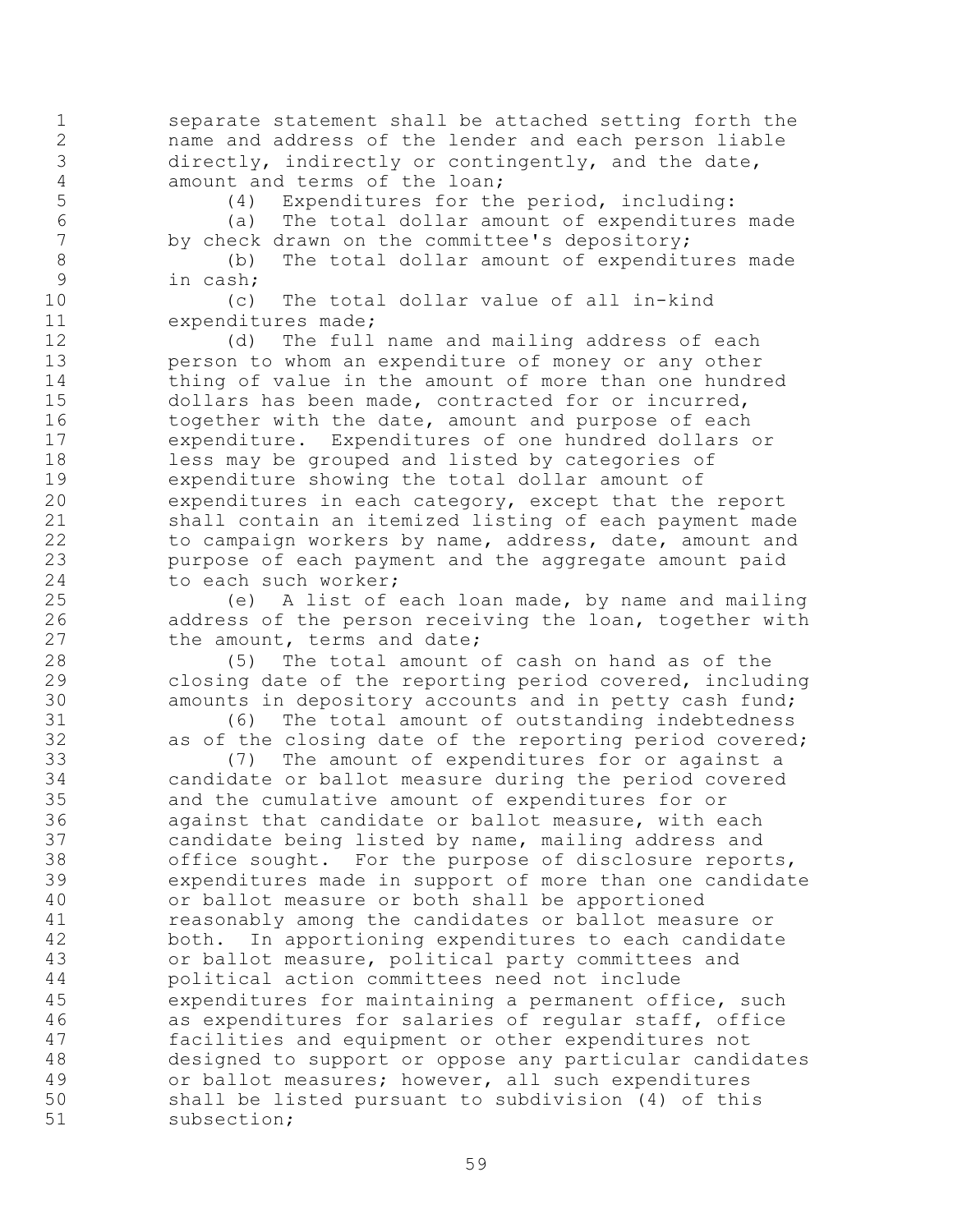(8) A separate listing by full name and address of any committee including a candidate committee controlled by the same candidate for which a transfer 4 of funds or a contribution in any amount has been made<br>5 during the reporting period, together with the date and during the reporting period, together with the date and 6 amount of each such transfer or contribution;<br>7 (9) A separate listing by full name and

 (9) A separate listing by full name and address of any committee, including a candidate committee controlled by the same candidate from which a transfer of funds or a contribution in any amount has been **received during the reporting period, together with the** 12 date and amount of each such transfer or contribution;

 (10) Each committee that receives a contribution which is restricted or designated in whole or in part by the contributor for transfer to a particular candidate, committee or other person shall include a statement of the name and address of that contributor in the next disclosure report required to be filed after receipt of such contribution, together with the date and amount of any such contribution which was so restricted or designated by that contributor, together with the name of the particular candidate or committee to whom such contribution was so designated or restricted by that contributor and the date and amount of such contribution.

 2. For the purpose of this section and any other section in this chapter except sections 130.049 and 130.050 which requires a listing of each contributor who has contributed a specified amount, the aggregate amount shall be computed by adding all contributions received from any one person during the following periods:

 (1) In the case of a candidate committee, the period shall begin on the date on which the candidate became a candidate according to the definition of the term "candidate" in section 130.011 and end at 11:59 p.m. on the day of the primary election, if the 38 candidate has such an election or at 11:59 p.m. on the<br>39 day of the general election. If the candidate has a day of the general election. If the candidate has a general election held after a primary election, the next aggregating period shall begin at 12:00 midnight on the day after the primary election day and shall close at 11:59 p.m. on the day of the general election. Except that for contributions received during the thirty-day period immediately following a primary election, the candidate shall designate whether such contribution is received as a primary election contribution or a general election contribution;

 (2) In the case of a campaign committee, the period shall begin on the date the committee received its first contribution and end on the closing date for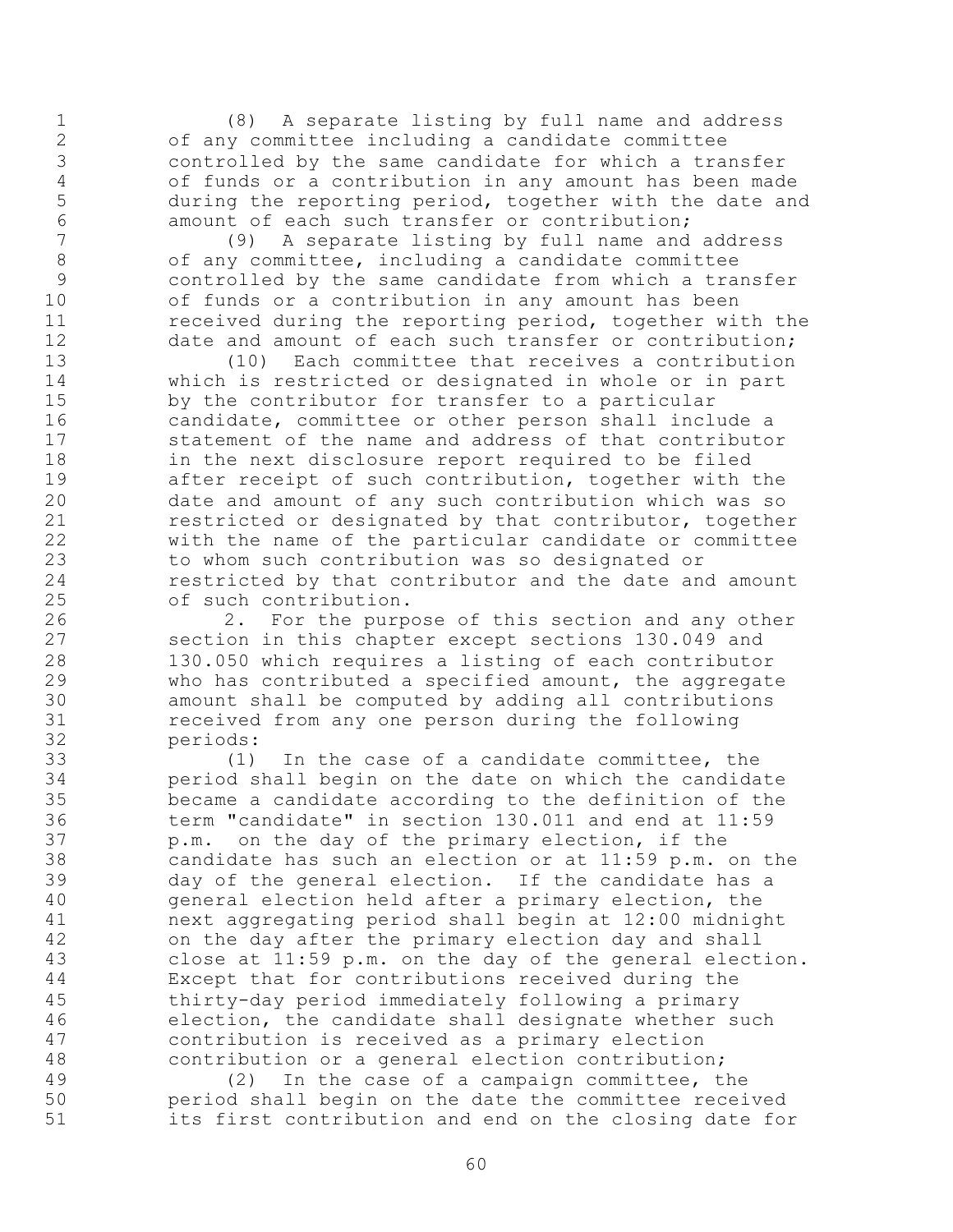the period for which the report or statement is 2 required;

 (3) In the case of a political party committee or a political action committee, the period shall begin on the first day of January of the year in which the report or statement is being filed and end on the closing date for the period for which the report or 8 statement is required; except, if the report or statement is required to be filed prior to the first day of July in any given year, the period shall begin on the first day of July of the preceding year.

 3. The disclosure report shall be signed and attested by the committee treasurer or deputy treasurer 14 and by the candidate in case of a candidate committee.

 4. The words "consulting or consulting services, fees, or expenses", or similar words, shall not be used to describe the purpose of a payment as required in this section. The reporting of any payment to such an independent contractor shall be on a form supplied by the appropriate officer, established by the ethics commission and shall include identification of the specific service or services provided including, but not limited to, public opinion polling, research on issues or opposition background, print or broadcast media production, print or broadcast media purchase, computer programming or data entry, direct mail production, postage, rent, utilities, phone solicitation, or fund raising, and the dollar amount prorated for each service.**]**

 130.041. 1. Except as provided in subsection 5 of section 130.016, the candidate, if applicable, treasurer or deputy treasurer of every committee which is required to file a statement of organization, shall file a legibly printed or typed disclosure report of receipts and expenditures. The reports shall be filed with the appropriate officer designated in section 130.026 at the times and for the periods prescribed in section 130.046. Except as provided in sections 130.049 and 130.050, each report shall set forth:

 (1) The full name, as required in the statement of organization pursuant to subsection 5 of section 130.021, and mailing address of the committee filing the report and the full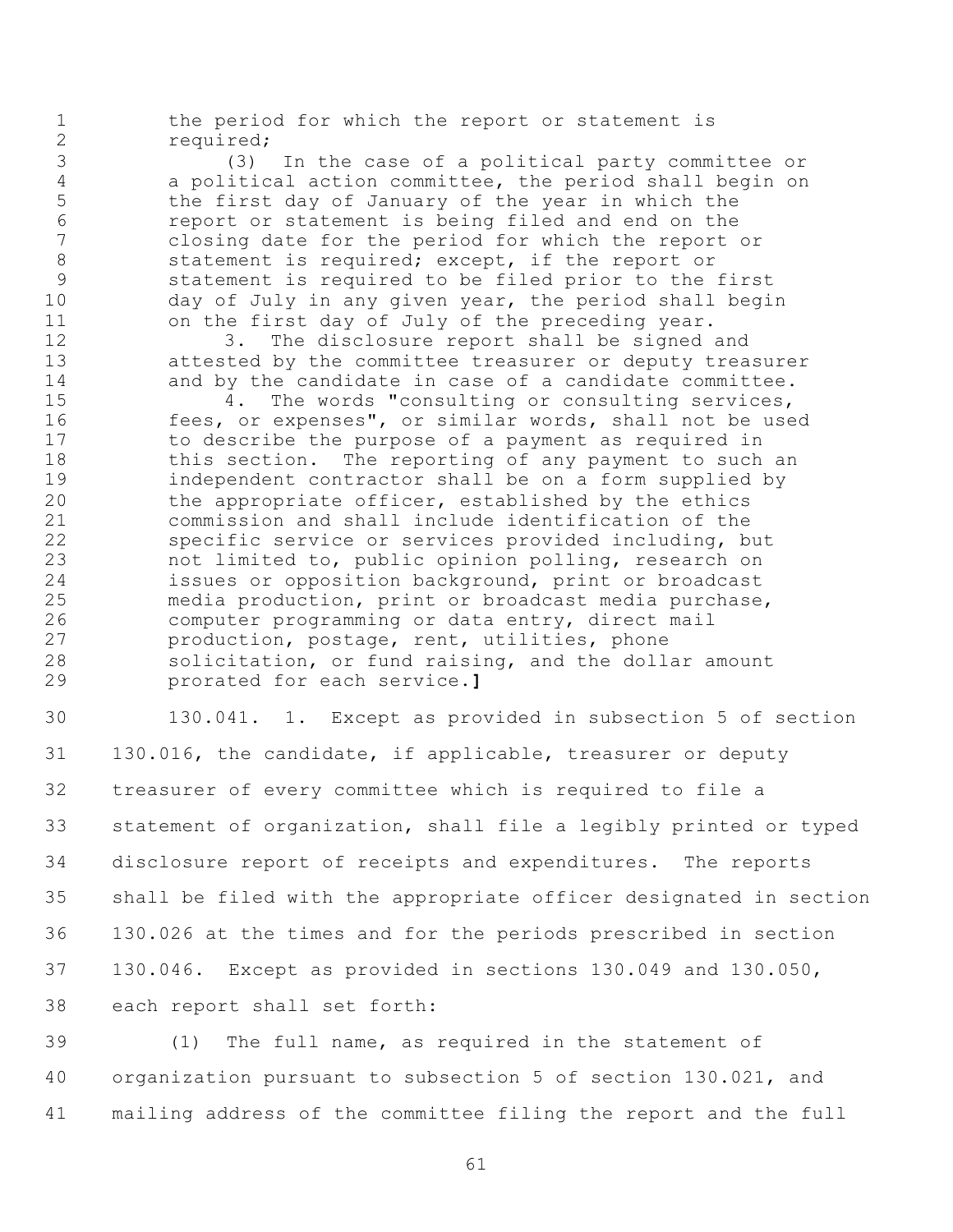name, mailing address and telephone number of the committee's treasurer and deputy treasurer if the committee has named a deputy treasurer;

 (2) The amount of money, including cash on hand at the beginning of the reporting period;

(3) Receipts for the period, including:

 (a) Total amount of all monetary contributions received which can be identified in the committee's records by name and address of each contributor. In addition, the candidate committee shall make a reasonable effort to obtain and report the employer, or occupation if self-employed or notation of retirement, of each person from whom the committee received one or more contributions which in the aggregate total in excess of one hundred dollars and shall make a reasonable effort to obtain and report a description of any contractual relationship over five hundred dollars between the contributor and the state if the candidate is seeking election to a state office or between the contributor and any political subdivision of the state if the candidate is seeking election to another political subdivision of the state;

(b) Total amount of all anonymous contributions accepted;

 (c) Total amount of all monetary contributions received through fund-raising events or activities from participants whose names and addresses were not obtained with such contributions, with an attached statement or copy of the statement describing each fund-raising event as required in subsection 6 of section 130.031;

(d) Total dollar value of and a detailed description of the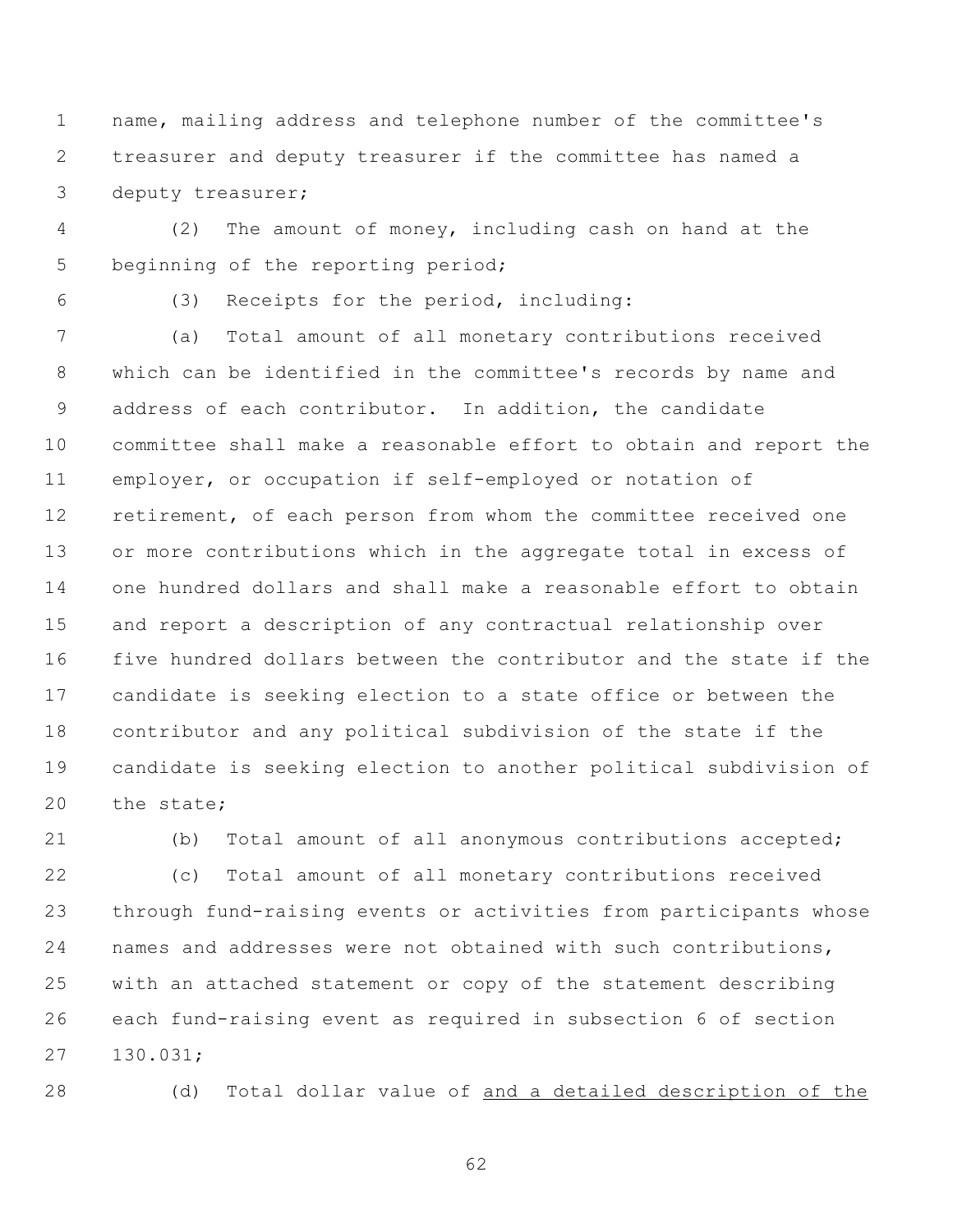nature of all in-kind contributions received;

 (e) A separate listing by name and address and employer, or occupation if self-employed or notation of retirement, of each person from whom the committee received contributions, in money or any other thing of value, aggregating more than one hundred dollars, together with the date and amount of each such contribution;

 (f) A listing of each loan received by name and address of the lender and date and amount of the loan. For each loan of more than one hundred dollars, a separate statement shall be attached setting forth the name and address of the lender and 12 each person liable directly, indirectly or contingently, and the 13 date, amount and terms of the loan;

(4) Expenditures for the period, including:

 (a) The total dollar amount of expenditures made by check 16 drawn on the committee's depository;

 (b) The total dollar amount of expenditures made in cash; (c) The total dollar value of and a detailed description of 19 the nature of all in-kind expenditures made;

 (d) The full name and mailing address of each person to whom an expenditure of money or any other thing of value in the amount of more than one hundred dollars has been made, contracted for or incurred, together with the date, amount and purpose of each expenditure. Expenditures of one hundred dollars or less may be grouped and listed by categories of expenditure showing 26 the total dollar amount of expenditures in each category, except that the report shall contain an itemized listing of each payment made to campaign workers by name, address, date, amount and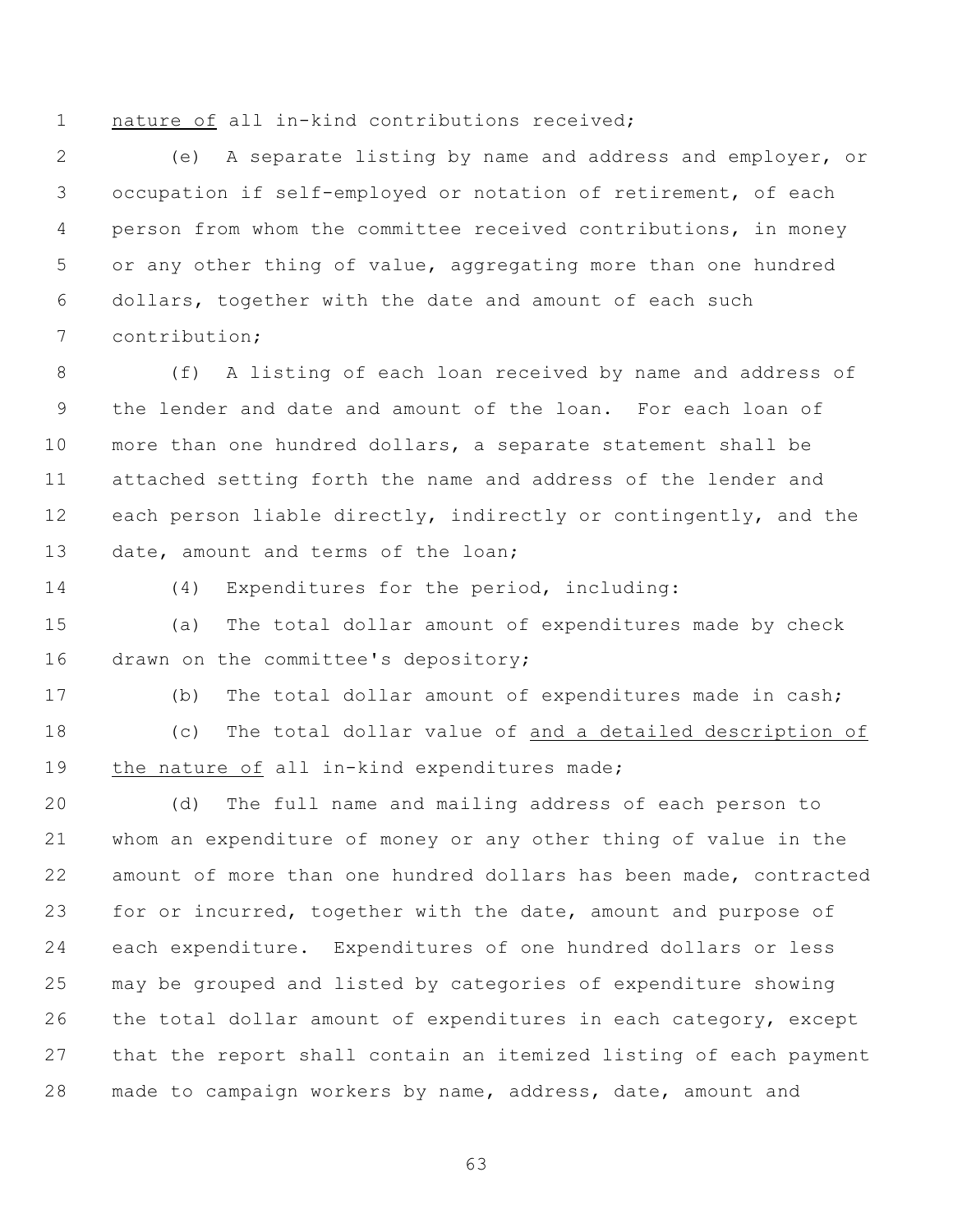purpose of each payment and the aggregate amount paid to each such worker;

 (e) A list of each loan made, by name and mailing address 4 of the person receiving the loan, together with the amount, terms and date;

 (5) The total amount of cash on hand as of the closing date of the reporting period covered, including amounts in depository 8 accounts and in petty cash fund;

 (6) The total amount of outstanding indebtedness as of the closing date of the reporting period covered;

 (7) The amount of expenditures for or against a candidate or ballot measure during the period covered and the cumulative amount of expenditures for or against that candidate or ballot measure, with each candidate being listed by name, mailing address and office sought. For the purpose of disclosure reports, expenditures made in support of more than one candidate or ballot measure or both shall be apportioned reasonably among the candidates or ballot measure or both. In apportioning expenditures to each candidate or ballot measure, political party committees and continuing committees need not include expenditures for maintaining a permanent office, such as expenditures for salaries of regular staff, office facilities and equipment or other expenditures not designed to support or oppose any particular candidates or ballot measures; however, all such expenditures shall be listed pursuant to subdivision (4) of this subsection;

 (8) A separate listing by full name and address of any committee including a candidate committee controlled by the same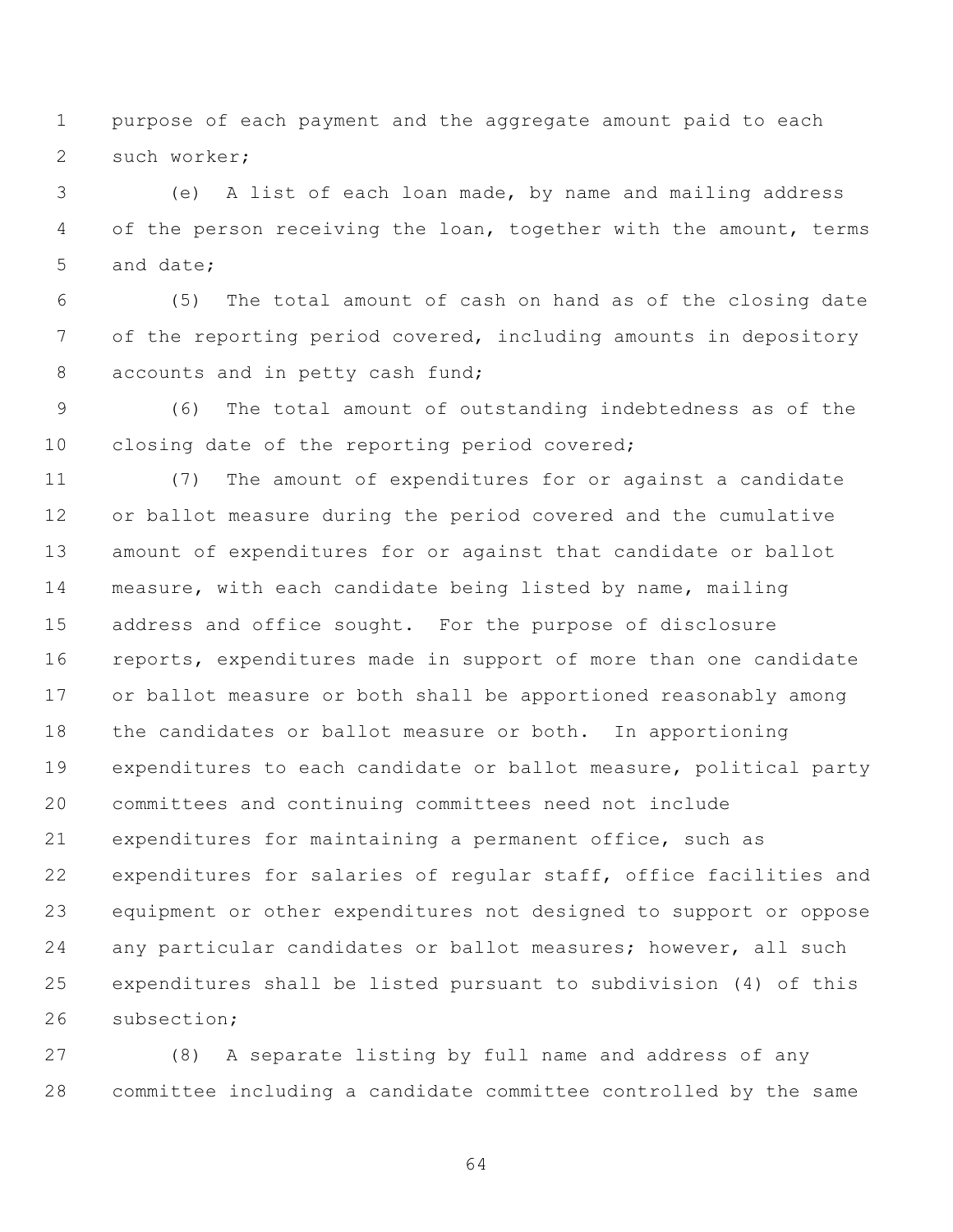candidate for which a transfer of funds or a contribution in any amount has been made during the reporting period, together with the date and amount of each such transfer or contribution;

 (9) A separate listing by full name and address of any committee, including a candidate committee controlled by the same candidate from which a transfer of funds or a contribution in any amount has been received during the reporting period, together with the date and amount of each such transfer or contribution;

 (10) Each committee that receives a contribution which is restricted or designated in whole or in part by the contributor for transfer to a particular candidate, committee or other person shall include a statement of the name and address of that contributor in the next disclosure report required to be filed after receipt of such contribution, together with the date and amount of any such contribution which was so restricted or designated by that contributor, together with the name of the particular candidate or committee to whom such contribution was so designated or restricted by that contributor and the date and amount of such contribution.

 2. For the purpose of this section and any other section in this chapter except sections 130.049 and 130.050 which requires a listing of each contributor who has contributed a specified amount, the aggregate amount shall be computed by adding all contributions received from any one person during the following periods:

 (1) In the case of a candidate committee, the period shall begin on the date on which the candidate became a candidate according to the definition of the term "candidate" in section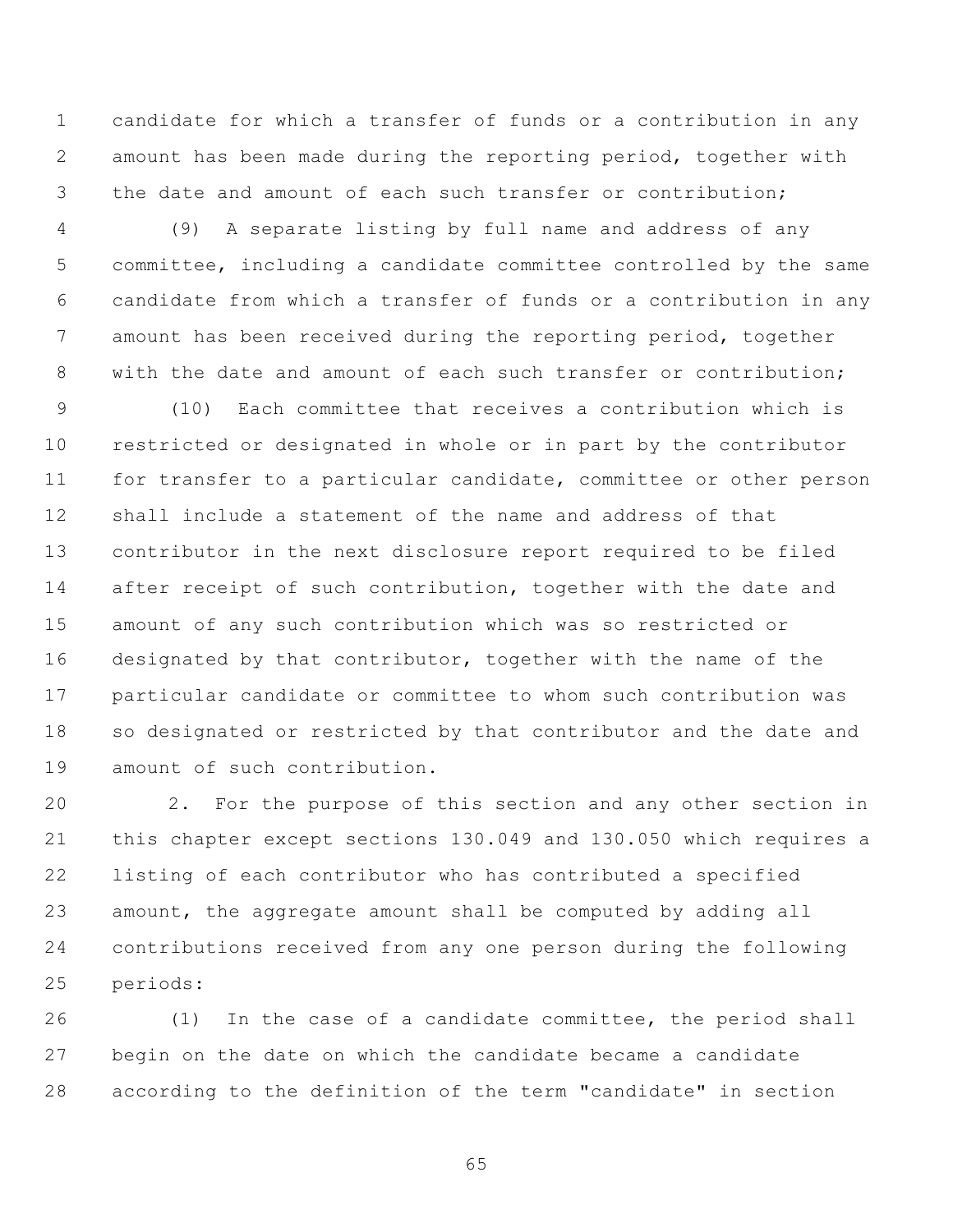130.011 and end at 11:59 p.m. on the day of the primary election, if the candidate has such an election or at 11:59 p.m. on the day of the general election. If the candidate has a general election held after a primary election, the next aggregating period shall begin at 12:00 midnight on the day after the primary election day and shall close at 11:59 p.m. on the day of the general election. Except that for contributions received during the thirty-day period immediately following a primary election, the candidate shall designate whether such contribution is received as a primary election contribution or a general election contribution;

 (2) In the case of a campaign committee, the period shall begin on the date the committee received its first contribution and end on the closing date for the period for which the report or statement is required;

 (3) In the case of a political party committee or a continuing committee, the period shall begin on the first day of January of the year in which the report or statement is being filed and end on the closing date for the period for which the report or statement is required; except, if the report or statement is required to be filed prior to the first day of July in any given year, the period shall begin on the first day of July of the preceding year.

 3. The disclosure report shall be signed and attested by the committee treasurer or deputy treasurer and by the candidate in case of a candidate committee.

 4. The words "consulting or consulting services, fees, or expenses", or similar words, shall not be used to describe the